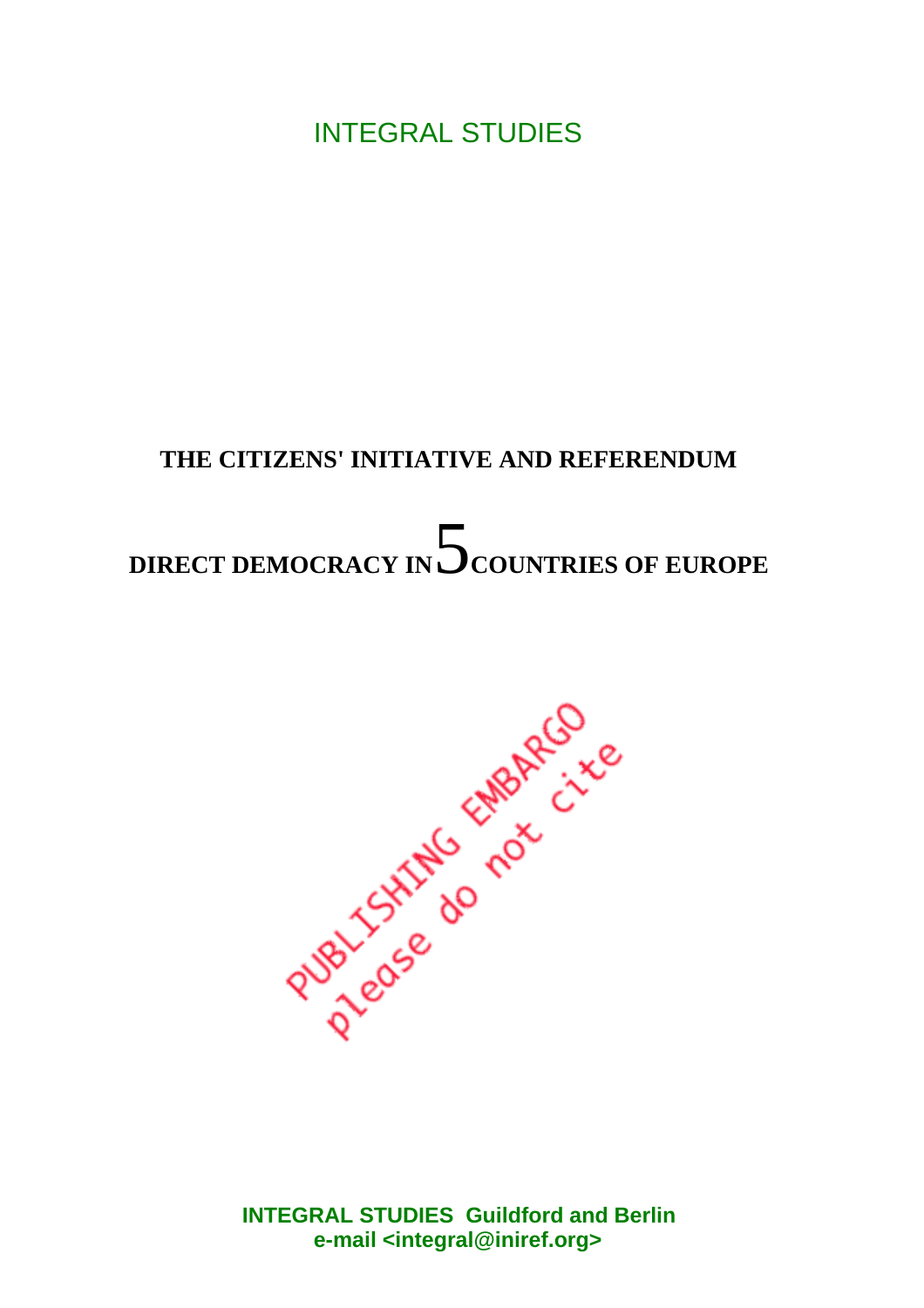# **THE CITIZENS' INITIATIVE AND REFERENDUM: DIRECT DEMOCRACY IN FIVE COUNTRIES OF EUROPE**

A reader compiled by Michael Wallace-Macpherson

**CONTENTS** 

**Foreword II**

**Contributors V**

#### **Acknowledgements VII**

**CHAPTER ONE 1.**

Switzerland. Paul Ruppen Swiss direct democracy in brief. Roland Erne

**CHAPTER TWO 16.**

Italy. Roland Erne

**CHAPTER THREE 26.** Germany. Ralph Kampwirth

**CHAPTER FOUR 34.** The Netherlands. Arjen Nijeboer

**APPENDIX 45.** Poland – abstract of lecture. Radoslaw Gawlik

#### **INTEGRAL STUDIES Guildford and Berlin e-mail [<integral@iniref.org>](mailto:integral@iniref.org)**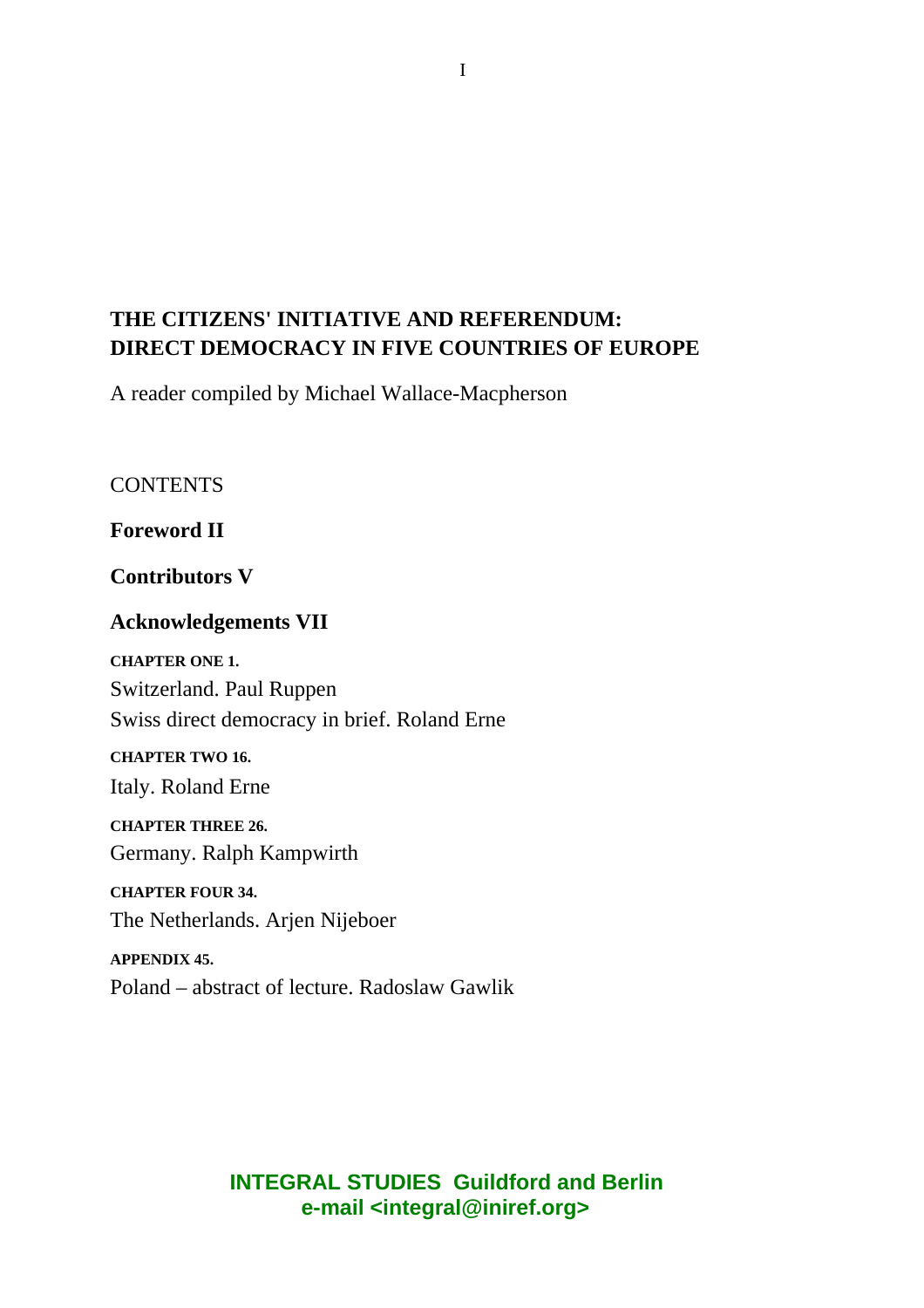#### **Foreword**

The reports which we present here were gathered to illustrate the progress of five european countries in developing governance beyond the purely indirect, "representative" sort. Many citizens of western style societies where democracy is practised are dissatisfied with the limited participation allowed when, as is usually the case, voting and ballots are only for political parties and candidates, never about "issues", matters of real public concern. We will show how, within a few hundred miles of Britain's shores, "ordinary" people have for many decades been able to intervene in government, at local and state levels, on issues which they judge to be vital and which they have selected; when need be, directing their elected politicians with decisions of the whole electorate.

The London conference – see "Acknowledgements" – which contributed to this publication had two aims, firstly to supply knowledge about how direct democracy works in places where it is established or at least well known. The examples chosen were four countries of western Europe and one "postcommunist" country of eastern Europe. The history of direct democracy, levels of governance involved and legal regulation of direct democratic procedures vary among the different countries. The second aim of our conference was to stimulate a debate about the future role of direct democracy in Great Britain and Northern Ireland.

Why did we select the countries and democracies chosen as examples?

The Netherlands because it is quite similar to Britain, e.g. it is a "constitutional" monarchy. The Dutch, like the British, have little experience of direct democracy. But, in contrast, there has been some direct democratic innovation in the large, capital city, Amsterdam, whose parliament recently voted unanimously to introduce citizens' initiative and referendum.

Poland because, even under the rapidly changing social and political conditions of the last decade, significant components of direct democracy have been available to citizens, and are being used, from the country level to the village.

The development of post-war Germany has been heavily influence by lessons of history. One indication of this is the importance given to their "basic law"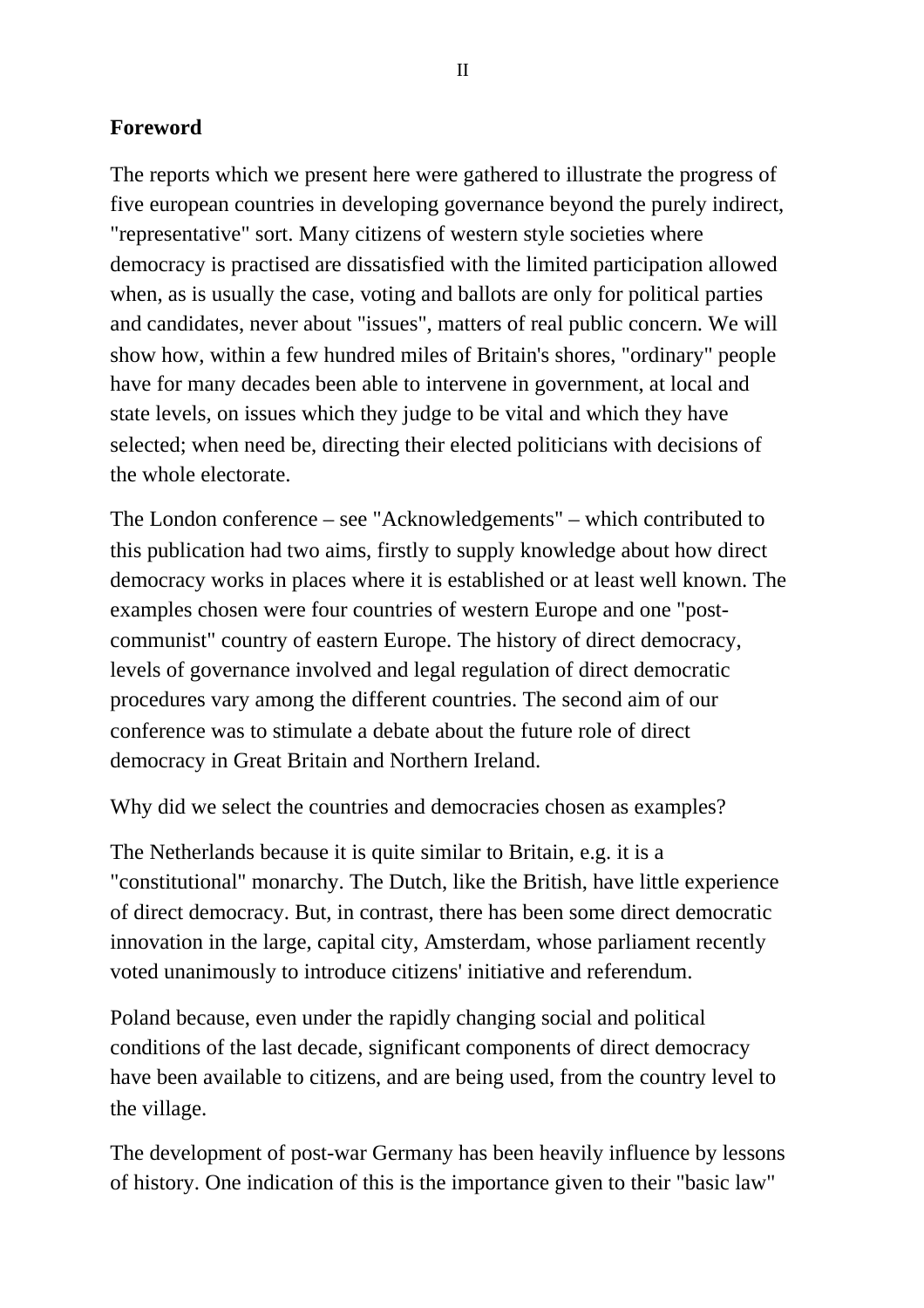of constitution, which regulates governance and democracy. For many outsiders it is surprising to learn that there is extensive practice of direct democracy in the federal states (Lands), cities and districts. There is a strong movement to protect these democratic rights and to improve them, prime examples being Bavaria and Hamburg.

Italy's direct democracy is special and in one way shows citizens' direct democracy in its strongest form. It is special for instance because it is "only" abrogative, that is the referendum cannot be used to make a new law ("propositional" direct democracy) but can only strike out an existing one, or part(s) of it. It is strong because here we have the best example, at least in Europe, of legally binding, citizen-initiated law-making at the country level.

At all levels of governance Switzerland combines the direct with the indirect. A wealth of experience of over a hundred years shows direct democracy as public participation, with widespread deliberation of proposals and laws, a strong sense of civic stake-holding plus a reliance on the ultimate and in some cases direct authority of the people in matters of state. There is a tradition of consensus seeking among citizens' groups, non-governmental organisations, lobbyists, trade-unions, parliaments and governments. All of this can fascinate and astound some of us who take our main experience of political life from purely indirect ("representative") democratic, or from frankly undemocratic, systems. Thousands of political problems, proposals and conflicts, from the federal constitution to village traffic, have been deliberated and decided upon in procedures such as citizens' initiative and facultative referendum – the veto.

During Sunday we heard talks by experts and practitioners of direct democracy from all of these countries. For Britain a proposal to introduce elements of direct democracy such as citizens' initiative (law-proposal), obligatory debate of endorsed proposals in parliament or council, and citizentriggered referendum for decision-making, was presented. Having learned how things are done elsewhere, we held a workshop to discuss the future of direct democracy in Britain. Those who came were interested, had good questions and made some proposals for further action.

These vital facts about democracy – rule by the people – have been concealed from the british people by politicians, controllers of mass media,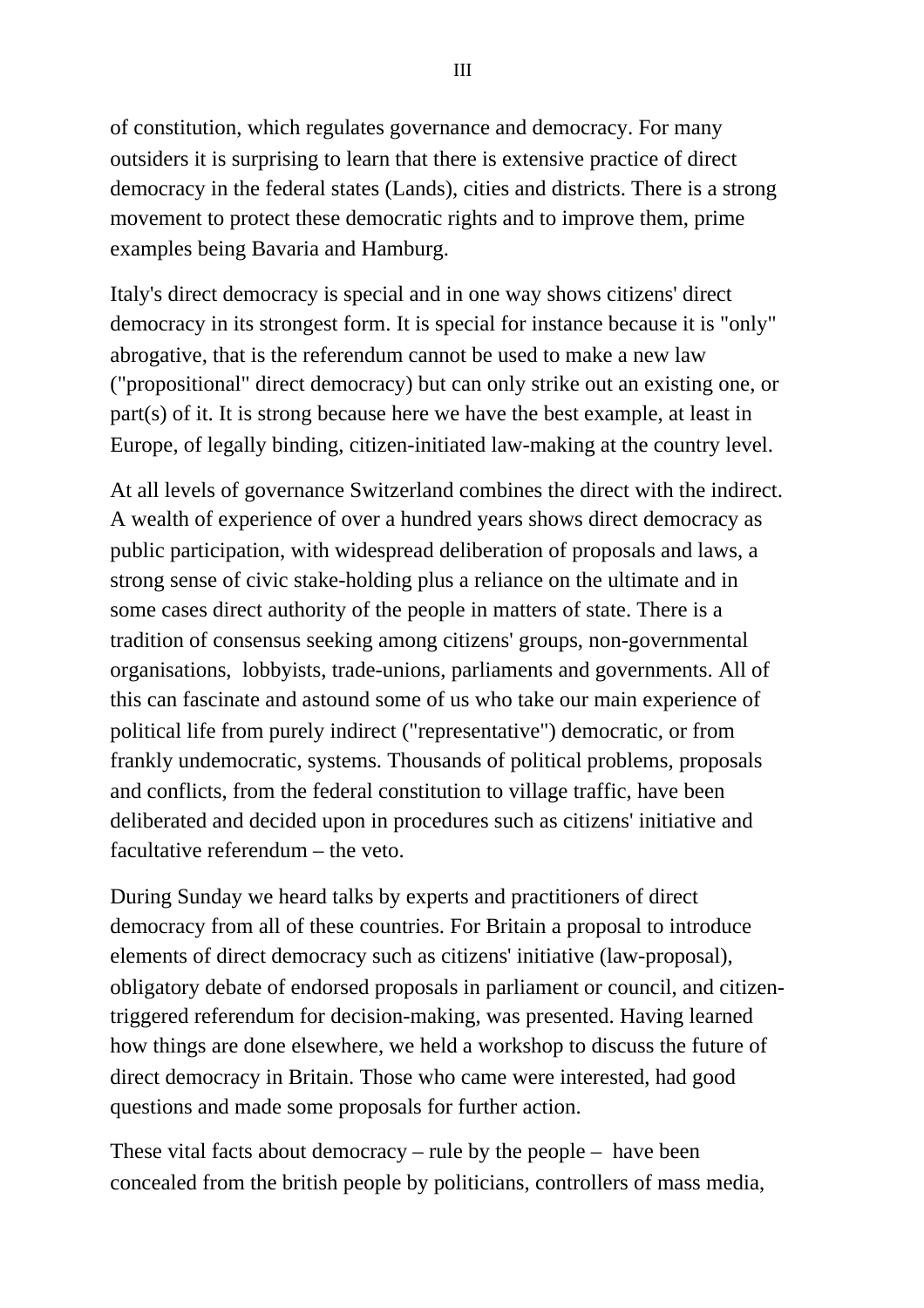academics, school teachers and other "elites". A blend of self-interested censorship combined with apathy braced by the arrogance, that "We" run our affairs better, has kept effective and exciting developments in citizen-run politics well away from news headlines, lead stories, peak-time broadcasts, school curricula and university studies.

Although our "Reader" primarily addresses residents and citizens of the British Isles we sincerely hope that people in other countries will study our account of exemplary democracies striving to approach "state of the art".

Michael Macpherson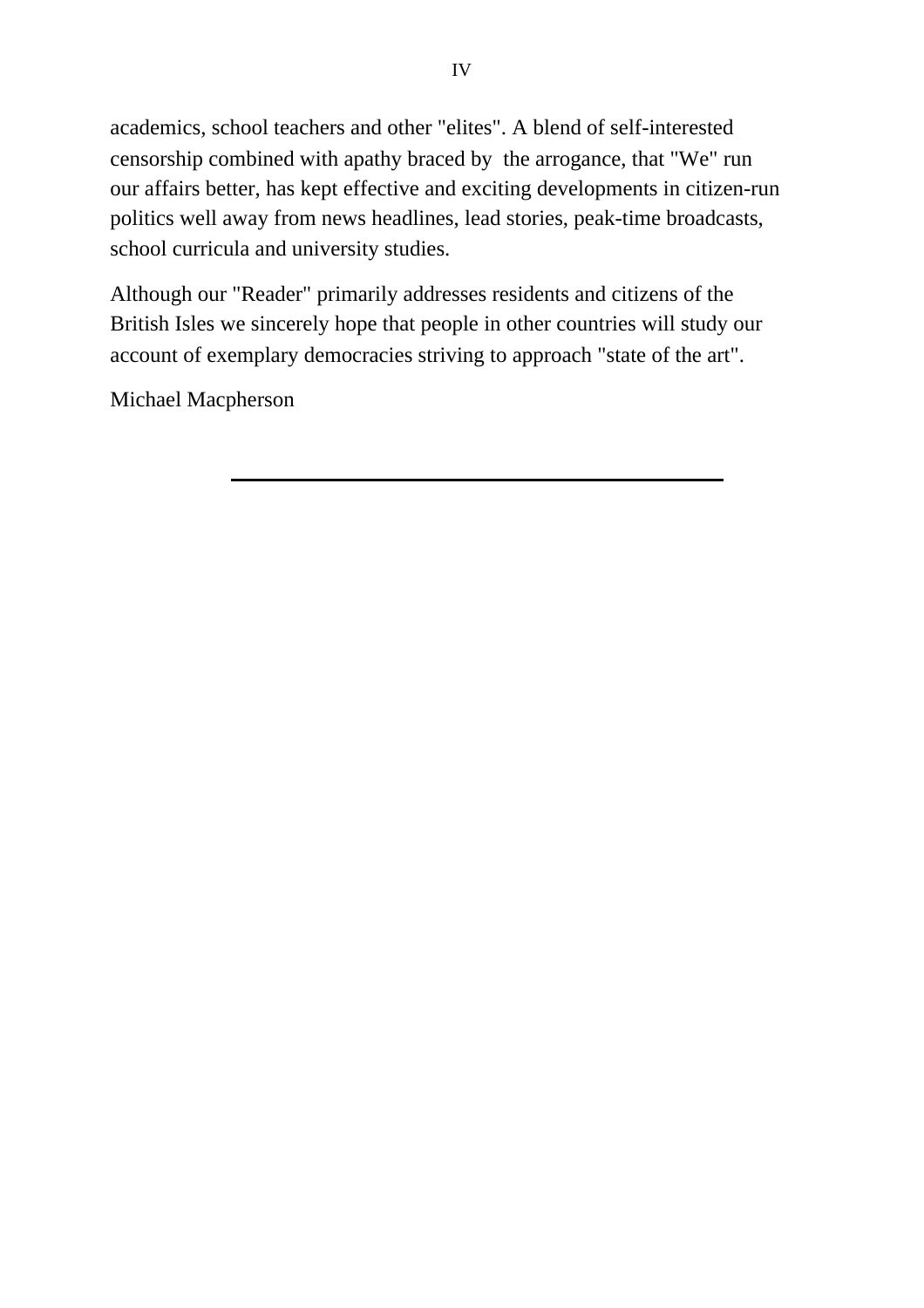#### **Contributors**

Erne, Roland. Swiss political scientist (Dipl. Pol.: Free University Berlin/Sciences Po Paris; PhD: European University Institute Florence). College Lecturer of industrial relations at University College Dublin. His teaching and research interests include direct and transnational democracy, the European Union, globalisation and the emerging trends in work and employment. He is co-editor of "Transnationale Demokratie. Impulse für ein demokratisch verfasstes Europa" (Zürich 1995), a fellow of the Initiative and Referendum Institute Europe [http://www.iri-europe.org/.](http://www.iri-europe.org/) [<Roland.Erne@ucd.ie>](mailto:Roland.Erne@ucd.ie)

Gawlik, Radoslaw.Wroclaw, Poland. Wolnosc i Pokoj (Freedom and Peace). Member of the Sejm parliament 1989-1991, 1991-2001. Since 2001 Green Party, board member of Zieloni 2004 and president of the Ecological Association "Eko-Union". [<Radoslaw.Gawlik@zieloni.org.pl>](mailto:Radoslaw.Gawlik@zieloni.org.pl)

Kampwirth, Ralph.. Diploma in Political Science (University of Bremen). Journalist and Press spokesperson of the German NGO "Mehr Demokratie". [<presse@mehr-demokratie.de>](mailto:presse@mehr-demokratie.de)

Kaufmann, Bruno. MA in Peace- and Conflict Studies is a journalist who lives in Falun, Sweden and works as President of the Initiative & Referendum Institute IRI Europe. [<Kaufmann@iri-europe.org>](mailto:Kaufmann@iri-europe.org)

Macpherson, Michael. Scientist and specialist medical practitioner. Co-founded the movement of health workers for social responsibility in Britain. Initiated and published multidisciplinary research into: Coping with nuclear threat and "Cold War"; Socio-political trauma; Citizen politics. Founded the research programme Integral Studies and a campaign for direct democracy in Britain known as Citizens' Initiative and Referendum I&R. [<mm@iniref.org>](mailto:mm@iniref.org)

Nijeboer, Arjen. Diploma in Journalism (Windesheim College in Zwolle). Coordinator of the Dutch Referendum Platform and Secretary General of IRI Europe. [<Nijeboer@iri-europe.org>](mailto:Nijeboer@iri-europe.org)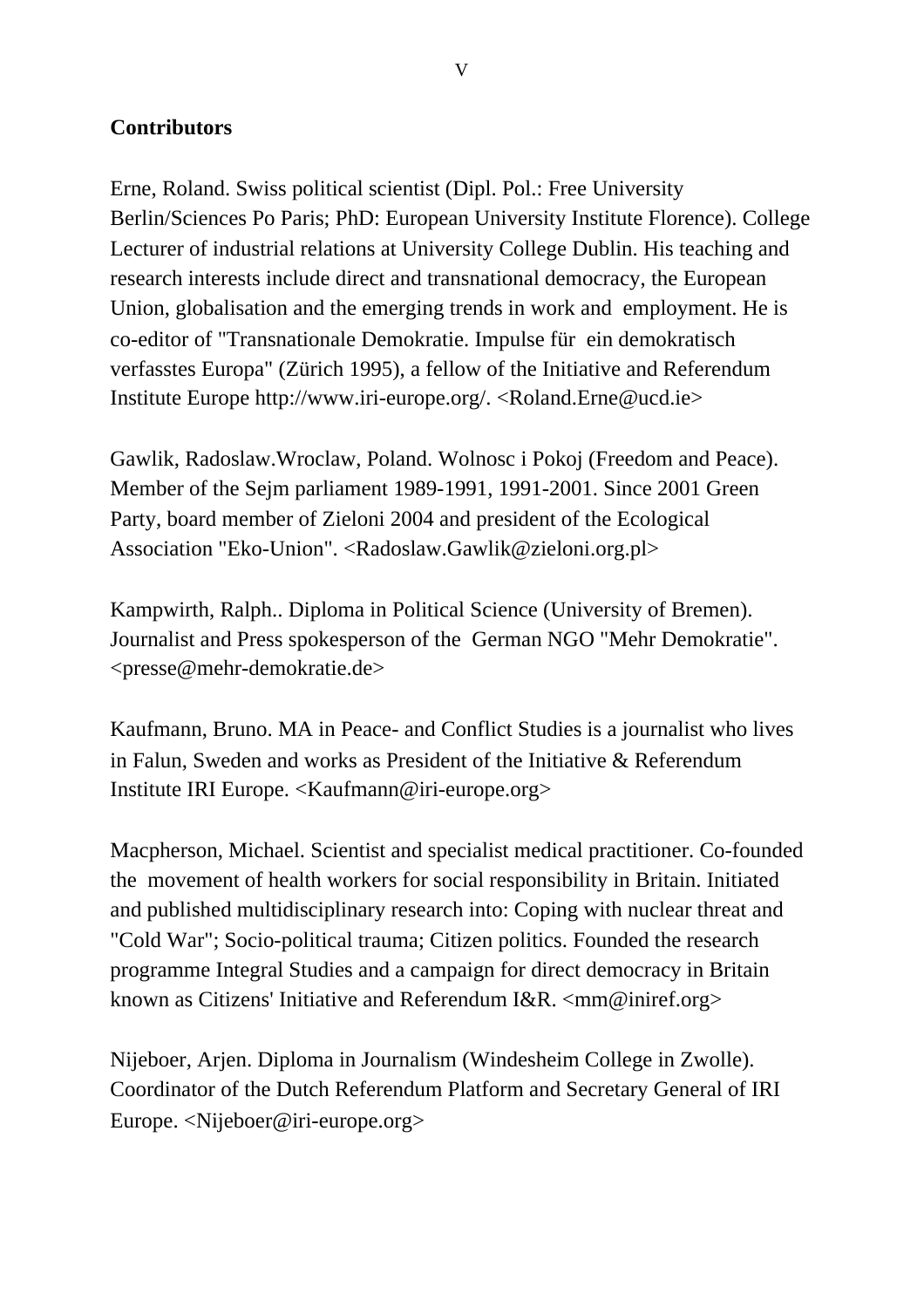Ruppen, Paul. PhD in Sociology and Political Science (University of Bern). He is the Editor of "Europa-Magazin" and President of the "Forum für Direkte Demokratie" in Zürich. [<forum@europa-magazin.ch>](mailto:forum@europa-magazin.ch)

Puedie do not circo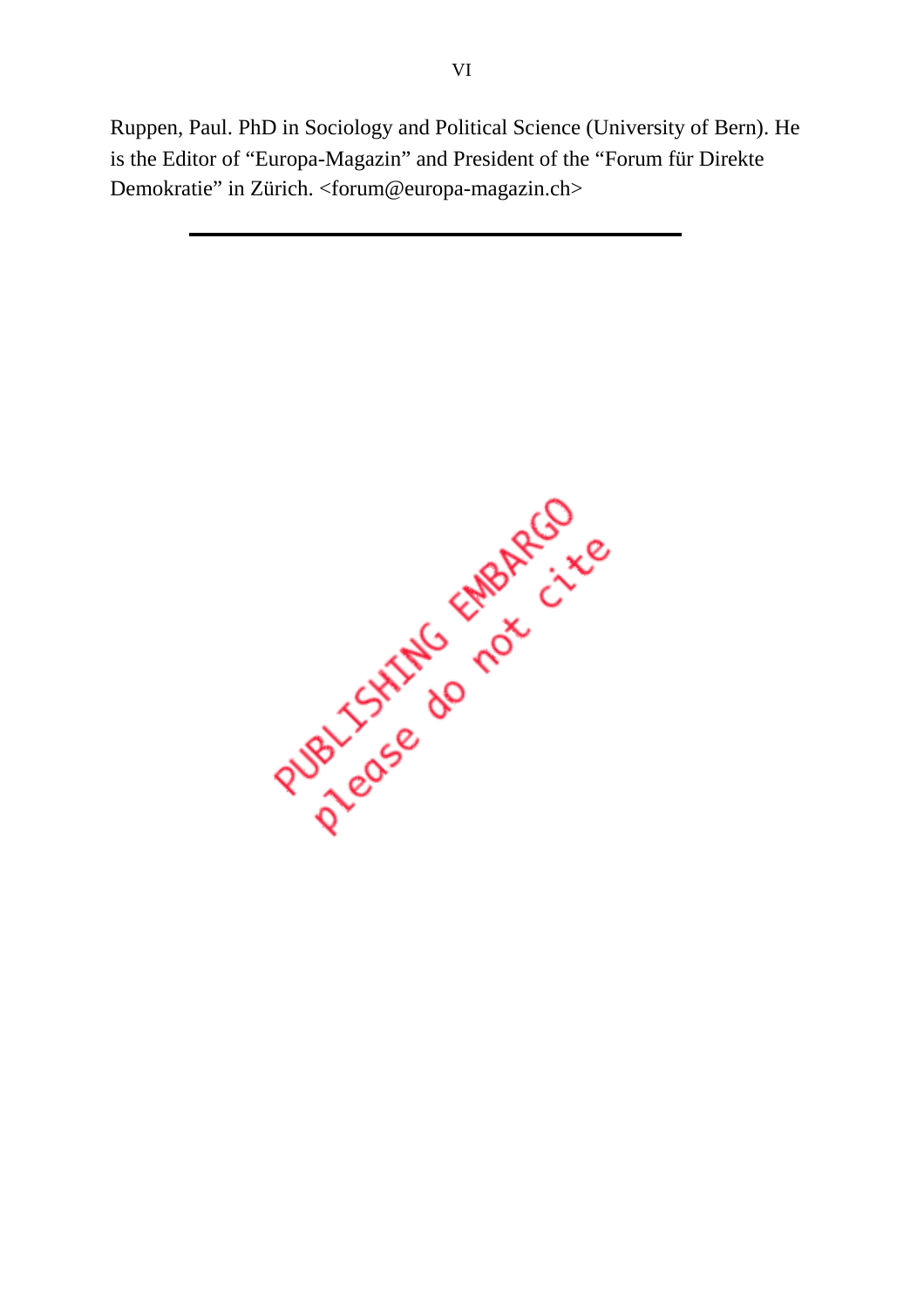#### **Acknowledgements**

A Direct Democracy Conference held at the London School of Economics in October 2004, produced and organised by the campaign I&R [<http://www.iniref.org>](http://www.iniref.org) showed the need for reliable and accessible english language publications on the extensive but little known multi-country experience with "initiative and referendum". We are grateful to those who supported this conference, including James McGlynn (Direct Votes and Your Party), Mary Fee (London Social Forum and Lets Link), Heiko Dittmer (Democracy International), Brian Beedham (former foreign editor of The Economist), Angelika Gardiner (Mehr Demokratie Hamburg), PierVincenzo Uleri (University of Florence), Daniel Schily (Mehr Demokratie FRG).

Our search for good, concise, historical and practical accounts of direct democracy led us to the Initiative and Referendum Institute in Amsterdam. We thank its President Bruno Kaufmann for permission to reproduce papers about Switzerland by Paul Ruppen, Italy by Roland Erne, Germany by Ralph Kampwirth and The Netherlands by Arjen Nijeboer. The abstracts about Poland (Radoslav Gawlik) and Switzerland (Roland Erne) were presented at the Direct Democracy Conference.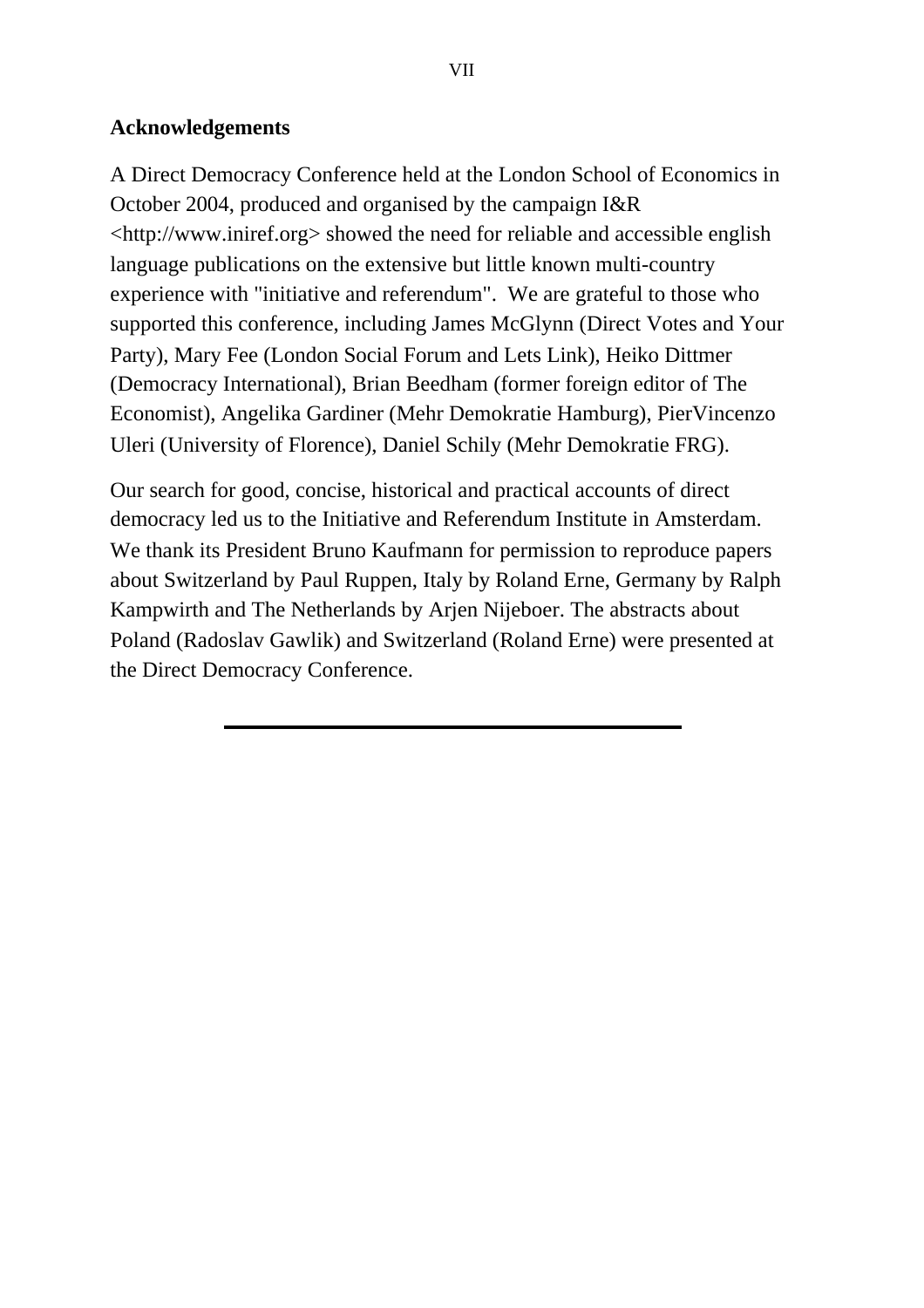**CHAPTER ONE**

#### **Direct Democracy in Switzerland**

#### **By Paul Ruppen**

Additional remarks by Hans-Urs Wili, Rolf Büchi, Bruno Vanoni, and Bruno Kaufmann

Re-printed from **Direct Democracy in Europe:** A Comprehensive Reference Guide to the Initiative and Referendum Process in Europe **Edited by Bruno Kaufmann and M. Dane Waters** Carolina Academic Press, Durham, North Carolina. Sponsored by IRI Europe, Initiative and Referendum Institute Europe and IRI Initiative and Referendum Institute

\* Some country statistics are at the end of this paper.

The basic fact about I and R in Switzerland is: Switzerland did not create the referendum; the referendum created Switzerland. There is a full range of compulsory and citizen-initiated referendum institutions at all levels of government: the federal level, 26 cantons, and 2,973 municipalities.

The I and R institutions were established step by step: compulsory referendum in 1848; optional referendum in 1874; popular initiative at the federal level in 1891.

Average turnout is approximately 50%; this trend has recently become positive again after a long period of decreasing participation. Younger citizens are participating in I and R decisions more than they are in elections. Important developments have taken place in recent years. Women's suffrage at the national level was introduced only in 1971, and transparency laws were adopted very recently.

#### **Types of Initiative and Referendum**

The forms of direct democracy in Switzerland derive from various historical sources. As specific institutions, referendum and initiative appeared in the Montagnard Constitution of June 24, 1793 (Article 10 and Article 56-60), during the French Revolution. Before this, the Swiss had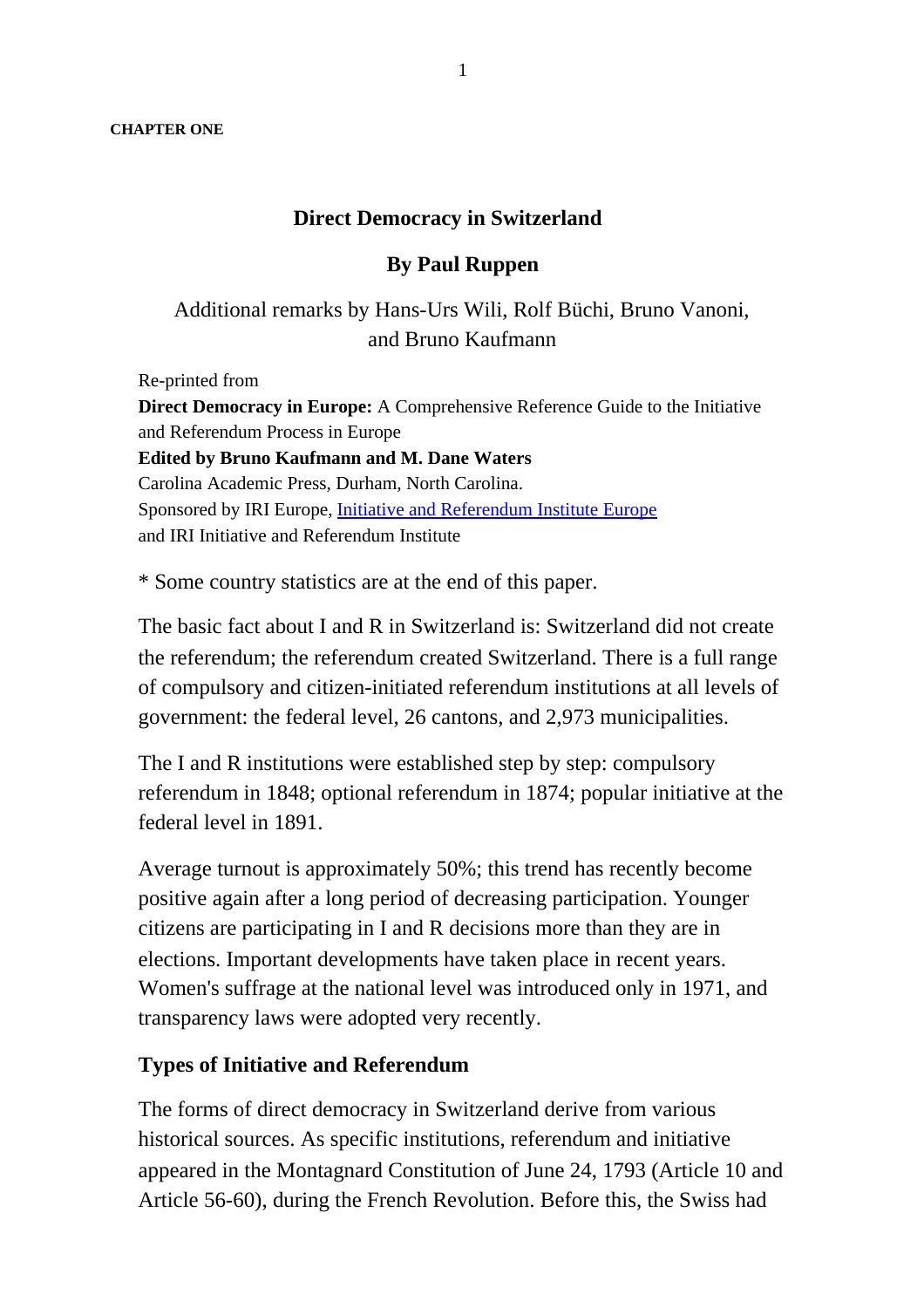preserved both direct-democratic mechanisms of decision-making, such as the "Volksanfragen" (popular consultations) in the cantons of Zürich, Bern, Solothurn and Neuenburg, and hybrid federal-democratic mechanisms, such as the community referendums or "Zendenreferenden" in Graubünden and the district referendums in Wallis, some of which go back as far as the 15th century. It was because of its own longstanding democratic traditions, including "Landsgemeinde" or community citizens' assemblies, that the idea of I and R fell on such fertile ground during the modernisation of democracy in the Swiss cantons after the Restoration in 1830.

In the search for forms of which would preserve the traditions of codetermination while permitting a more modern form of government, initiative and referendum formed an acceptable compromise among the positions of the various political factions. Historically, the introduction of I and R shows three main trends:

1) The rights of direct democracy are introduced gradually over time. First to be established is the right of veto; then the statutory constitutional referendum; then the legislative referendum; and finally the right of initiative.

2) Citizens' rights are introduced first at lower levels, and move upwards. They were introduced first in the member states (cantons), and introduced later at the federal level.

3) Rights are normally established by a broad coalition of differing interests.

When the federal state was established in 1848, only the statutory constitutional referendum was grounded in the constitution. The legislative referendum became law in 1874. Finally, the right of initiative was established in 1891.The 20th century saw the gradual extension and refinement of direct democracy. The referendum on international treaties was established in 1921: open-ended and irrevocable treaties were now subject to facultative referendum. Direct-democratic control of foreign policy was extended in 1977, when the scope of the optional referendum was widened to include accession to international organizations and acts involving the multilateral standardization of laws. Accession to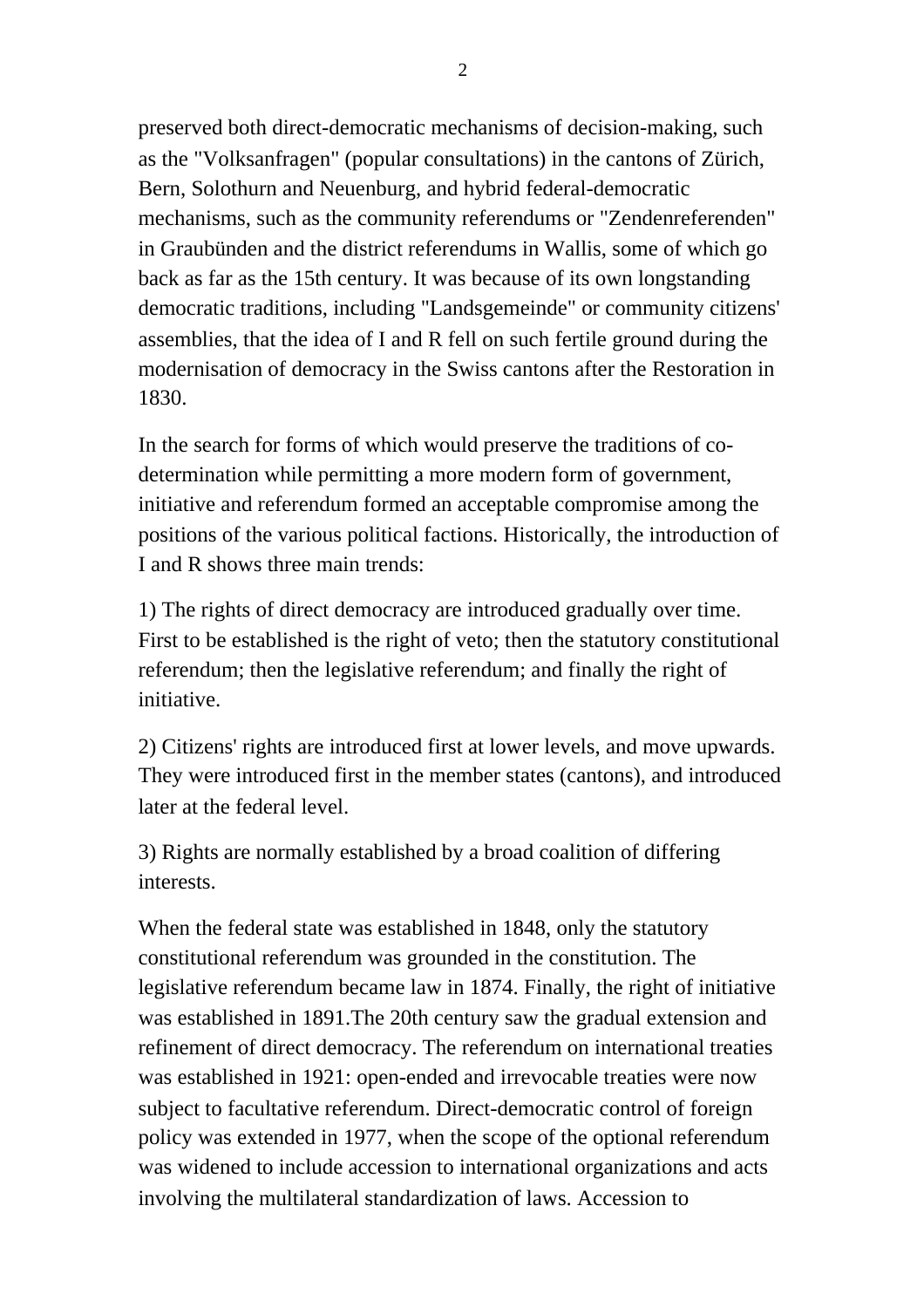organizations for collective security (e.g. UNO) and to supranational communities (e.g. the EU) was also made subject to mandatory referendum. In 1949, the popular referendum on urgent federal resolutions was introduced. So far, other possible extensions, such as the legislative initiative or the referendum on the national budget, have been rejected by the people.

The new federal constitution of 2000 contains the first explicit limitations on the subject matter of initiatives. Mandatory rules of international law, e.g. fundamental human rights such as the principle of "Non-Reversal," cannot be subjected to referendum, and initiatives launched on such matters are declared invalid by parliament (cf. note 1).

Direct-democratic rights have had a lasting influence on Swiss institutions, since it was by means of initiative that the right to proportional voting was secured, which then led to the proportionalisation of the whole of political life. Proportionalisation is reinforced by the power of referendum possessed by the most important social groups.

In Switzerland, it can be said that if the citizens' initiative is the daughter of the referendum, proportional voting for the National Council (parliament) is its granddaughter, and the so-called "magic formula" (proportionally elected government) its great-granddaughter.

#### **I. National Level**

The various instruments can best be described by quoting from the relevant articles of the constitution:

#### **a. Popular Initiative**

**Article 138 (Popular Initiative for Total Revision of the Federal Constitution):** (1) 100,000 citizens entitled to vote may propose a total revision of the Federal Constitution. (2) This proposal has to be submitted to the people by referendum.

**Article 139 (Popular Initiative for Partial Revision of the Federal Constitution):** (1) 100,000 citizens entitled to vote may propose a partial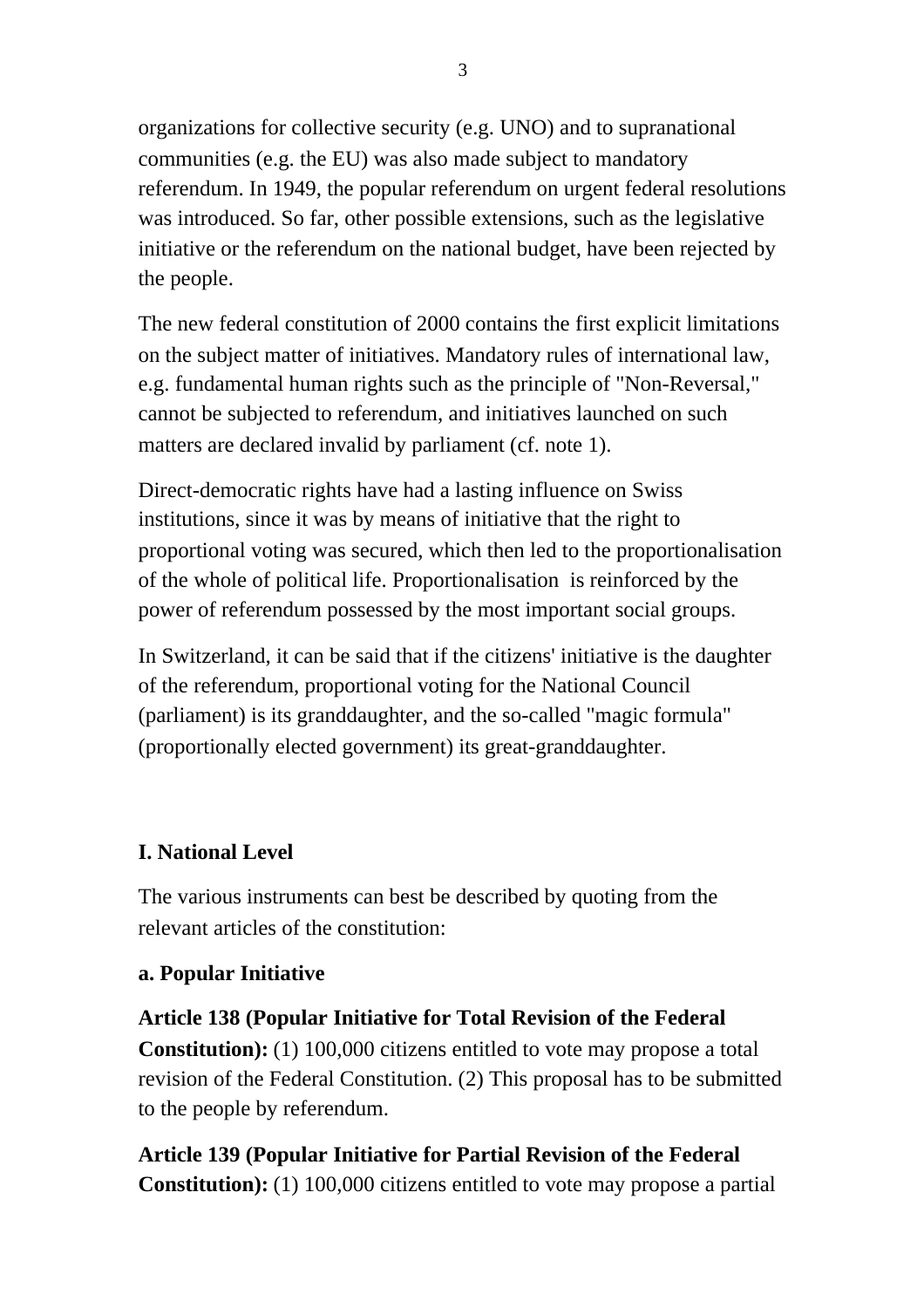revision of the Federal Constitution. (2) The popular initiative for a partial revision of the Federal Constitution may be in the form of a general suggestion or a formulated draft. (3) If an initiative does not respect the principle of unity of form, the principle of unity of subject matter, or mandatory rules of international law, the Federal Parliament shall declare the initiative invalid in whole or in part. (4) If the Federal Parliament approves an initiative in the form of a general suggestion, it shall prepare a draft of the meaning of the initiative and submit it to the vote of the people and the Cantons. If it rejects the initiative, it shall submit it to the vote of the People; the People shall decide whether the initiative should be followed. If the People approve the initiative, the Federal Parliament shall formulate a corresponding draft. (5) An initiative in the form of a formulated draft shall be submitted to the vote of the People and the Cantons. The Federal Parliament shall recommend its approval or its rejection. If it recommends its rejection, it may submit its own counterdraft. (6) The People and the Cantons shall vote simultaneously on the initiative and the counter draft.

The voters may approve both drafts. They may indicate which draft they prefer, should both be approved; should one of the drafts obtain a majority of the People's votes and the other the majority of the votes of the Cantons, neither of them shall come into force.

The period of time allowed for the collection of signatures begins as soon as the Swiss federal chancellery (Bundeskanzlei) publishes the proposed new constitutional text in the Official Gazette of the Confederation (Bundesblatt).

Signatures can be collected anywhere, including public places. The signatures are checked by the local government office (Gemeindekanzlei) and given a certificate of eligibility. The initiative committee then passes them on to the Swiss federal chancellery (Bundeskanzlei). Once 100,000 signatures have been collected, the initiative is declared to formally exist. It then goes to the Parliament to be checked for validity. Unity of subject matter is required, which means that an initiative must not include several different proposals. The purpose of this is to ensure that the clear will of the people can be expressed: without a single subject, the electorate might accept something with which they do not agree because the overall merit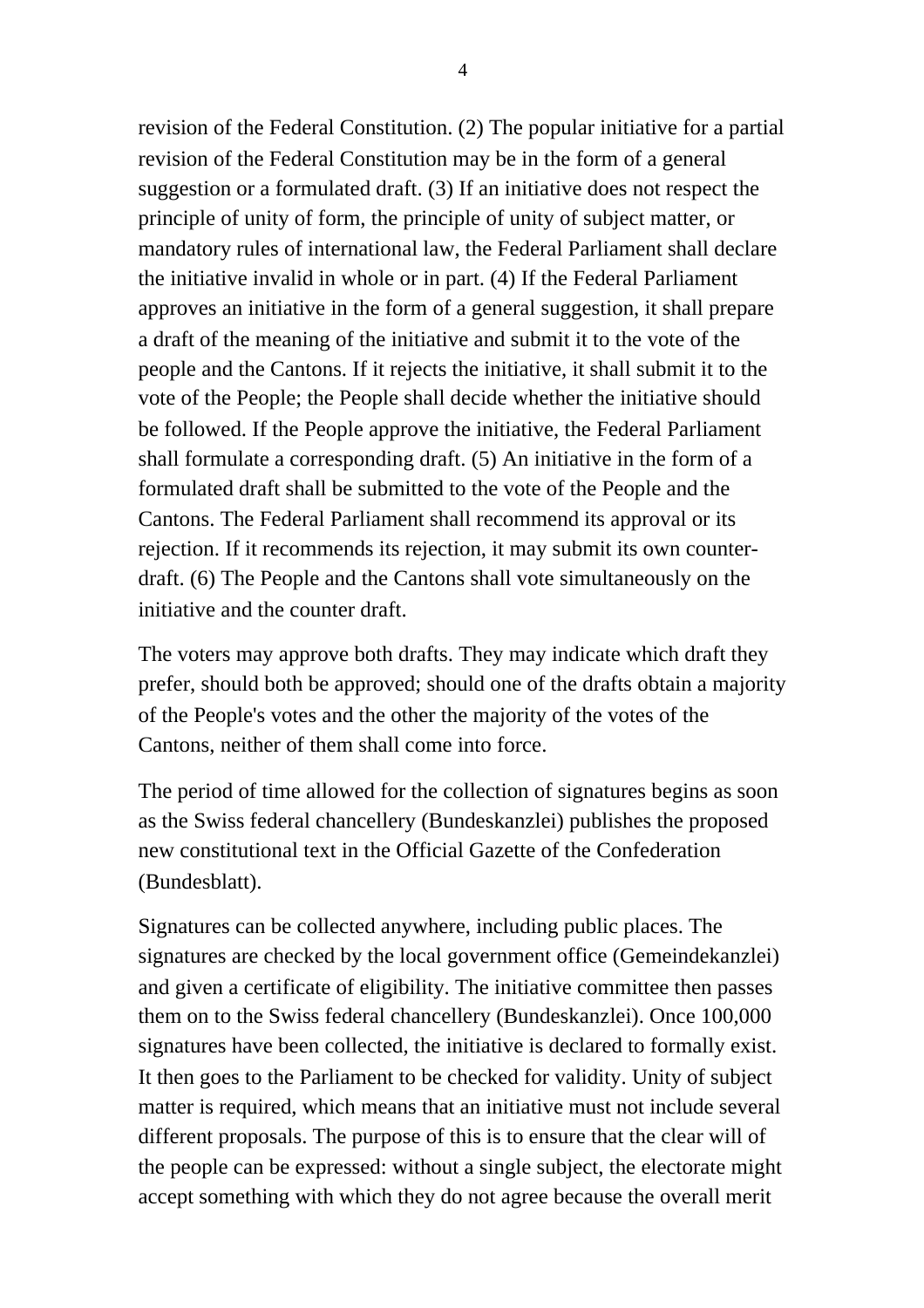of the proposal outweighs the demerits of one or more parts of the proposed constitutional change. Unity of subject matter is required only for constitutional change, whether that change is made via Citizens' Initiative or Government proposals. It is not required for international treaties, such as EMU, which are subject to statutory referendums.

The fact that Parliament and not a constitutional court decides on the validity of initiatives is a matter of dispute in Switzerland. The initiative committee can decide to withdraw the initiative: as a rule, a clause to this effect must be included in the initiative's text.

A formally successful initiative, one which has secured the minimum 100,000 signatures, must be put to referendum within 39 months after the date on which the signatures are submitted.

The procedures to be followed when there is a counter-proposal have existed only since 1987. Before this, Parliament routinely used the counter-proposal as a tactic to divide and rule by splitting votes between the initiative and the counterproposal.

Since the introduction of the new procedures, direct counter-proposals have become rare.

## **b. Compulsory Referendum**

**Article 140 (Compulsory referendum):** (1) The following shall be submitted to the vote of the People and the Cantons: a. Revisions of the Federal Constitution; b. The entry into organizations for collective security or into supranational communities; c. Federal Statutes declared urgent which have no constitutional basis and whose validity exceeds one year; such Federal Statutes must be submitted to the vote within one year after their adoption by the Federal Parliament. (2) The following shall be submitted to the vote of the People: a. Popular initiatives for total revision of the Federal Constitution; b. Popular initiatives for partial revision of the Federal Constitution in the form of a general suggestion which were rejected by the Federal Parliament; c. The question whether a total revision of the Constitution should be carried out if both Chambers disagree.

When an issue is presented to both the people (national level) and the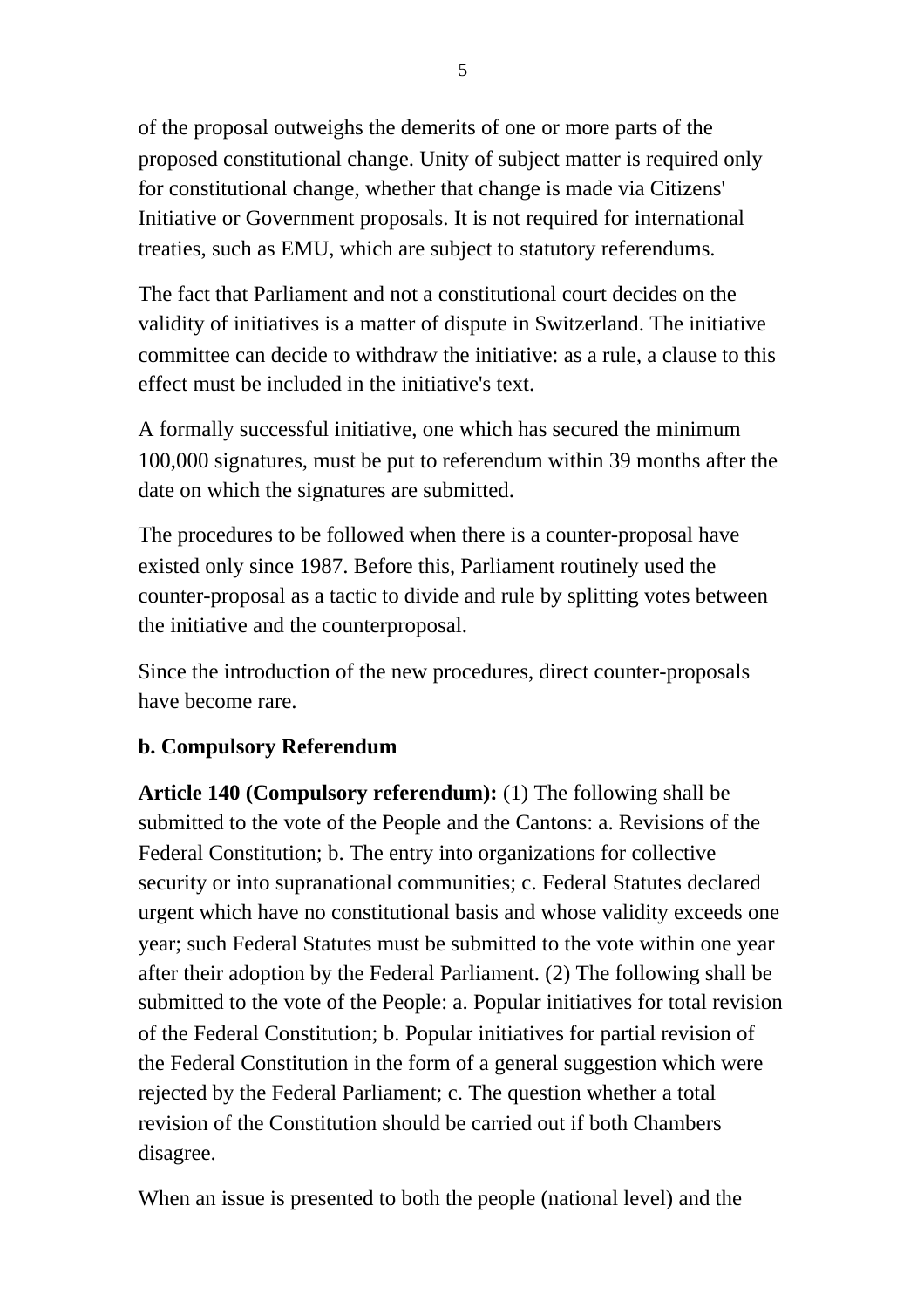"Stände" (cantons) for decision in a referendum, both an absolute majority of the valid votes cast and a majority of the cantons must be in favour. When a referendum is put only to the people, an absolute majority of the valid votes cast decides the issue; in this case, the cantons do not all carry the same weight. For historical reasons, six out of the total of 26 Swiss cantons (Obwalden, Nidwalden, Basel-Stadt (the city of Basle), Basel-Land (the area surrounding Basle), Appenzell Ausserrhoden and Appenzell Innerrhoden) carry only "half-weight."

## **c. Optional Referendum**

**Article 141 (Optional Referendum):** (1) The following are submitted to the vote of the People at the request of 50,000 citizens entitled to vote, or of eight Cantons: a. Federal Statutes; b. Federal Statutes declared urgent with a validity exceeding one year; c. Federal decrees to the extent the Constitution or statute foresees this; d. International treaties which: 1. are of unlimited duration and may not be terminated; 2. provide for entry into an international organization; 3. involve a multilateral unification of law. (2) The Federal Parliament may submit further international treaties to optional referendum.

**Article 142 (Required Majorities):** (1) Proposals submitted to the vote of the People shall be accepted if the majority of those voting approve them. (2) Proposals submitted to the vote of the People and the Cantons shall be accepted if the majority of those voting and the majority of the Cantons approve them. (3) The result of a popular vote in a Canton determines the vote of that Canton. (4) The Cantons of Obwald, Nidwald, Basle-City, Basle-Land, Appenzell Outer Rhodes and Appenzell Inner Rhodes have each one half of a cantonal vote. The 50,000 signatures must be collected, verified as to voter eligibility by the communities, and delivered to the Swiss federal chancellery (Bundeskanzlei) within 100 days of the publication of the text of the law in the Official Gazette of the Confederation (Bundesblatt).

## **II. Regional and Local Level**

Direct democracy in Switzerland originated at the local and cantonal levels. Until 1848, except for a brief period, the national level in Switzerland existed only as a loose confederation of states. There is thus a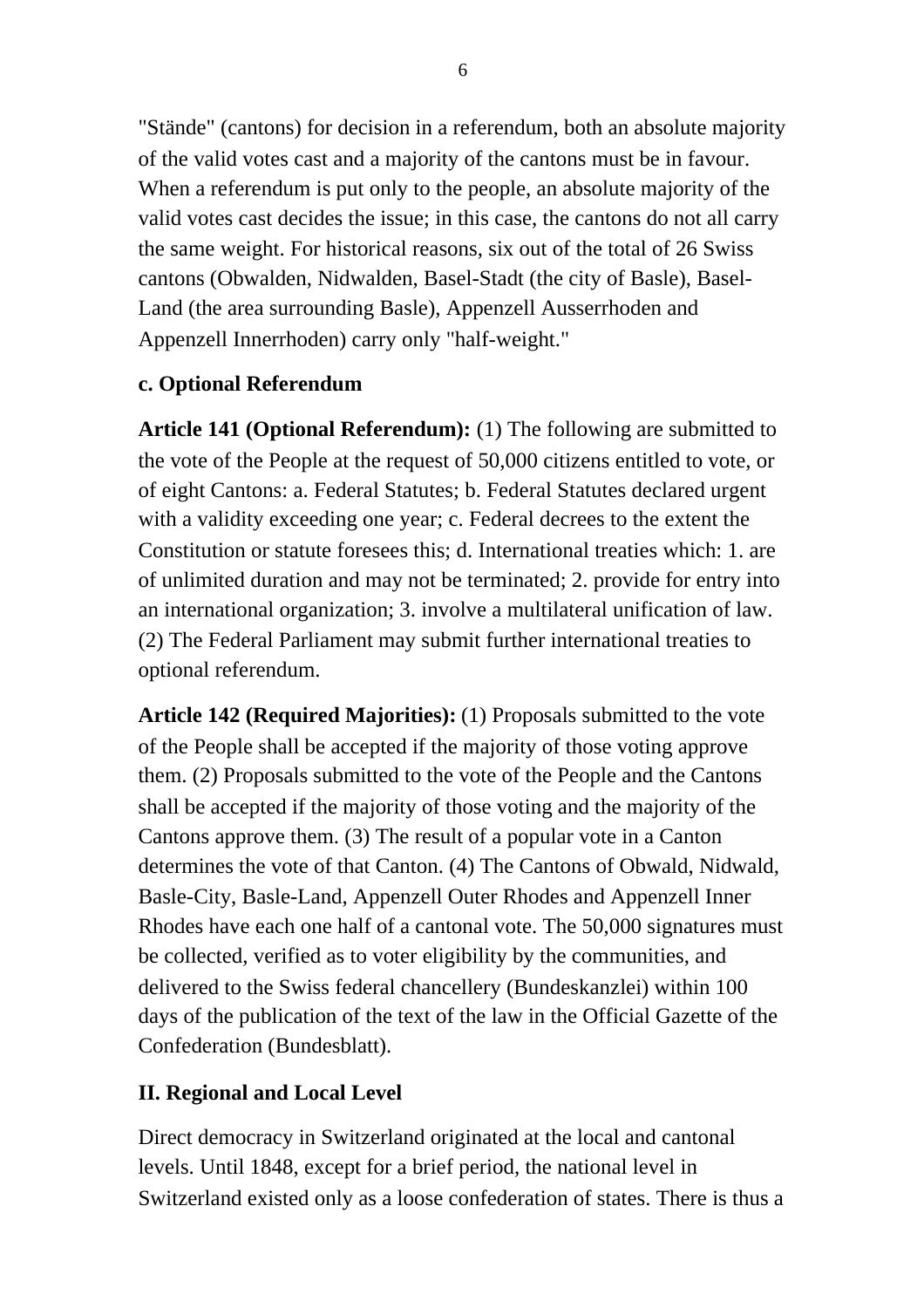rich variety of forms of local and regional democracy, to which it is not possible to do justice in such a limited space.

Today, about 2350 communities have a community assembly, in which citizens decide publicly on community issues. In the 500 larger communities which have no community assembly, the assembly is replaced by the referendum and by the local community parliament.

In all cantons except the two that still have citizens' assemblies, Appenzell Innerrhoden and Glarus (Landsgemeindekantone) and, there are both mandatory and optional referendums as well as the initiative. Many cantons also have an optional, some even a mandatory, referendum on budget matters.

## **a. Political and Social Agents**

Although in Switzerland the signature quota is not very high in relation to the number of registered voters (2.1%), this does not mean that just anyone can launch an initiative. The current estimated cost per signature is two Swiss francs for printing, secretarial work, advertising, etc., even if no paid signature collectors are employed. Thus, a referendum initiative costs at least 100,000 Swiss francs for signature collection alone, in addition to the cost of the subsequent referendum campaign.

As a result, referendums are usually launched by existing organizations or parties, reflecting, as in any democracy, the existing relationships of power in society. This applies somewhat less in the case of the citizens' initiative, which can be launched even by relatively small groups. In such cases, the initiative, which can take several years from its inception to the eventual referendum, often leads to the formation of new political affiliations, which are then more capable of launching referendums in the future. In fact, the term "capable of launching referendums" (referendumsfähig) has in Switzerland become a synonym for "to be taken seriously politically."

The filtering function of the signature quota should not be judged negatively. A direct democracy without filters would burden citizens with a plethora of proposals, leading to public annoyance and the demise of the very instruments of direct democracy.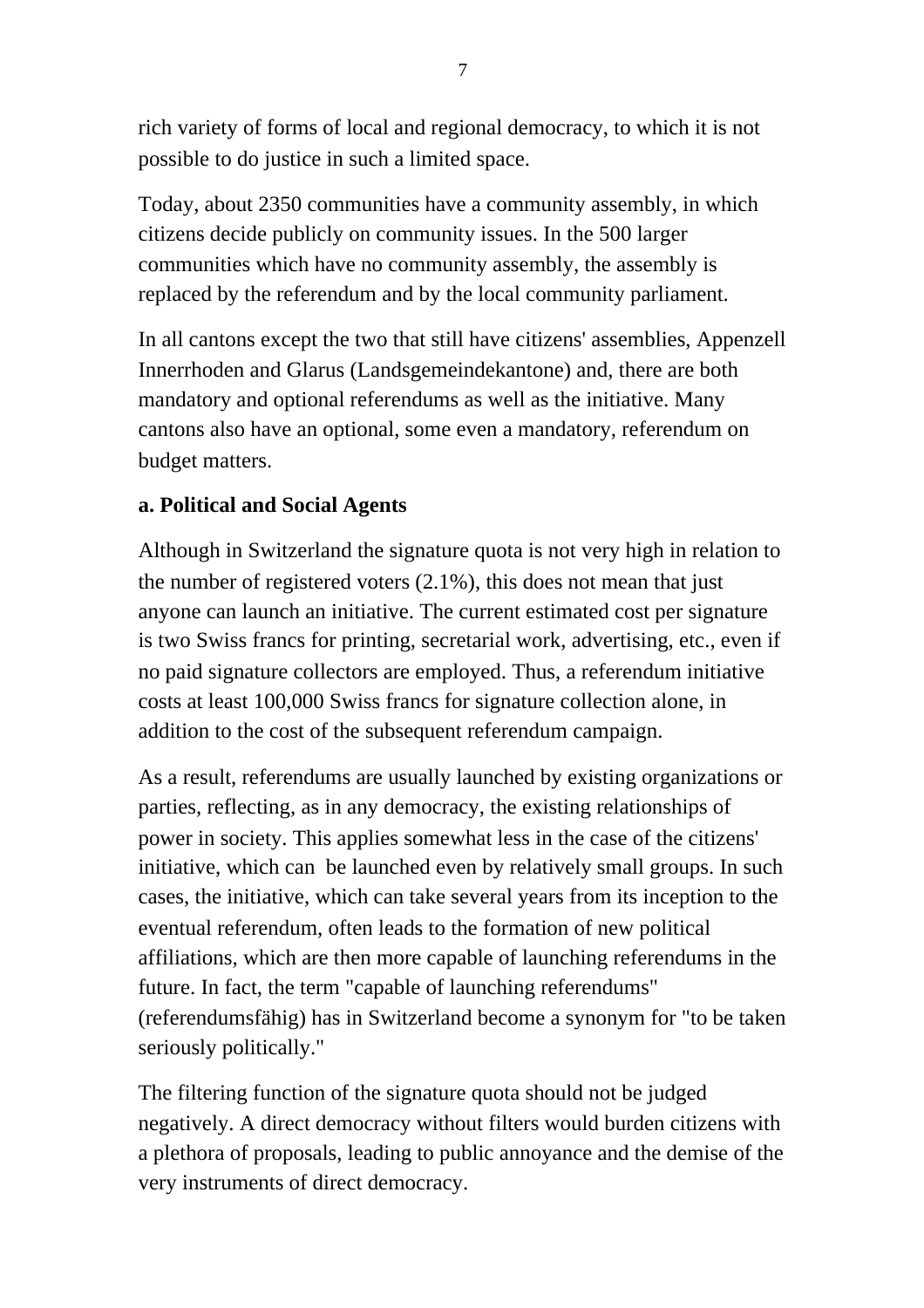#### **b. Outcomes and Experiences**

The success or otherwise of direct democracy cannot be measured only by concrete political outcomes. Direct democracy offers the greatest possible participation by the general public in the process of decision making in modern societies which are organized into states. This participation should be seen as a human right, and the recognition of the human right to political co-determination does not depend on whether the results of referendums satisfy one's own personal interests; such a judgement would reflect a fundamentally anti-democratic attitude. The outcomes of direct democracy must be judged against this background.

In these terms, Switzerland does not differ fundamentally from other affluent countries with indirect parliamentary systems. Reforms happen more quickly in some countries than in others, but the resulting legislation is very similar. This is not surprising, since the same kinds of power relationships exist in societies with direct democracy as exist in other affluent industrialized countries which have purely parliamentary systems.

For example, if one compares Switzerland with the predominantly twoparty, first-past-the-post systems in Great Britain and France, one can see that the existence of citizens' participatory rights exerted pressure for compromise at an earlier stage, but that it has been increasingly recognized even in bi-polar systems that elections are predominantly won on the centre ground. Even though the mechanisms differ, the trend is towards convergence over the longer term.

There are presumably differences in the attitude towards the state and towards taxation, as well as in the level of political awareness, though no studies have yet been carried out on these issues. It is a greater advantage for a person to be politically aware and informed about events and issues under direct democracy, since he can then play a constructive part in referendums. Tax avoidance and negative attitudes towards taxation are probably less prevalent under direct democracy, since people can share in decisions on public spending and approve any tax increases. There is empirical evidence that this connection exists at the local and regional levels. Although Switzerland is not exempt from political alienation and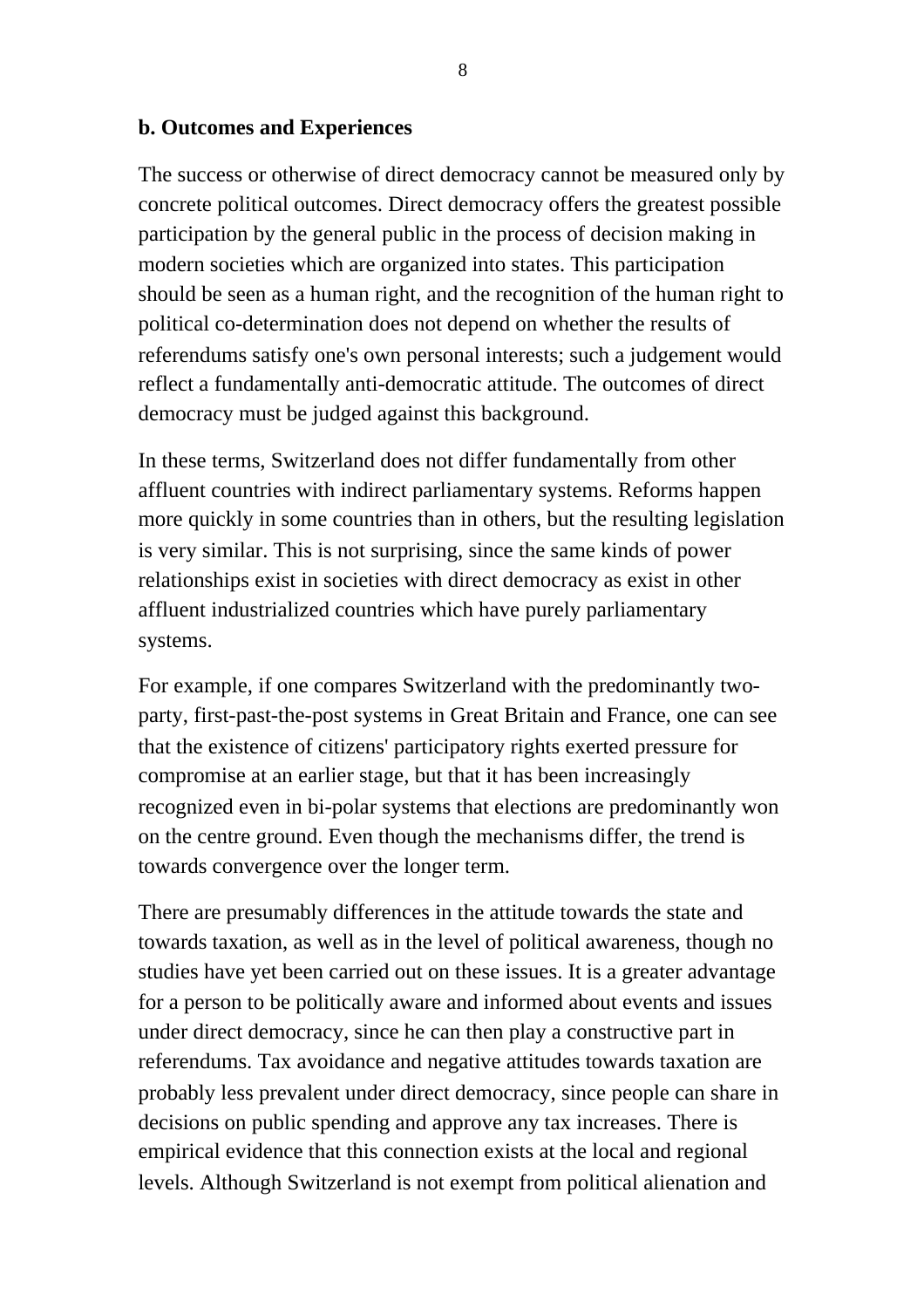apathy, it may be assumed that these are less common than in purely representative systems.

#### **III. Trends**

The Swiss people hold direct democracy is held in high regard. This probably explains why politicians seldom attack the instruments of direct democracy, even though not all Swiss politicians enjoy the limitations placed on their power by direct democracy, any more than do politicians elsewhere.

In recent years, especially before the referendums on European integration (EEA), the media gave more space to academics critical of direct democracy, primarily from neo-liberal circles (cf. note 3). However, support for direct democracy also came from the same quarter (note 4). It is unlikely that such attacks will result in any reduction of direct democracy in Switzerland.

On the other hand, greater political and economic integration tends to reduce political freedom of movement in individual countries. Decisions about new regulations and standards are increasingly being made at the transnational or international level, whether in the United Nations or in the EU.

On March 3, 2002, a majority of 54.6% voted in a national referendum in favour of entering the UN. Because a majority in the cantons was also required, ultimately one canton swung the vote in favour of accession. Switzerland's full membership of the UN has an especially high level of legitimacy because it is the first country in which the people themselves voted in favour of entry.

The question of possible accession to the EU is a much more difficult issue for Swiss citizens. They fear a severe restriction of their direct democracy, because accession would mean that areas in which the EU has competence would automatically be removed from direct-democratic control (note 5). On the other hand, many people stress the fact that Switzerland has the opportunity to contribute reform proposals to the work of the EU Convention on a possible European constitution. They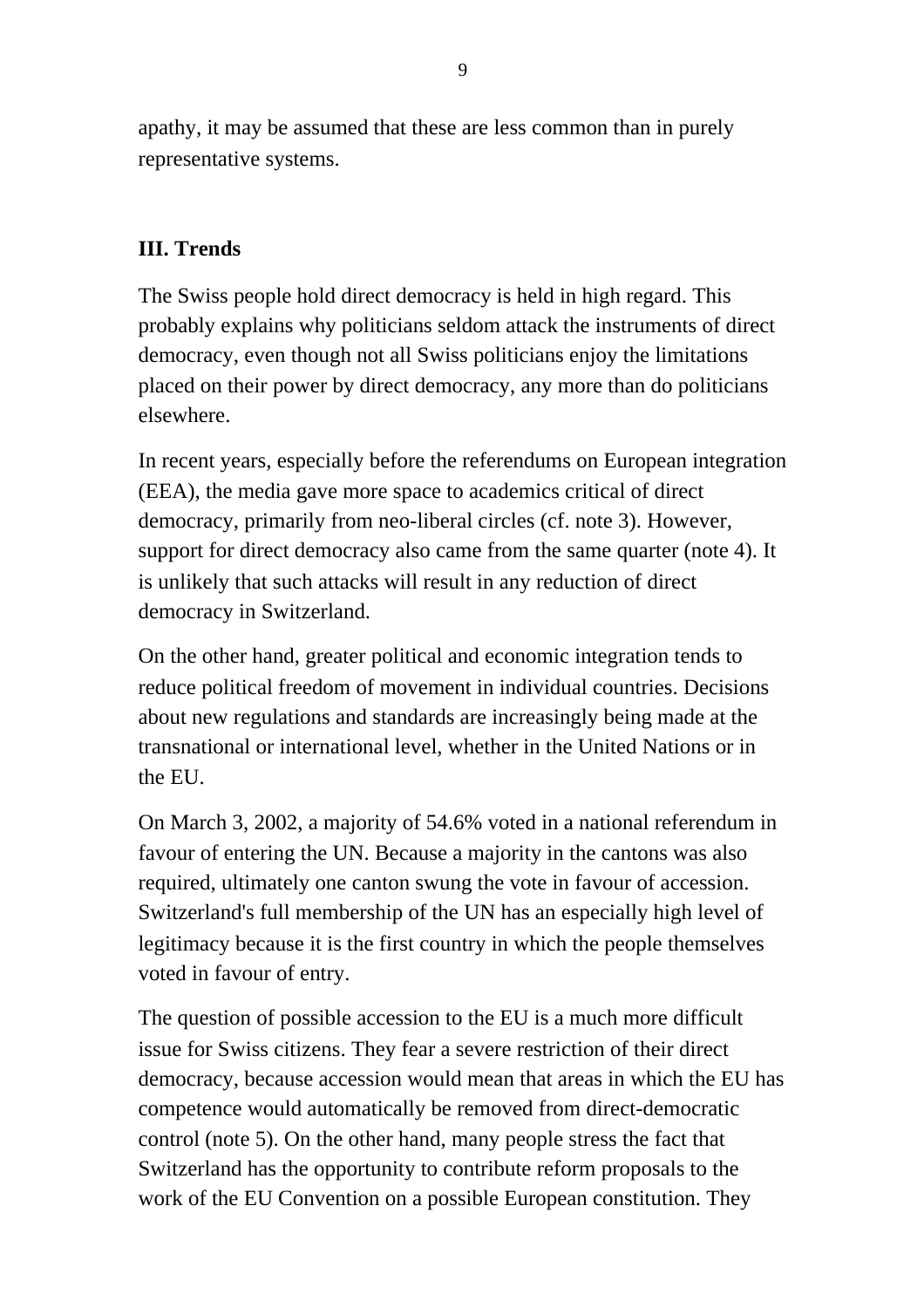believe that the growing interest in direct democracy in many EU countries enhances the chance that rights of initiative and referendum will eventually be introduced at the EU level, which could compensate for the loss of citizen influence at the lower level.

A new citizens' right, known as the "General Citizens' Initiative" or "Popular Motion," was approved by Swiss citizens in a referendum on February 9, 2003, although it was strongly criticised in the weeks before the referendum. The most disputed part of this package of constitutional amendments to increase citizens' rights was the so-called "General Initiative," which would make it possible, for the first time, for citizens' initiatives to trigger not only constitutional amendments but also legislative change. But the 100,000 signatures required for the initiative would secure only the right to present a general demand: parliament would be responsible for translating the general proposal into a specific constitutional or legislative text. If parliament were unfaithful to the original intention, the Supreme Court could be asked to intervene.

This combination of citizens' demand, parliamentary decree and a possible referral to the Supreme Court is designed to ensure that initiatives enter the legislative process in the most constructive way and also that they do not conflict with international commitments.

During much of the referendum campaign, it went unnoticed that this process, which was being proposed as an innovation at the federal level, was already in regular use in seven cantons. Few of those who opposed checked whether their objections were actually borne out in practice at the cantonal level. While those on the right complained that the new citizens' right was too complicated, those on the left claimed that it wouldn't be used because it wasn't attractive enough: it required as many signatures as a detailed constitutional initiative.

Cantonal experience with the general/unitary citizens' initiative has been extremely good: according to Robert Heuss, director of the cantonal chancellor's office in Basle, the only plausible explanation for the frequent use of the unitary initiative lies in its "citizen-friendliness." Its introduction at the federal level was approved by a large majority of 70% of the general vote, and all the cantons also voted in its favour. On the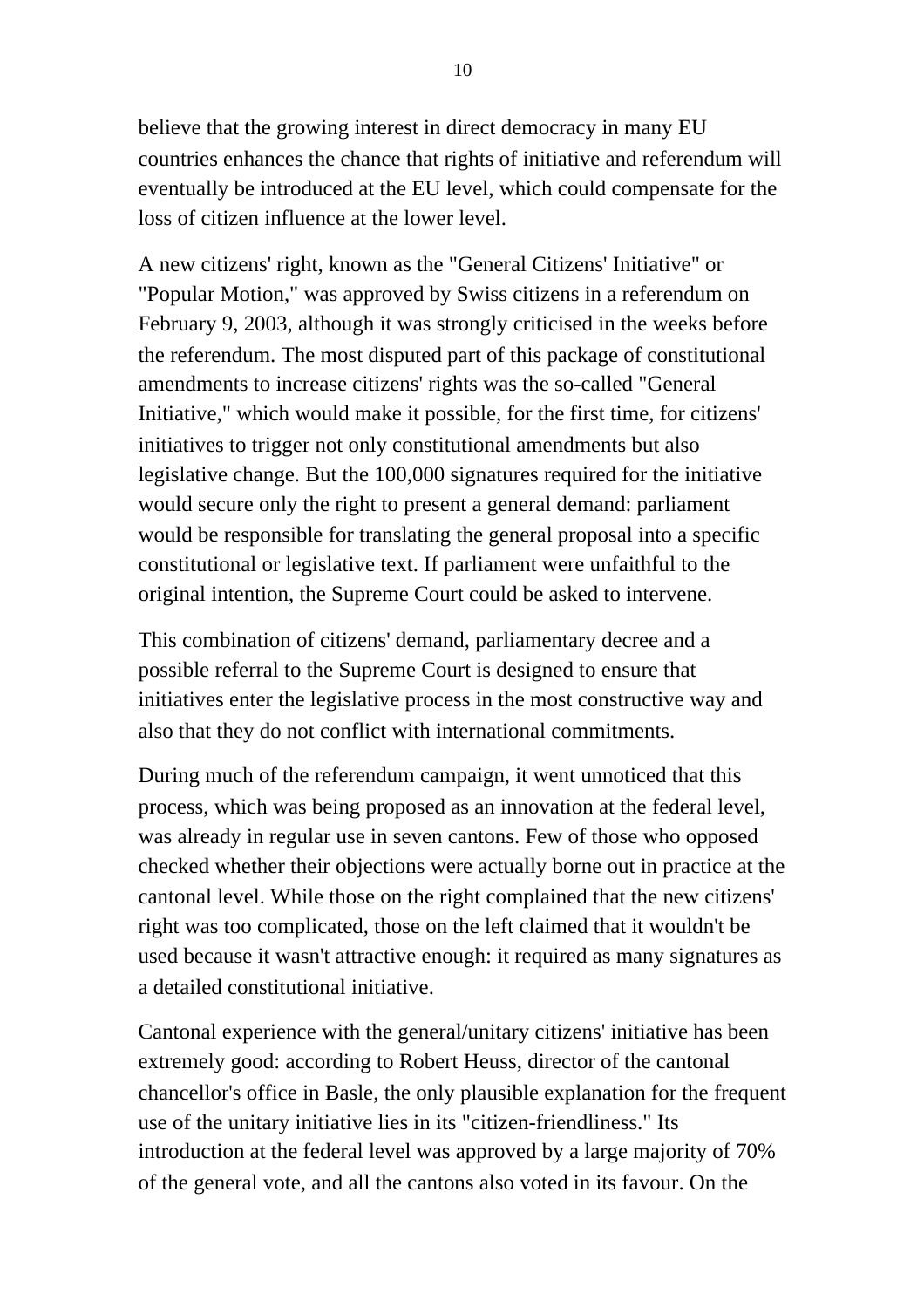other hand, it was approved by the lowest turnout for a national referendum in 30 years: only 28% of the electorate turned out to vote.

Parliament has already implemented most of the constitutional changes agreed by the citizens' rights reform referendum, but the new General Citizens' Initiative tool will only be available after the detailed legislation has been drafted and approved. The government is expected to present its proposals to parliament during the next year. In a recent report, the relevant parliamentary committee referred to "a number of tricky procedural problems" which might well lead to some "intense debates." The prediction is that the new citizens' initiative will not come into force until 2006.

Main author: Paul Ruppen, with additional remarks by Hans-Urs Wili, Rolf Büchi, Bruno Vanoni, and Bruno Kaufmann

#### **Constitutional Requirements for Legislation**

#### **Title 6: Revision of the Federal Constitution and Temporal Provisions**

#### **Chapter 1: Revision**

**Article 192 (Principle):** (1) The Federal Constitution may be subjected to a total or a partial revision at any time. (2) Where the Federal Constitution and implementing legislation do not provide otherwise, the revision shall follow the legislative process.

**Article 193 (Total Revision):** (1) A total revision of the Federal Constitution may be proposed by the People or by one of the Chambers, or may be decreed by the Federal Parliament. (2) If the initiative emanates from the People or if the Chambers disagree, the People shall decide whether a total revision shall be undertaken. (3) Should the People accept a total revision, both Chambers shall be newly elected. (4) The mandatory provisions of international law may not be violated.

**Article 194 (Partial Revision):** (1) A partial revision of the Federal Constitution may be requested by the People or decreed by the Federal Parliament. (2) A partial revision must respect the principle of the unity of subject matter; it may not violate the mandatory provisions of international law. (3) A popular initiative for partial revision must,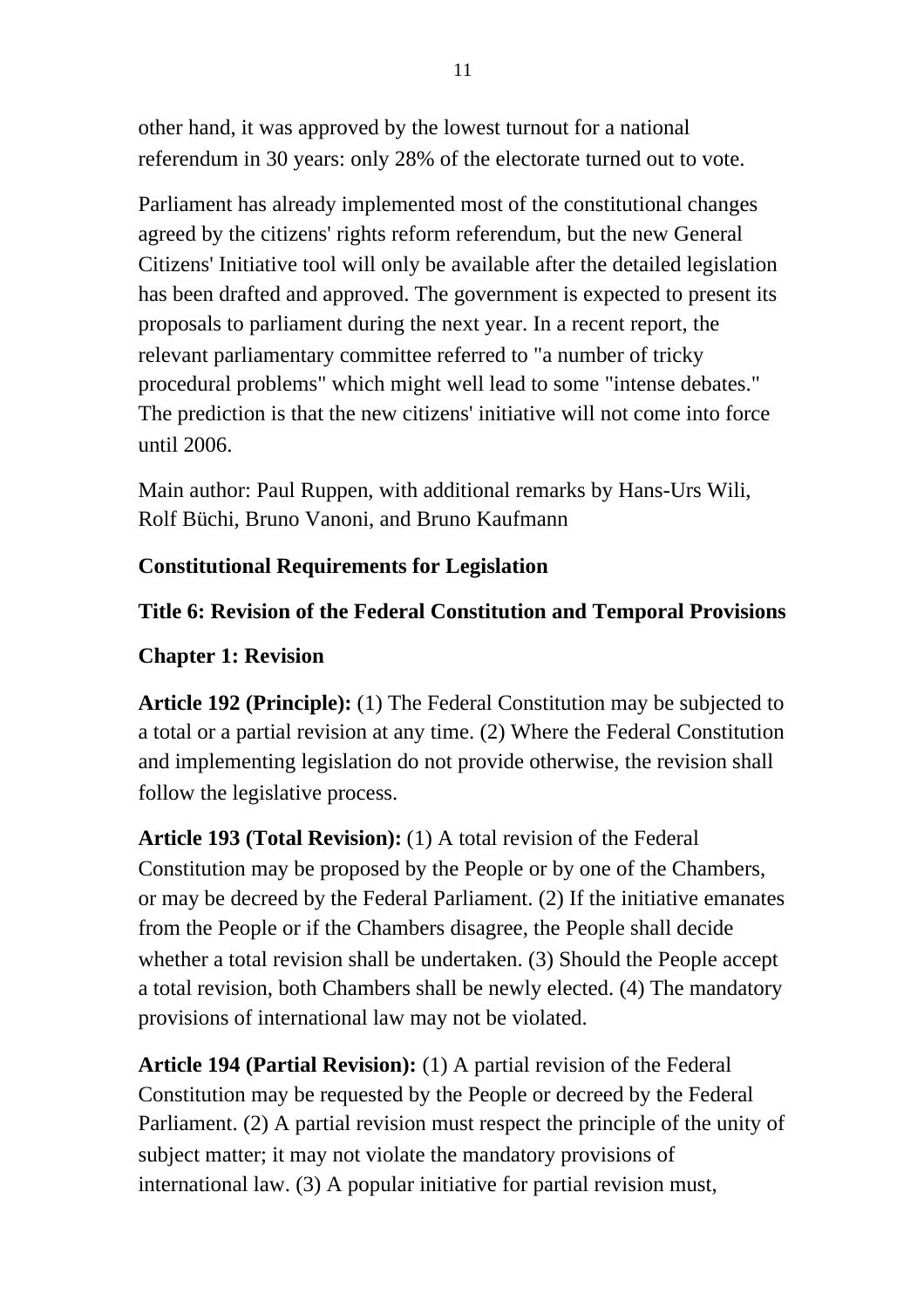moreover, respect the principle of the unity of form.

**Article 195 (Entry into Force):** The Constitution revised in total or in part shall enter into force as soon as it is accepted by the People and the Cantons.

## SWITZERLAND

Population: 7,136,000

Area: 41,284 km2

Capital: Berne (Bern)

Official languages: German (63%), French (20%), Italian (8%), Romansch

Religion: Roman Catholic (46%), Protestant (40%)

Political System: Parliamentary Federation (since 1848)

Constitution: January I, 2000 (referendum: 59% yes)

Membership: UN, EU non-active candidate.

GNP/Capita: \$28,100

Human Development Rank: 10

 I and R practice: more than 500 federation-wide referendums since 1848, many thousands at the cantonal level, hundreds of thousands at the local level. On March 3, 2002, Switzerland became the first country in the world in which the citizens decided to join the United Nations (55% yes).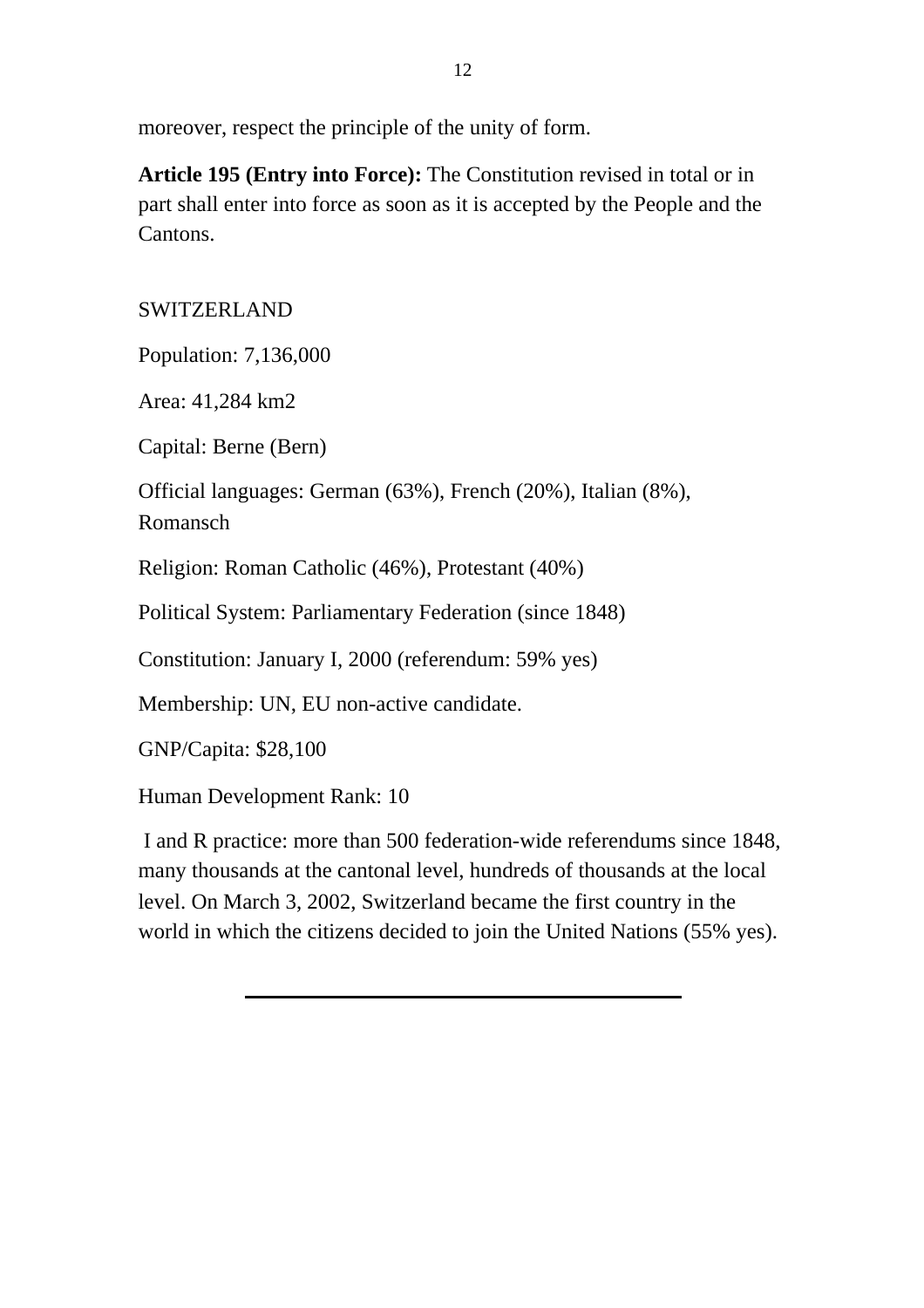## **Swiss direct democracy in brief**

[Roland.Erne@ucd.ie](mailto:Roland.Erne@ucd.ie) 

#### *Facts:*

Developed I and R (Ed.: Citizens' Initiative and Referendum) institutions at the level of the Federation, the 26 cantons and the 2,973 municipalities.

\_ Overview over the I and R institutions

## *Critical Question:*

*"The central question should not be whether to have direct democracy, but rather how: what form should that direct democracy take?" (Gross 2004)*

## *Facts:*

## *A) Compulsory I and R institutions*

**Compulsory Referendum:** Constitutional changes and the entry into organizations for collective security or into supranational communities must be submitted to a vote of the people.

## *Facts:*

## *B) Citizen-initiated I and R institutions*

The **Popular Initiative** gives **100,000** voters the opportunity to put their own proposals for a partial revision of the Federal Constitution to the electorate. It acts like an **accelerator**.

The **Optional Referendum** is more like a **brake**. It gives **50,000** voters the chance to object to laws passed by Parliament.

*These two tools are the ones available at federal level. At cantonal and commune levels the opportunities for having an active say are more varied.*

**Article 139 (Popular Initiative for Partial Revision of the Federal Constitution)**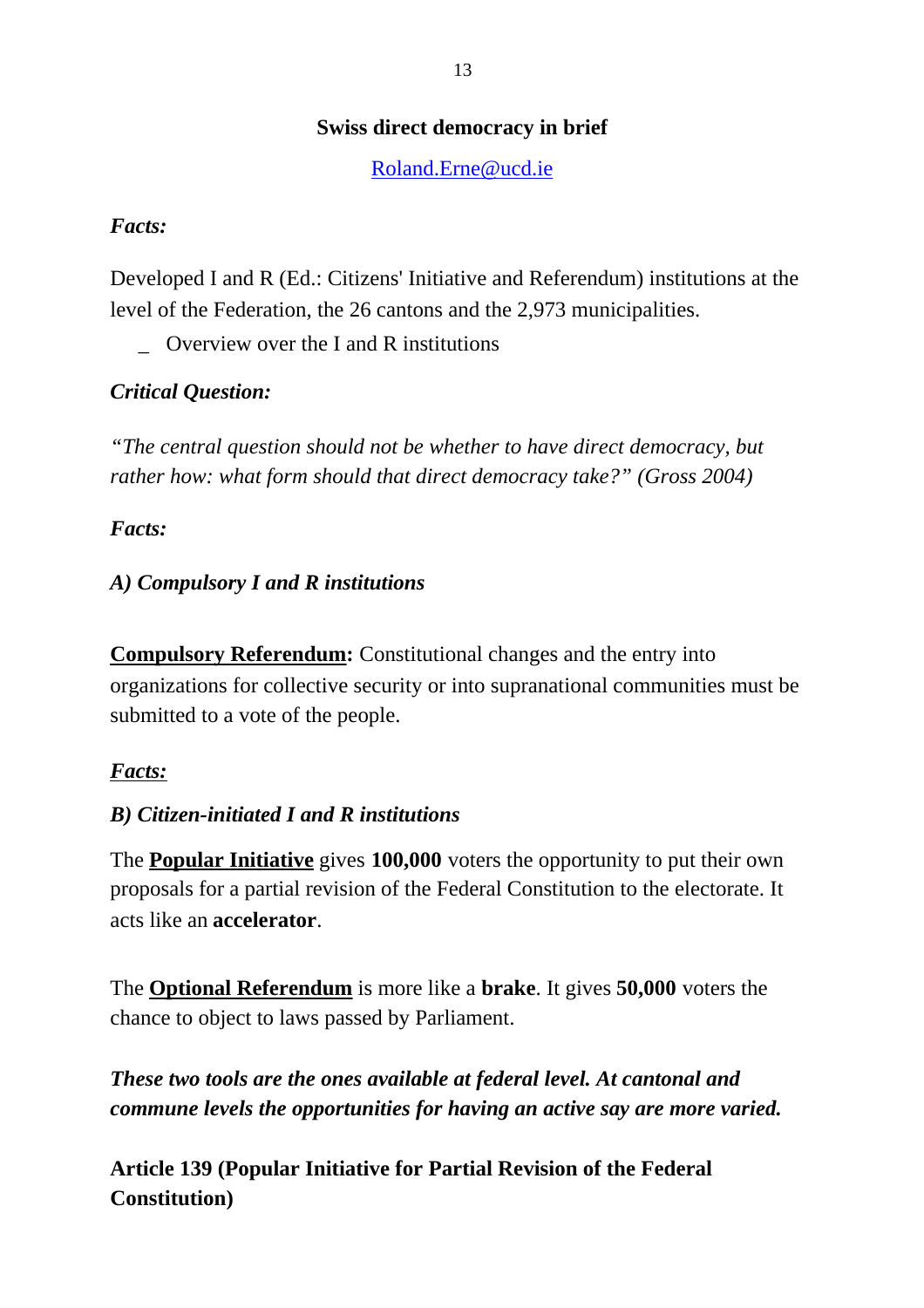100,000 citizens entitled to vote may propose a partial revision of the Federal Constitution.

The popular initiative for a partial revision of the Federal Constitution may be in the form of a general suggestion or a formulated draft.

If an initiative does not respect the principle of unity of form, the principle of unity of subject matter, or mandatory rules of international law, the Federal Parliament shall declare the initiative invalid in whole or in part.

If the Federal Parliament approves an initiative in the form of a general suggestion, it shall prepare a draft of the meaning of the initiative and submit it to the vote of the people and the Cantons. If it rejects the initiative, it shall submit it to the vote of the People; the People shall decide whether the initiative should be followed. If the People approve the initiative, the Federal Parliament shall formulate a corresponding draft.

An initiative in the form of a formulated draft shall be submitted to the vote of the People and the Cantons. The Federal Parliament shall recommend its approval or its rejection. If it recommends its rejection, it may submit its own counter-draft.

The People and the Cantons shall vote simultaneously on the initiative and the counterdraft. The voters may approve both drafts. They may indicate which draft they prefer, should both be approved; should one of the drafts obtain a majority of the People's votes and the other the majority of the votes of the Cantons, neither of them shall come into force.

## *History:*

The I and R institutions were established step by step … :

*Compulsory referendum in 1848*

*Optional referendum and initiative in the canton of Zürich et al (1868/9)*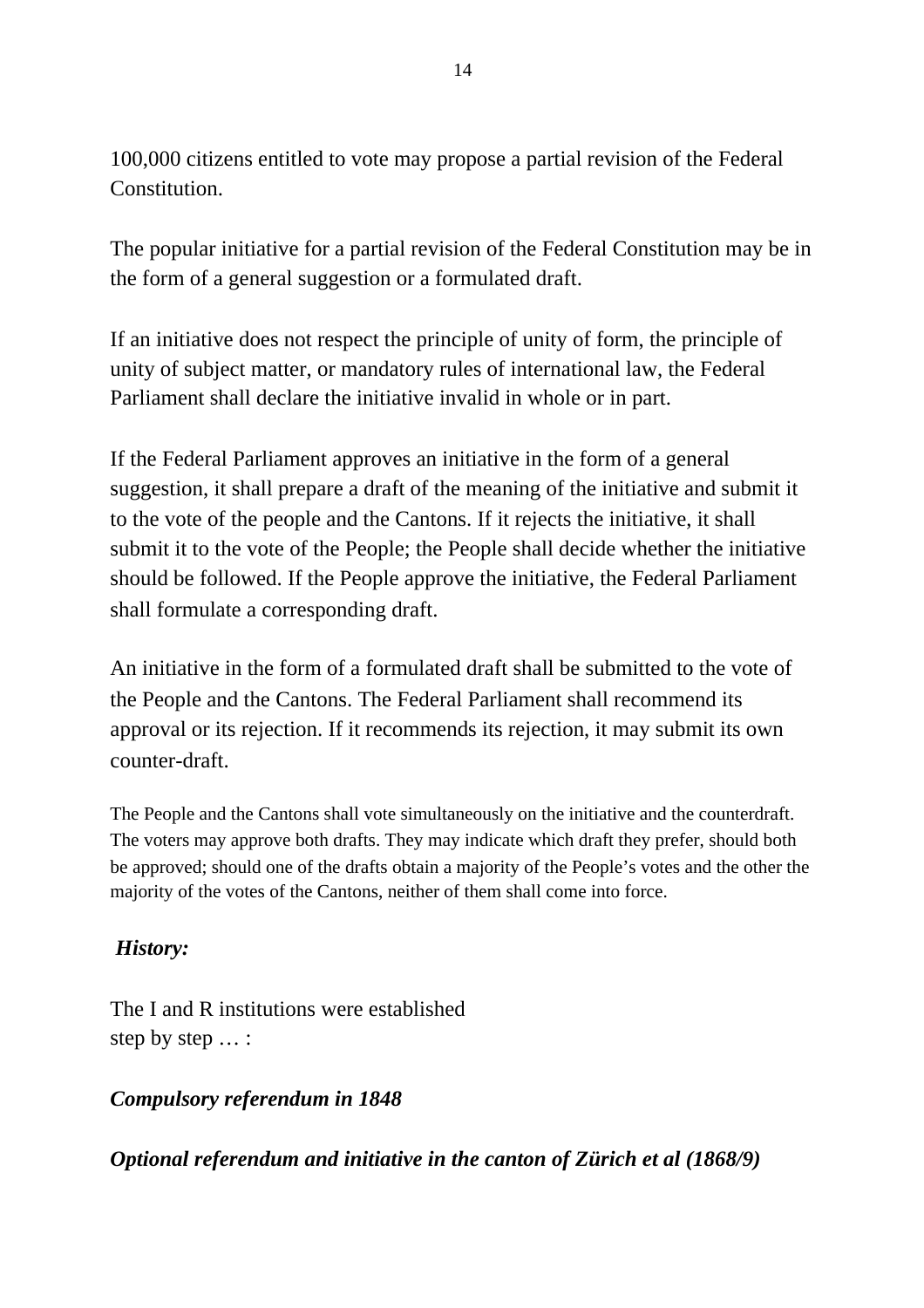## *Optional referendum in 1874*

## *Initiative at the federal level in 1891*

but not without huge political conflicts:

## *See the important role of the revolutionary Democratic Movement (1868/1869)*

#### *"Democratic Movement" (1868/1869)*

"In our view, [the movement] consists of the people's being able by constitutional means to win respect for their own faculty of judgment, which the elected representatives have arrogantly and bluntly denied them on all too many occasions" (*Der Landbote*, 3/1/1868, p. 279).

"We protest against the debasement and belittlement of the people of Zurich, which consists in their being declared incompetent to recognize true progress and to make the necessary sacrifices [to achieve it].

We see in this false evaluation of the people the main seeds of the present movement" (*Der Landbote*, 12/8/1868, p. 279).

#### *Critical Questions:*

- List of exclusions on issues
- Entry hurdles
- Time limits
- Majority requirements/quorums
- Consistency of I and R elements:
- Collection of signatures
- Reception by Parliament
- Informing the electorate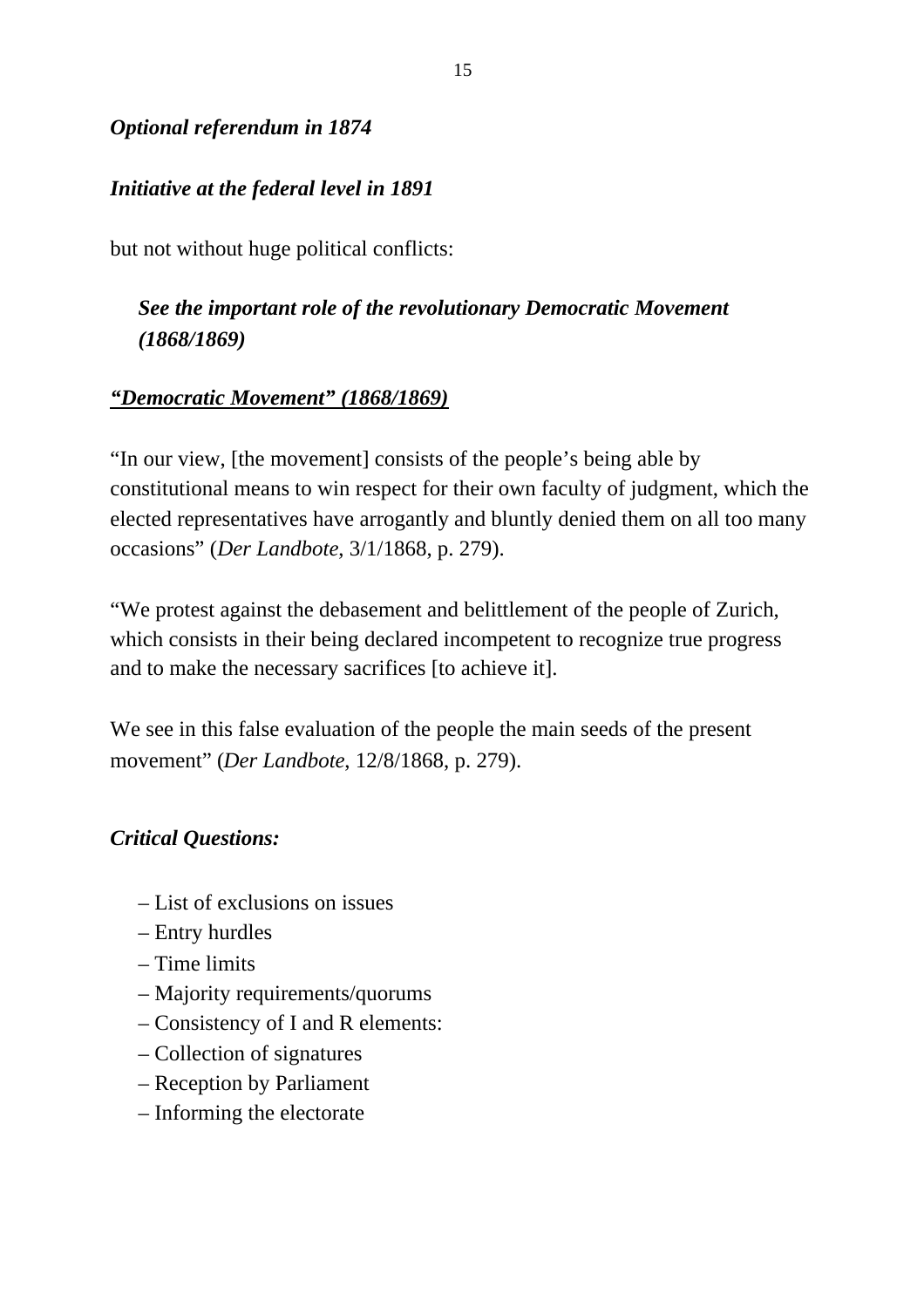**CHAPTER TWO**

# **Direct Democracy in Italy**

#### **by Roland Erne**

#### **with comments by Bruno Kaufmann**

Re-printed from:

Direct Democracy in Europe: A Comprehensive Reference Guide to the Initiative and Referendum Process in Europe. Edited by Bruno Kaufmann and M. Dane Waters Carolina Academic Press, Durham, North Carolina. Sponsored by IRI Europe, Initiative and Referendum Institute Europe and IRI Initiative and Referendum Institute

Italy has, after Switzerland and Liechtenstein, the most extensive I and R experience in Europe\*. After the delayed legal implementation of the citizen-initiated "abrogative referendum" in 1970, the Italian people were frequently called to the ballot box. Several of these referendums have played a significant role in the democratization of Italian society and party politics. However, the particular Italian I and R procedures and the almost complete monopoly which Prime Minister and media magnate Silvio Berlusconi has over TV channels raise some doubts about the quality of Italian I and R practice.

\* Some country statistics are at the end of this paper.

#### **Types of Initiative and Referendum**

In the 1990s, the functioning of the Italian political system changed considerably. The center-right Christian Democratic Party, which had governed the county without interruption since 1946, and most of its smaller coalition partners collapsed as prosecutors discovered the involvement of several leading politicians in a dense web of political corruption.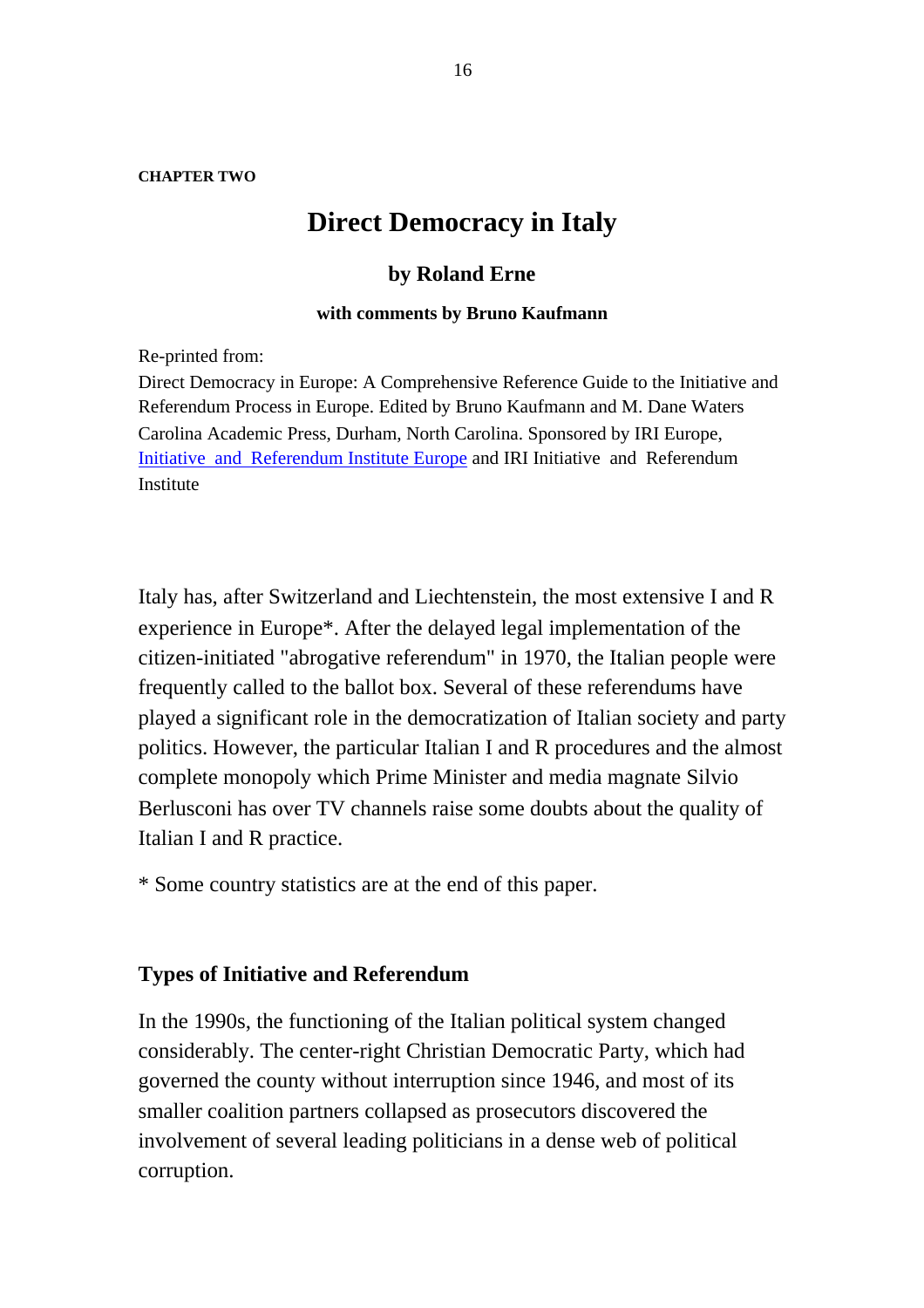Subsequently, several abrogative referendums led to a new electoral system based on majoritarian representation, which compelled the Italian political classes to organize themselves into two new major political alliances: the conservative "house of freedom," led by the media magnate Silvio Berlusconi, and the "olive tree" alliance, a coalition of socialists, centre-left Christian democrats, liberals, Greens, and Italian communists. The "olive tree" coalition governed the country from 1996 to 2001, but Silvio Berlusconi became Prime Minister in May 2001. Berlusconi's victorious coalition includes his own "political club," *Forza Italia*; the *National Alliance*, a party with political roots in fascism; the *Northern League*, a xenophobic regional party of Northern Italy; and two small centre-right Christian democratic parties.

## **I. National/Federal Level**

On June 2, 1946, the Italian people voted in an ad-hoc institutional referendum, which was initiated by the anti-fascist provisional government, against monarchy and in favor of a new Italian republic. Subsequently, the constituent assembly approved a new Constitution that includes two types of national referendums and two articles on regional referendums.

Moreover, in 1989, the Italian Parliament adopted an ad-hoc "constitutional law" (a constitutional amendment that is not formally incorporated in the body of the Constitution) in order to enable an ad-hoc referendum on a European Constitution-making mandate for the European Parliament.

Finally, Italian legal dictionaries also mention the "trade union referendum" as a noteworthy feature of Italian I and R practice.

# **a. The "abrogative referendum" (***referendum abrogativo***) to repeal a law (or parts of it) at the national level**

Article 75 of the Italian Constitution states that a popular referendum shall be held to decide on the total or partial repeal of a law or of an act having force of law whenever it is requested by 500,000 voters or by five regional councils.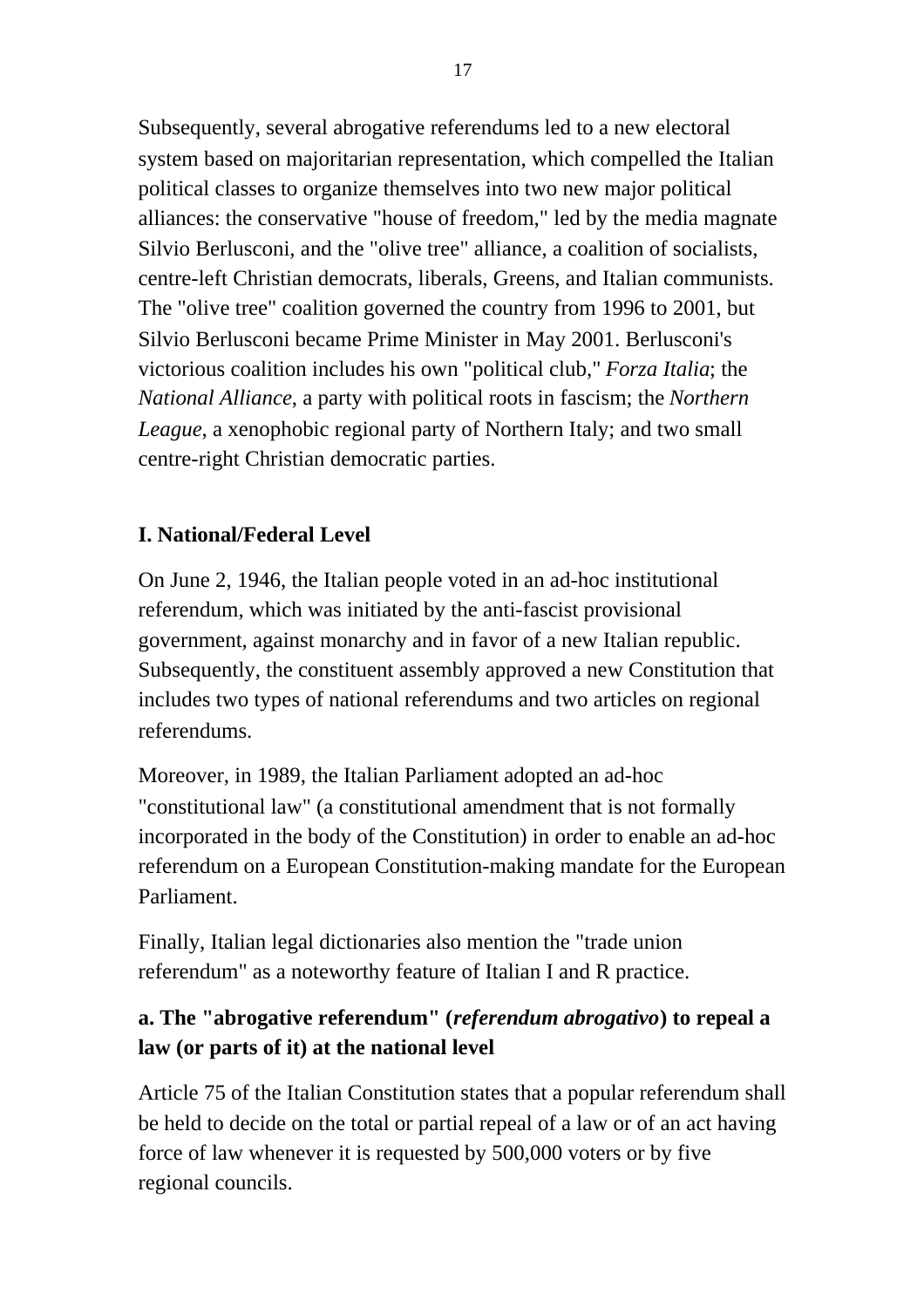This means that only 1% of the electorate is able to initiate a popular vote about the complete or partial abrogation of a particular law.

The electorate does not only play a negative role, because it can change the meaning of a law by repealing some of its articles. This use of the "abrogative referendum" compensates for the lack of a law proposing popular initiatives, but only partially, since issues that are not already covered by existing laws cannot be made the subject of a popular vote.

Some matters are constitutionally excluded from the scope of abrogative referendums, namely tax or budget laws, amnesties or pardons, or laws authorizing the ratification of international treaties.

Finally, the result of an Italian "abrogative referendum" is valid only if it fulfils the following participation quorum: to be legally binding, a particular proposition must receive not only a majority of the valid votes cast, but a majority of those eligible to vote (i.e. more than 50% of the total electorate).

Law No. 352 of May 25, 1970 practically implements Article 75 of the Constitution. It states that the 500,000 signatures can be collected freely on the streets and must be gathered within a period of 90 days before September 30 each year.Moreover, it regulates the procedure of judicial review and defines the rather marginal roles of the Italian executives (president and government) and the parliament in the referendum process.

The constitutional court reviews the legal conformity of the abrogative referendum before the actual vote takes place. Since the procedural provisions concerning Law No. 352 are open to conflicting interpretations, the constitutional court has acquired wide discretionary powers in this matter.

Finally, Law No. 352 indicates that abrogative referendums must normally take place on a Sunday between April 15 and June 15 in the year following the collection of signatures.

Despite its constitutional recognition, the first abrogative referendum took place many years after the adoption of the Constitution in 1948. Parliament did not transform the constitutional principle into practice until the adoption of Law No. 352 of May 25, 1970, since the governing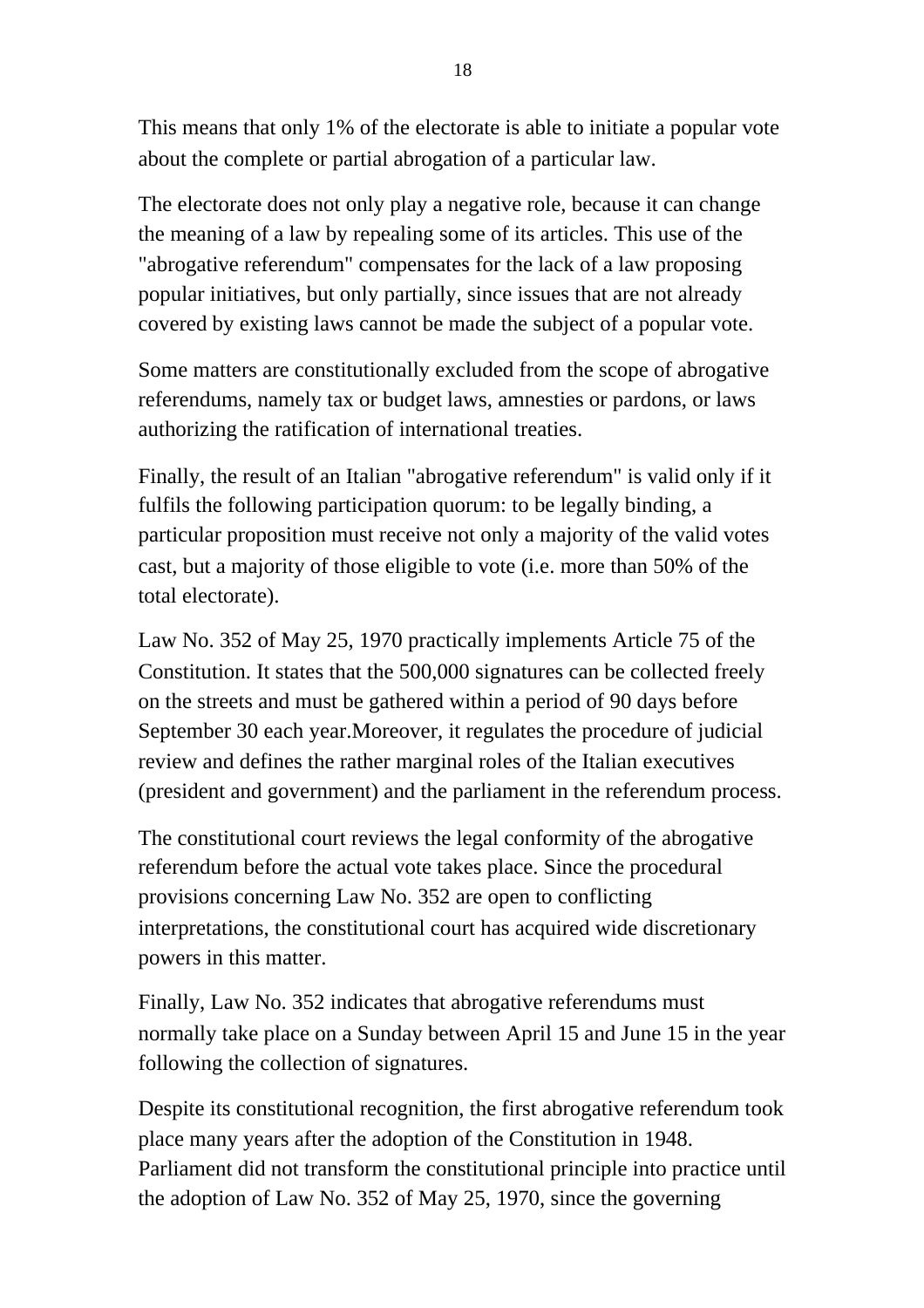political parties never displayed any great interest in enabling the "abrogative referendum." This is hardly surprising, since this instrument might counterbalance and limit the power of the government.

In 1969/70 this situation accidentally changed, when the major governmental party, the Christian democrats, made a deal with its coalition partners whereby they would support the adoption of Law No. 352 in exchange for Christian democrat support for a law that allowed civic divorce.

Whereas enabling civic divorce was a high priority of the secular coalition partners, most Christian democrats were, in principle, against the legalization of divorce, but at the same time feared that a veto could alienate their coalition partners. Given this dilemma, many Christian democrats mistakenly hoped that the introduction of the "abrogative referendum" would eventually enable the abrogation of the civic divorce law without risking the ruling coalition.

However, its attempted abrogation failed when almost 60% of the votes backed civic divorce in the first Italian abrogative referendum on May 12, 1974. Hence, the introduction of the citizen-initiated "abrogative referendum" is not merely a result of a democratization of Italian society in the late 1960s, but the unintended consequence of an instrumental miscalculation of the major governmental party.

# **b. The "constitutional referendum" (***referendum costituzionale or referendum***) over a constitutional amendment which has been passed but not yet implemented**

Article 138 of the Constitution states that a constitutional amendment must be approved by an absolute majority of both chambers of parliament and submitted to a popular vote when, within three months of their publication, a request is made by one fifth of the members of either chamber, by 500,000 electors, or by five regional councils. A law thus submitted to vote may not be promulgated unless approved by a majority of the valid votes cast. The result of the vote is legally binding regardless of the turnout, in contrast to the vote on "abrogative referendums." However, no vote will be held if the amendment has been approved by both chambers, with a two-thirds majority in each.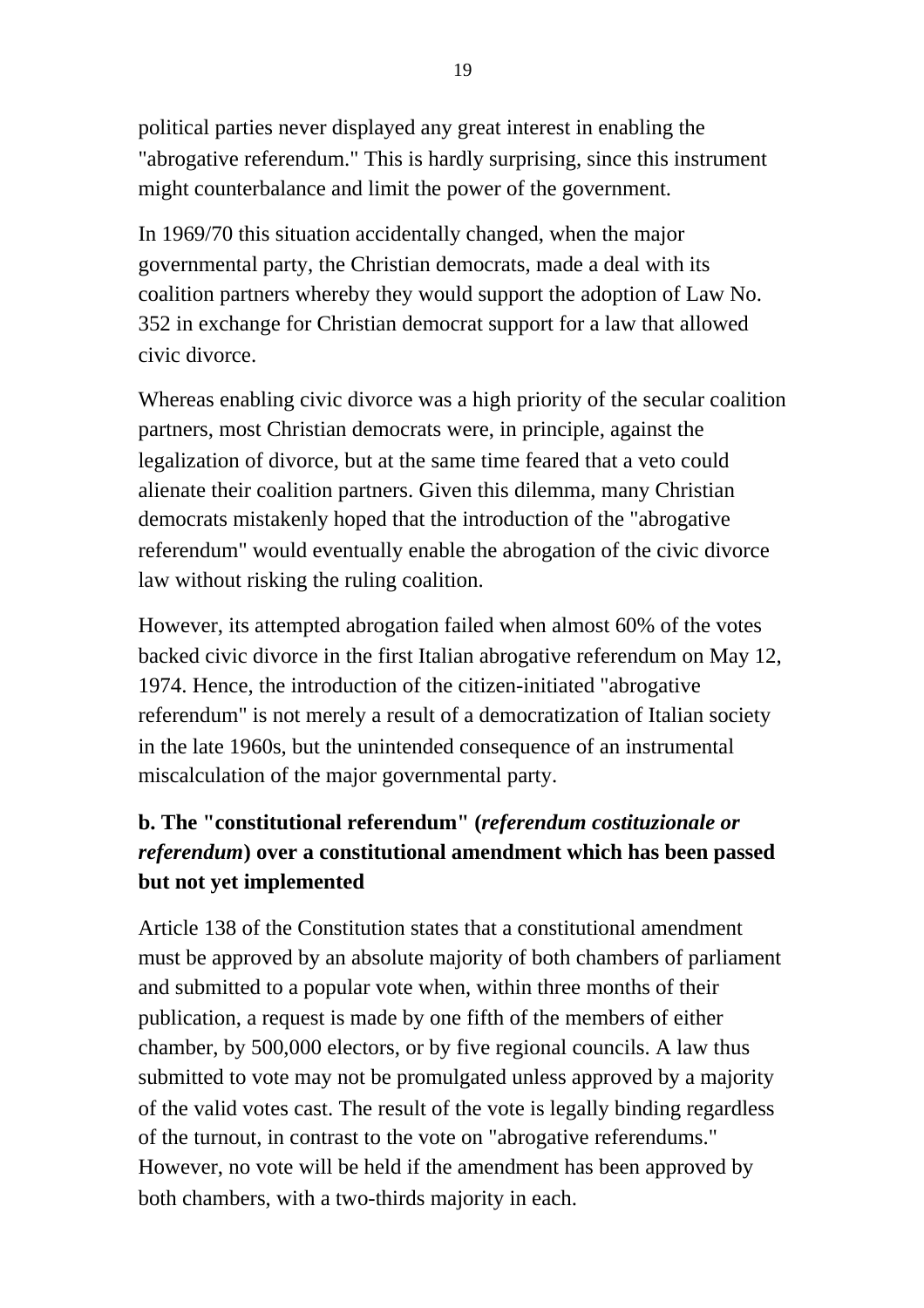The first constitutional referendum took place on October 7, 2001, when more than one fifth of the Italian parliament had called for a constitutional referendum on the spring 2001 "federalism reform" of the "Olive tree" majority. This constitutional amendment was endorsed by referendum (64.2% "yes" votes), despite its low turnout of 35.8%.

Given the commitment of the current Berlusconi government to fundamental modification of the Italian constitution, in particular of its federal structure and functioning and Italy's judicial system, it is likely that additional "constitutional referendums" will take place in the near future.

## **c. The 1989 ad-hoc Referendum on a European Constitution**

Article 71 of the Italian Constitution states that the legislative initiative belongs not only to the Government and to each Member of Parliament, but also to 50,000 voters. Generally such "popular law initiatives" are not successful, because parliament is not obliged to put them either on its own agenda or to a popular vote. In one case, however, such an initiative was very successful. In June 1988, the Italian section of the European federalist movement sent a proposition with 114,000 signatures to the Italian Parliament. The proposition called for a referendum on conferring a mandate on the European Parliament to create a European Constitution. In November 1989 the two chambers of Parliament backed this proposition by means of an ad-hoc constitutional amendment. The referendum took place in parallel with the European elections on June 18, 1989, and attained a high turnout (81%) and an 88% yesvote.

#### **d. The Labour Union's Referendum (***referendum sindacale***)**

In Italy, political decision-making does not only take place in Parliament. In contrast to the Anglo-Saxon liberal-democratic tradition of "territorial democracy," economic and social policy can also be made through collective bargaining and "social pacts" between the trade unions, the employers' organizations, and the government. Therefore, it is helpful to refer also to the I and R procedures in this arena of so-called "functional democracy."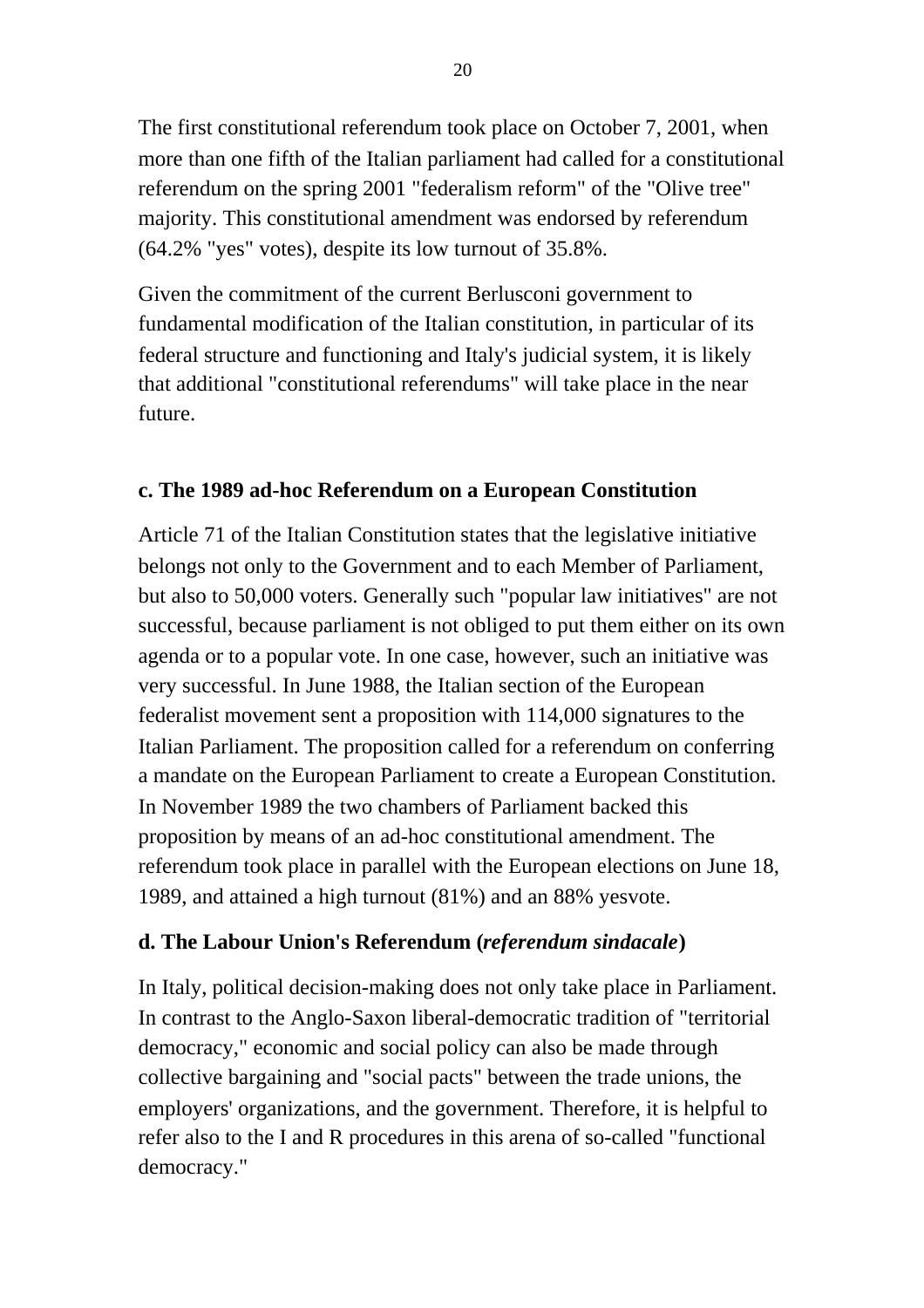On May 20, 1970, the Italian Parliament adopted Law No. 300, the socalled "workers statute," whose Article 21 introduced the "trade union referendum."According to this provision, the unions can initiate referendums on "trade union questions" involving the workforce of a single enterprise, an economic sector, or even the whole national economy.

After an initially negligible use of the instrument, this expression of direct democracy gained importance in 1988, when the three Italian metalworkers' unions began to jointly submit their bargaining agendas and demands to a workers' referendum. In 1995, the three Italian tade union confederations even initiated a national inter-professional "trade union referendum" in which Italian workers approved an essential pension of the Dini-government.

Conversely, in autumn 2001, a trade union referendum over a national wage agreement in the metal industry was successfully barred by the two smaller, centrist unions – the Catholic CISL and the secular UIL – even though the largest, left-wing CGIL union had collected 350,000 signatures of metal industry employees (approximately 50% of the whole constituency) in favor of it. This situation reflects the failure of Italian labour law to regulate the right of Initiative for the "trade union referendum" in cases where the three representative unions disagree among themselves.

## **II. Regional and Local Levels**

## **a. The Regional Referendum (***referendum regionale***)**

Article 123 of the Italian Constitution states that every region shall have a statute which determines its form of government and the fundamental principles of its organization and function, in accordance with the Constitution. This statute shall also regulate the exercise of "consultative" or "abrogative referendums" on regional laws and Regional administrative decisions, and the publication of regional laws and Regulations.

Despite these constitutional provisions, the regional referendum still does not have practical significance. It is likely that this will change because of the increased competence and importance that the Italian regions gained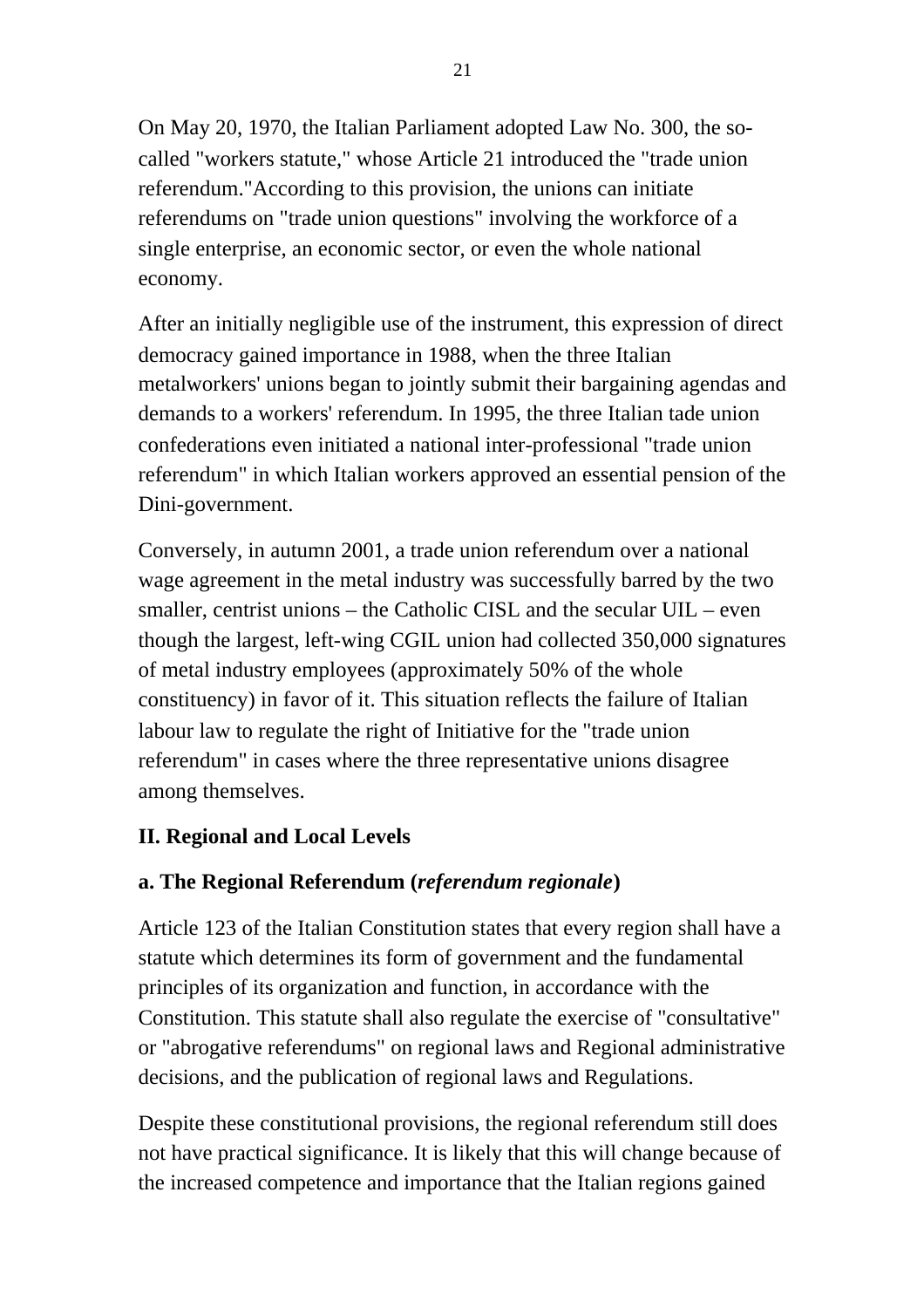with the adoption of the 2001 federalism reform.

# **b. The Territorial Referendum on Regional Boundaries (***referendum territoriale***)**

Article 132 of the Italian Constitution states that existing regions may be merged or new regions created, provided that the population of any new region is at least one million, the change is requested by municipal Councils which represent at least one third of the population involved, and the proposal has been approved by the majority of the involved population in a referendum.

By means of a referendum, provinces and municipalities that request it may also be detached from one region and attached to another. Territorial boundaries have never been a political issue in modern Italy.

## **c. Local I and R (***instruments and Requirements***)**

"Consultative referendums" can take place at a local level, according to the national "Bassanini" Law No. 142 on local government (June 8, 1990). However, the municipalities and provinces are not obliged to introduce the referendum into their local statutes. Moreover, the results of these popular consultations are not legally binding.

Similar provisions already existed in the Kingdom of Italy in 1903, but the increasing introduction of "consultative referendums" in many local statutes is a recent development.

The specific requirements governing local referendums differ considerably from place to place. In most municipalities, the mayor, a qualified or simple majority of the municipal council, or a qualified minority of the municipal council can initiate a "consultative referendum." However, in many municipalities, including Rome, Turin, Florence, and Genoa, popular consultations can also be initiated by a number of citizens; the number of required signatures varies.

In contrast to national I and R practice, citizens can not only abrogate but also propose bylaws. However, the instrument of local consultative referendums is not yet frequently used.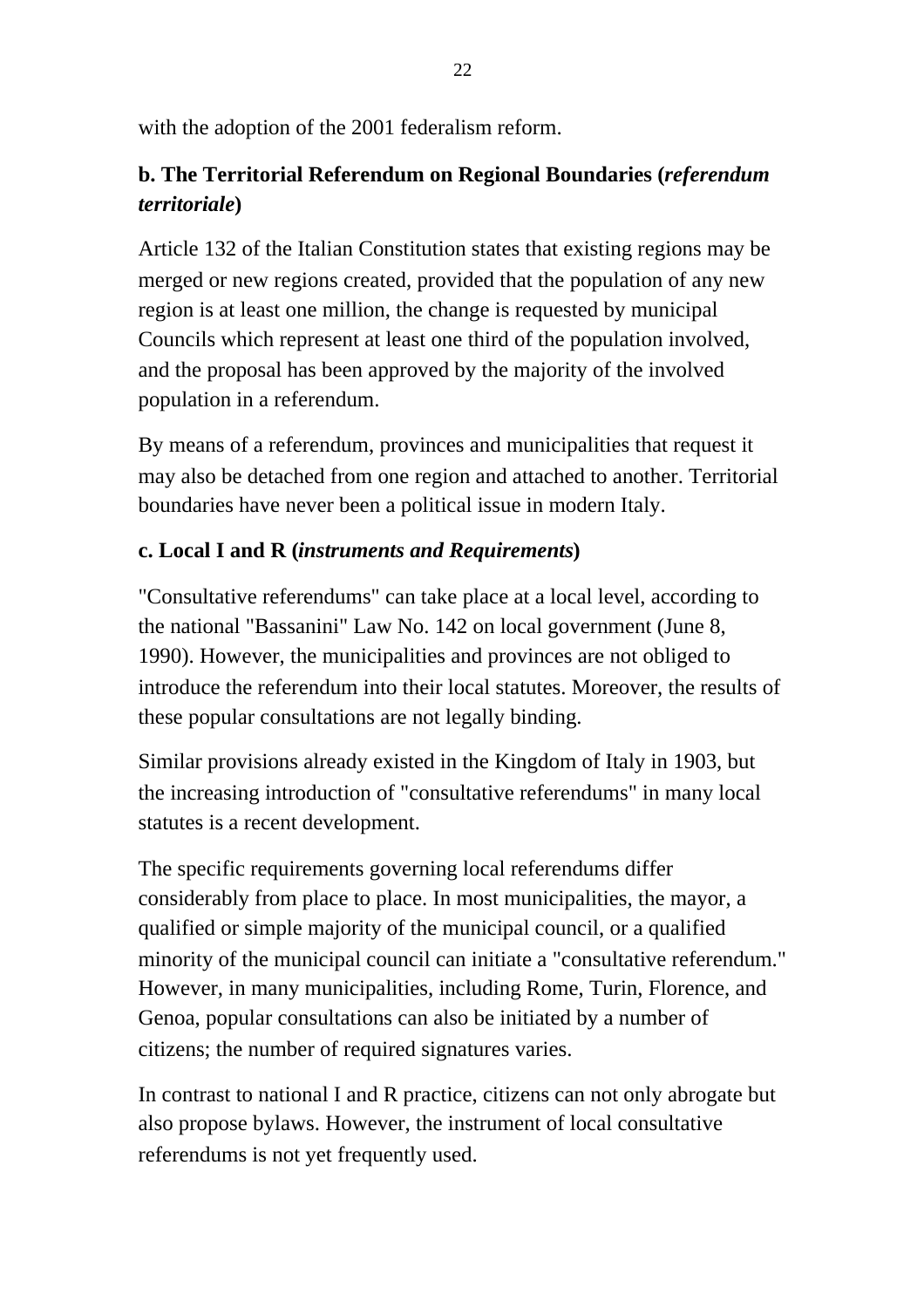## **III. Trends**

Despite its institutional roots in party politics, the abrogative referendum became in the late 1970's an important tool of political forces that were closer to civil society than to the political system, such as civil liberty, women's, and environmental groups. Later, the major opposition parties also made increasing use of the abrogative referendum.

At the beginning of the 1990s, two referendums about the electoral system (1991 and 1993) played an important role in the transformation of Italy's "blocked democracy" into a new bipolar party system. Today, the abrogative referendum is an established institution in Italy.

Nevertheless, some of its limitations have also become visible. In 1995, Italians had to vote on 12 initiatives on the same day, which made a proper public debate about each subject impossible.Moreover, three of the 12 abrogative referendums were aimed at breaking up Berlusconi's almost complete private monopoly of TV channels in order to guarantee fair political and economic competition. These attempts were not successful, probably due precisely to Berlusconi's use of his private TV-channel monopoly: his TV commentators persistently "informed" the public that no good movies or TV shows could be broadcast any longer if the Italian people accepted the anti-trust propositions of the 1995 referendum.

Since the 2001 elections, the conflict of interest between Berlusconi's private role as media magnate and Richest man in Italy and his public role as politician has become even more evident. Fair political competition seems to be very much in danger, because he now also controls the public broadcasting system in addition to his own private media empire. Silvio Berlusconi has also used his immense political, media and economic power to gain control of the judicial system and to stop, in summer 2003, a "corruption" trial against himself by Italian attorneys and prosecutors. This could lead to a constitutional referendum in the near future that would put fundamental legal and democratic principles to a decisive test.

The turnout threshold of 50% is also a problem, at least from the point of view of a deliberative democracy. Since approximately 20% of the Italian electorate never votes, the opponents of an abrogative referendum can win even if they represent a minority of politically active citizens.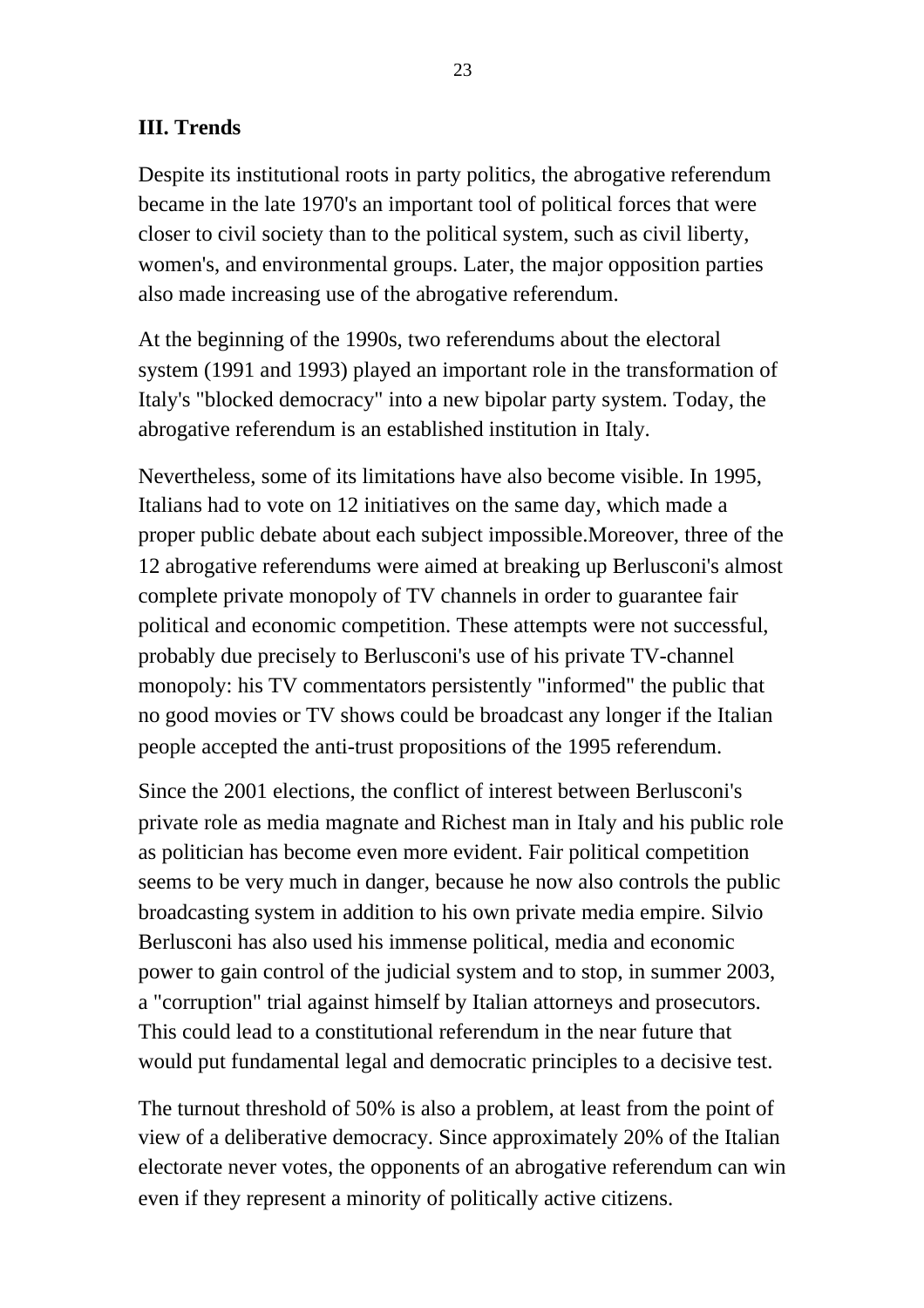In 1990, the opponents of an anti-hunting proposition successfully used a boycott of the vote and of the prior public debate in place of a "no" campaign. Subsequently, boycotting the ballot has become a frequent strategy. This has led to the paradoxical result that referendums which secured more than 90% "yes" votes were rejected because they narrowly missed the 50% turnout threshold. Of 53 countrywide referendums, 18 have failed because they failed to meet the threshold requirements. The consequence has been a decline in political discussion favoring the use of the referendum process.

Finally, the manipulation of laws by abrogating particular articles has often led not only to a change in their meanings ? as desired by the initiators of the respective referendum ? but also to awkward laws that have made it necessary for parliament to subsequently revise them. The revisions, in turn, have caused heated discussion and disappointments, because parliamentarians have frequently interpreted the results of a popular consultation in a different way from its initiators.

Because of these weaknesses in the abrogative referendum, the idea of introducing the right of popular Initiative (*referendum propositivo*) has gained some exposure in constitutional debates, without becoming a major political issue so far.

#### Main author: **Roland Erne with comments by Bruno Kaufmann**

Correspondence to: Roland Erne, University College Dublin Department of Industrial Relations and Human Resources UCD, Belfield, Dublin 4, Ireland. E-mail [Roland.Erne@ucd.ie](mailto:Roland.Erne@ucd.ie)

#### **Constitutional Requirements for Legislation**

#### **Section II Amendments to the Constitution. Constitutional Laws**

#### **Article 138 [Procedure for Constitutional Amendment]**

(1) Amendments to the Constitution and other constitutional acts shall be adopted by each of the two Chambers twice with an interval of not less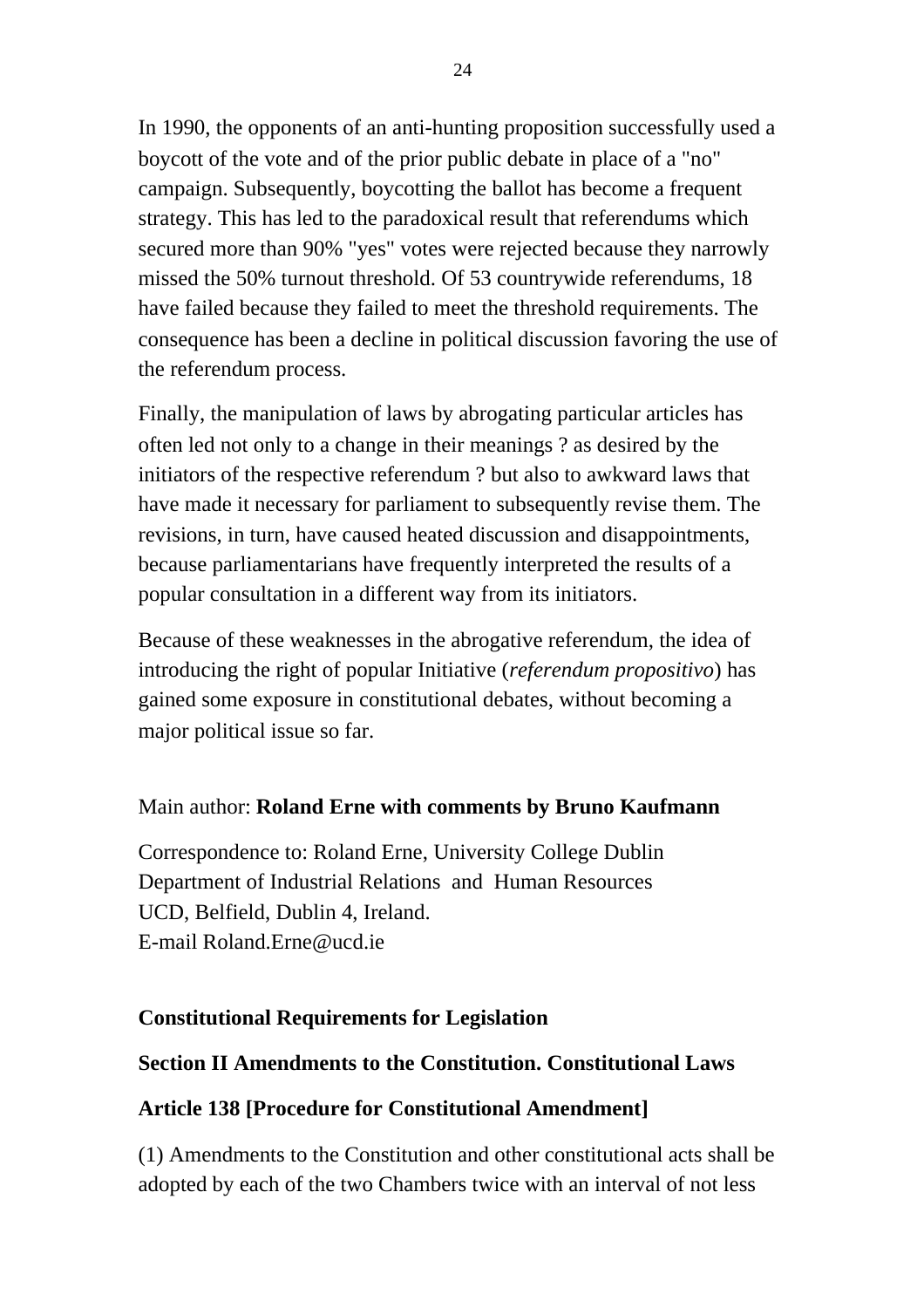than three months between the votes, and shall be approved by a majority of the members of each Chamber in the second voting.

(2) Such laws shall be submitted to popular referendum when, within three months of their publication, a request is made by one fifth of the members of either Chamber or by 500,000 electors or by five regional Councils. The law submitted to referendum shall not be promulgated unless approved by a majority of valid votes.

(3) No referendum may be held if the law has been approved by each Chamber, in the second vote, with a majority of two thirds of its members.

#### **Article 139 [Limit to Constitutional Amendments]**

The Republican form of the State may not be changed by constitutional amendments.

#### ITALY

Population: 57,646,000

Area: 301,336 km2

Capital: Rome (Roma)

Official languages: Italian (90%), German, French, Slovenian.

Religion: Roman Catholic (90%)

Political System: Republic (referendum 2/6/1946), federal structure with 20 autonomous regions.

Constitution: January 1, 1948 (without referendum)

Membership: EU, NATO

GNP/capita: \$24,670

Human Development Rank: 21

I and R Practice: 54 nationwide referendums (since 1929)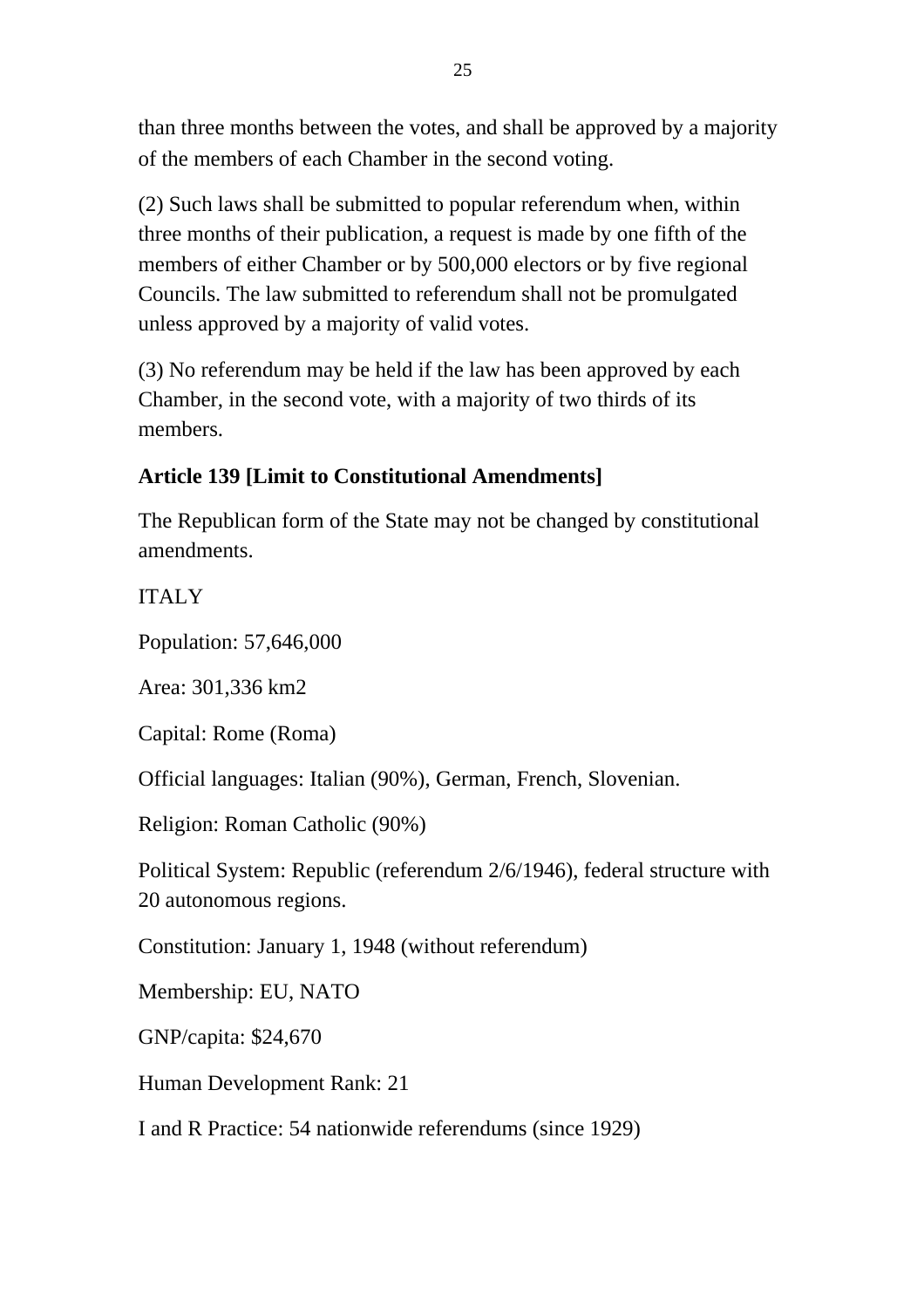#### **CHAPTER THREE**

# **Direct Democracy in Germany**

#### **by Ralph Kampwirth**

#### **with additional remarks by Otmar Jung**

Re-printed from

**Direct Democracy in Europe:** A Comprehensive Reference Guide to the Initiative and Referendum Process in Europe **Edited by Bruno Kaufmann and M. Dane Waters** Carolina Academic Press, Durham, North Carolina. Sponsored by IRI Europe, Initiative and Referendum Institute Europe and IRI Initiative and Referendum Institute

\* Some country statistics are at the end of this paper.

Germany has seen a very strong trend towards more direct democracy since reunification in 1990. The most developed of the federal states is Bavaria, which has had more than a quarter (33) of the 145 popular initiatives in the 16 Länder and 5 of the 10 citizen-initiated referendums since 1990.

A major problem has been poor design of the I and R instruments, which are not very citizen-friendly; this has weakened the potential of citizen lawmaking.

An average of approximately 200 local referendums are held in Germany every year. In Bavaria alone, more than 1,360 initiatives have been launched and 640 referendums held since I and R was established there in 1995.

At the national level, the Christian Democrats have blocked the introduction of direct democracy, which is promoted by almost all the other parties.

#### **Types of Initiative and Referendum**

The Bundesrepublik is a federal country. Re-unified Germany consists of 16 states (Länder), 323 districts (Landkreis) and 13,854 local authorities (Kommune), of which 2,047 are towns and cities. The federal states have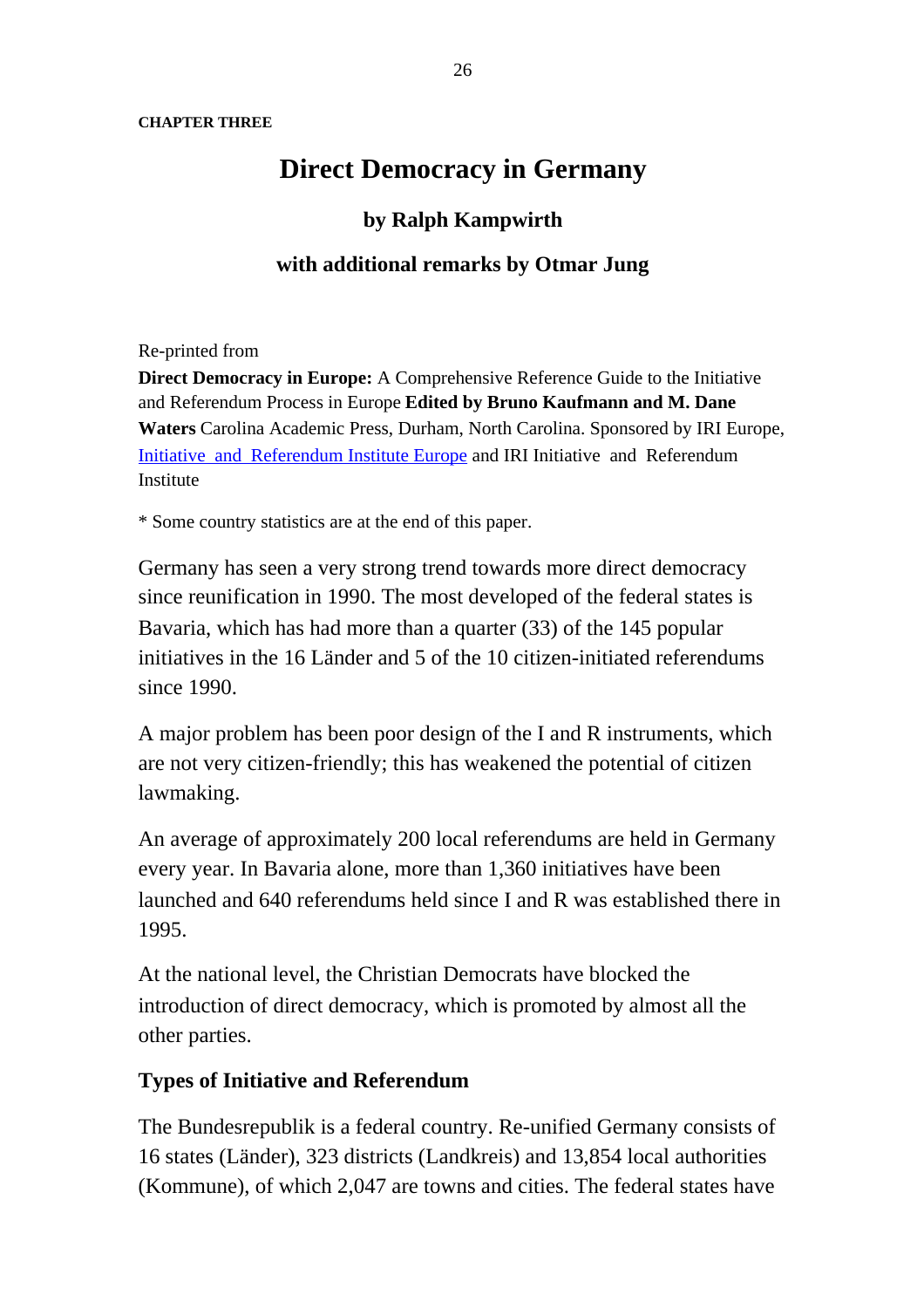important powers that are primarily administrative, for example in the areas of transport, education, culture, policing, and the environment. The states participate in national legislation on matters which concern them via the Bundesrat (national parliament), which is composed of representatives from all the state governments. The local authorities have competence in certain areas of decision-making, such as local taxation, energy supply, refuse collection, roads and transport, infrastructure, and planning permission.

## **I. National Level**

Germany is one of the few EU countries which so far have no experience of national referendums. The constitution provides for national referendums only on changes to administrative boundaries. In the Weimar Republic, there were three popular initiatives and two national referendums (in 1926 and 1929); during the National Socialist period, three plebiscites were held, with biased questions and blatant manipulation of results.

## **II. Regional Level**

Six of the 11 states of the former Federal Republic (the "old" Bundesländer), Bavaria, Berlin, Bremen, Hesse, Nordrhein-Westfalen and Rheinland-Pfalz, incorporated both initiative and referendum into their new constitutions immediately after 1945. Baden-Württemberg and the Saarland followed suit in the 1970s. After 1990, the peaceful revolution in the former GDR unleashed a wave of reform which meant that by 1994, all 16 "old" and "new" federal states had introduced elements of direct legislation.

In all states, popular participation in the formulation and passing of laws is divided into three stages, but since the specific procedures have been elaborated by the individual states themselves, they vary considerably in detail. The following gives a broad outline of the most important provisions: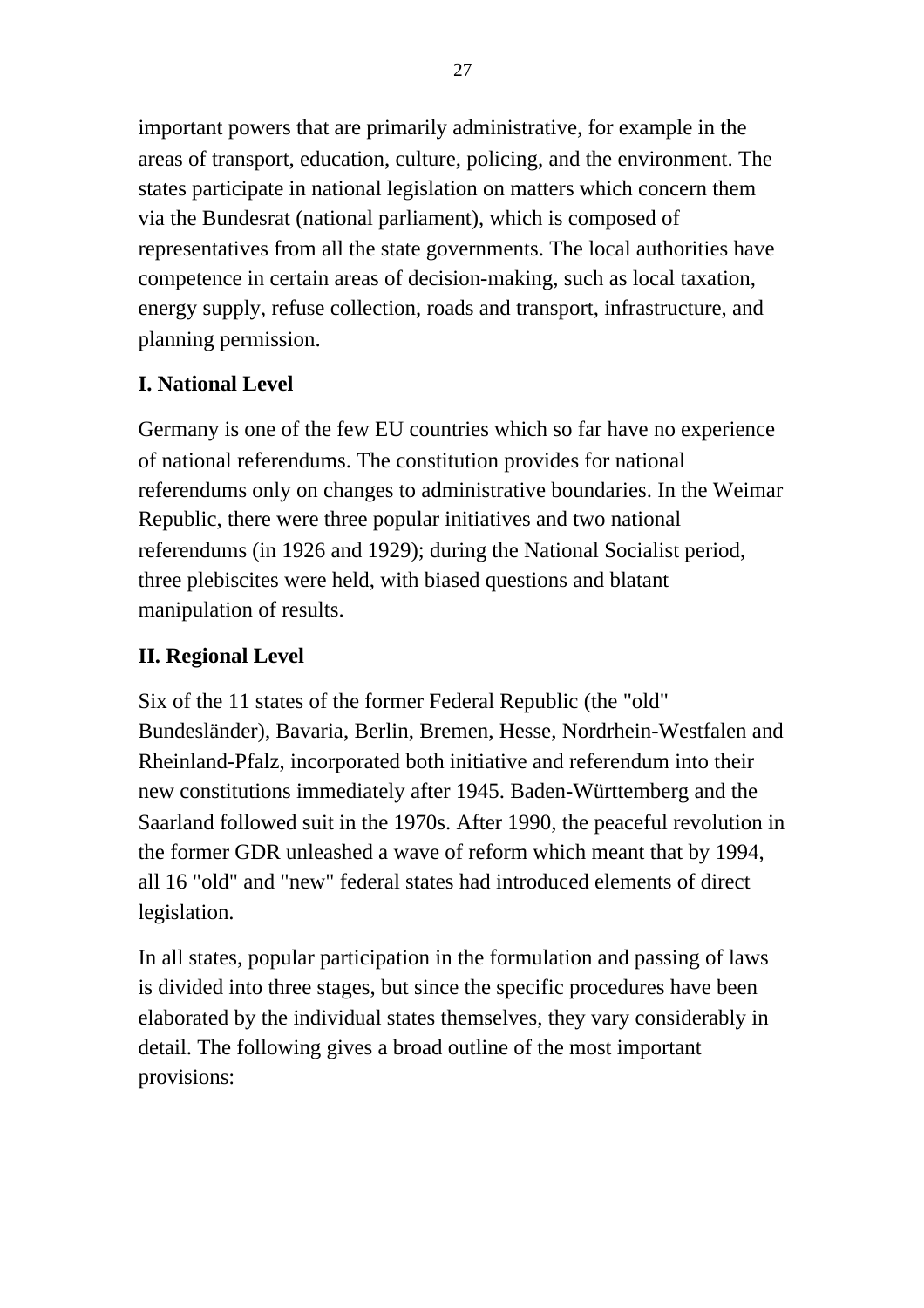# **a. First Stage: Petition ("Popular Initiative," an application for the commencement of a process which may ultimately lead to a referendum)**

• The first stage is when citizens present a formal application/request to initiate the process. This application can be called a popular initiative. In Brandenburg and Schleswig-Holstein, the state parliament is already involved at this stage, advising and deciding on the application.

• The legality of the application is checked at this stage.

• The quorum, or minimum required number of signatures to launch the initiative, varies from 3,000 (Nordrhein-Westfalen) to about 120,000 (Hesse). The quorum is usually expressed as a percentage of the electorate.

• Initiatives on both legislative and constitutional matters are allowable in principle in most parts of Germany, although in Berlin, Hesse and the Saarland, constitutional issues are excluded.

• In practice, only legislative proposals (draft laws) are allowed, although in principle "other political issues" can be raised in Brandenburg, Hamburg and Schleswig-Holstein.

• Initiatives dealing directly or indirectly with the economy (the so-called "finance tabu"), including taxation and the salaries of politicians and officials, are excluded.

## **b. Second Stage: Initiative ("Popular Demand, "Volksbegehren")**

• The second stage involves the collection of signatures supporting the initiative.

• Signature quorums usually vary between 8% and 20% of the state electorate. Only Brandenburg, Hamburg and Schleswig-Holstein have low, "citizen-friendly" quorums of 4% and 5%.

• Registration procedures vary. Nine states permit the free collection of signatures within time limits of between three and 12 months. In the seven remaining states, signatures have to be recorded in designated official places, and time limits vary between two weeks and two months.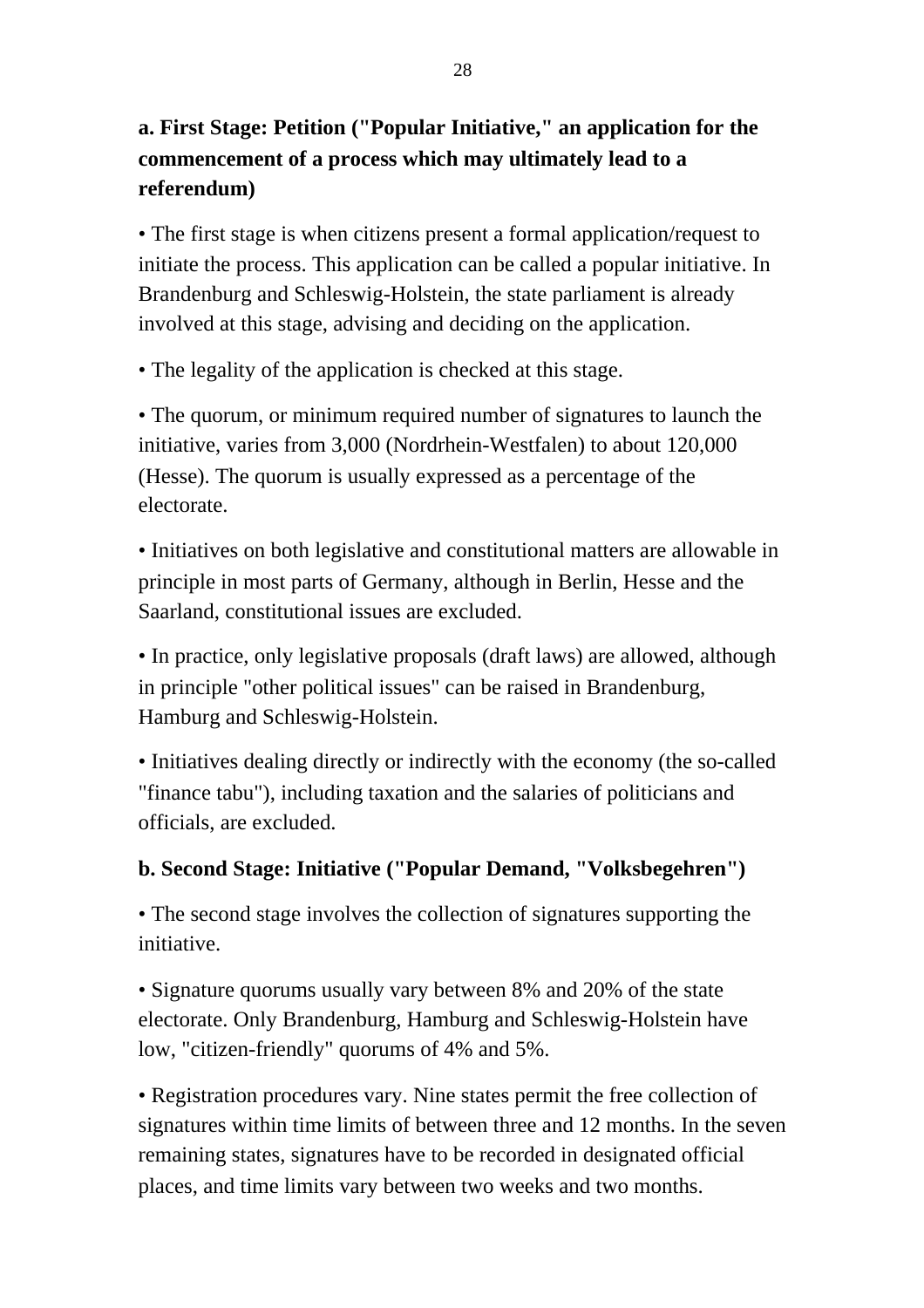• A "Volksbegehren" which achieves the required number of signatures must be debated in the state parliament (Landtag). If the latter accepts the proposal as it stands, no referendum need be held. If the proposal is not accepted and the issue is taken to referendum, the parliament has the right to make a competing, alternative legislative proposal.

#### **c. Third Stage: Citizens' Decision ("Referendum, "Volksentscheid)**

• A referendum result is legally binding. However, in most states, in contrast to the rule in elections, a simple majority of votes cast does not automatically win.

• In referendums on straightforward laws, most states demand a minimal approval of either 20%, 25%, or 33% of the electorate. Nordrhein-Westfalen demands a participation quorum of 15%; Rheinland-Pfalz, of 30%. Only Bavaria, Hesse, Nordrhein-Westfalen and Saxony do not require such a threshold.

• In constitutional referendums, all states have a minimum approval quorum of 50%, with the exemption of Bavaria, where the approval quorum is 25%. Moreover, this quorum is further linked to a supermajority of two-thirds in favor of the reform, which makes any changes virtually impossible. In practice, about one fourth of all citizens' initiatives are declared invalid on legal grounds. By 2003, 145 popular initiatives/petitions ("Volksinitiativen") had been started. 41 of them reached the second stage, the popular demand ("Volksbegehren"), and ten eventually went to referendum. The largest proportion of popular initiatives (31 out of 131) and referendums (5 out of 10) were in Bavaria, the only state which can claim any regular and active use of the instruments of direct democracy in Germany.

The overall view is somewhat sobering: in only four of the 16 federal states has there been a citizen-initiated referendum. As a statistical average, a referendum takes place in each federal state only once in 43 years. The direct success rate of all initiatives launched is around 20%. In addition to legislative referendums, other types of referendums exist. 14 state constitutions were accepted by popular referendum. In Bavaria and Hesse, there is also the statutory constitutional referendum, which has been invoked on five occasions in each of these states. Seven referendums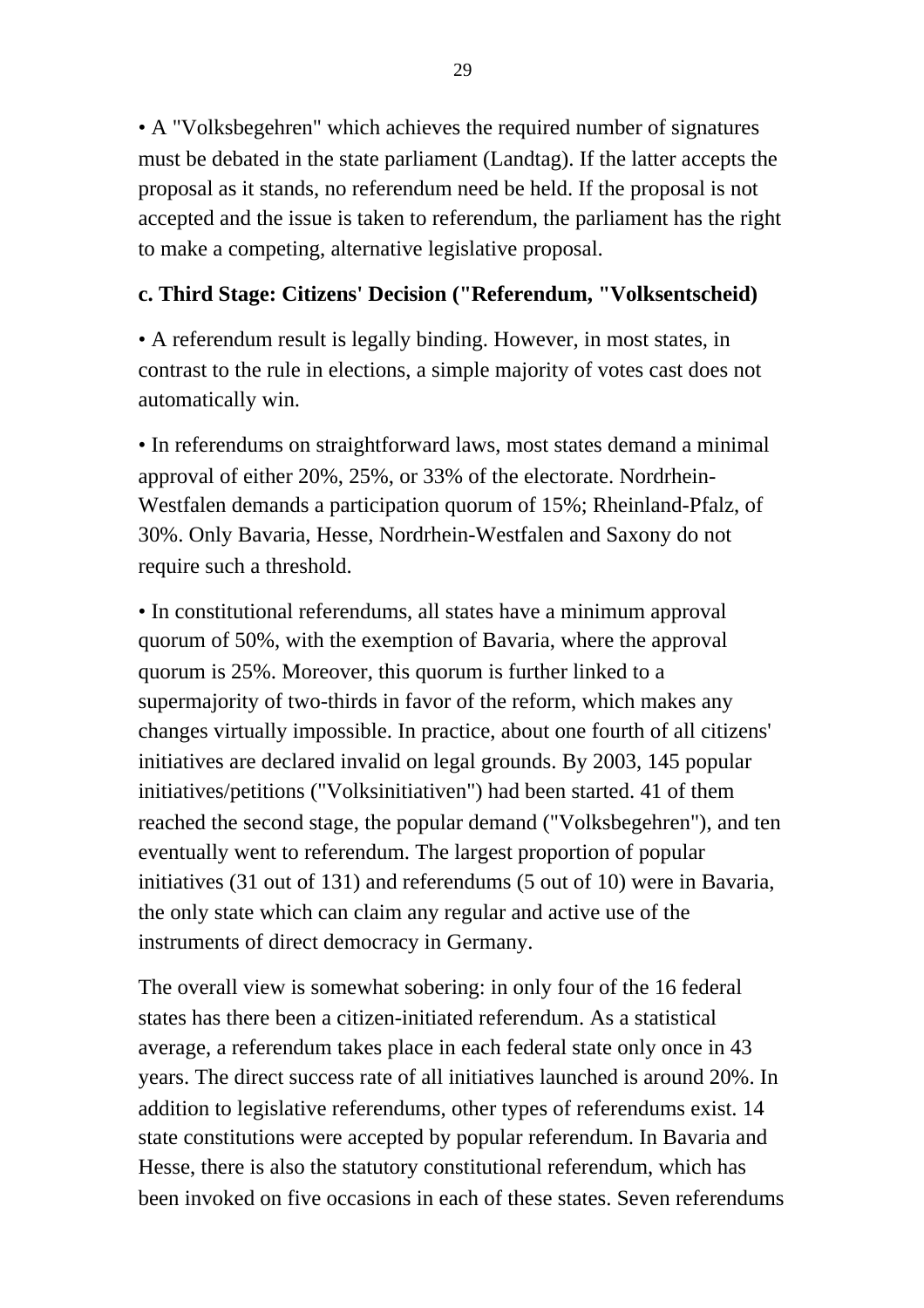have been held on boundary changes. In all, there have been 34 referendums since 1946 in all the federal states combined.

## **III. Local Level**

The wave of reform which spread after 1989 affected the local authority level as well as the state level. Before this reform, the right of popular involvement in decision-making by local referendum (Bürgerentscheid) was known only in Baden-Württemberg, but today direct democracy has been introduced at the local level in 15 of the 16 states. Only in Berlin is there still no direct democracy at the district level within the city. Bavaria and Hamburg are special cases. Here the right to local referendum was introduced by the people themselves in statewide referendums, even though in both cases the state government was opposed to it. It is no surprise, therefore, that these two states have by far the most liberal procedures. In all the states, the popular decision-making process is in two stages:

#### **a. Popular Initiative (Bürgerbegehren)**

• In the majority of states, certain important local issues are excluded from the process (these are listed in a socalled "negative catalogue"). Only Bavaria, Hamburg, Hesse and Saxony generally forego such exclusions.

• In half of the states there is a sliding scale of signature quota depending on the size of the community: in Hamburg it is from 2% to 3%; in Sachsen-Anhalt, from 6% to 15%. In the remaining states there is a uniform threshold, varying from 10% to 20% between states.

• Time limits for signature collection apply only when the initiative is directed against some decision taken by the local authority. The period of time allowed varies from four weeks to three months.

• Normally, the local authority decides on the admissibility of an initiative. The initiative group can appeal a negative decision.

• The local council can accept the initiative, in which case the issue does not go to referendum.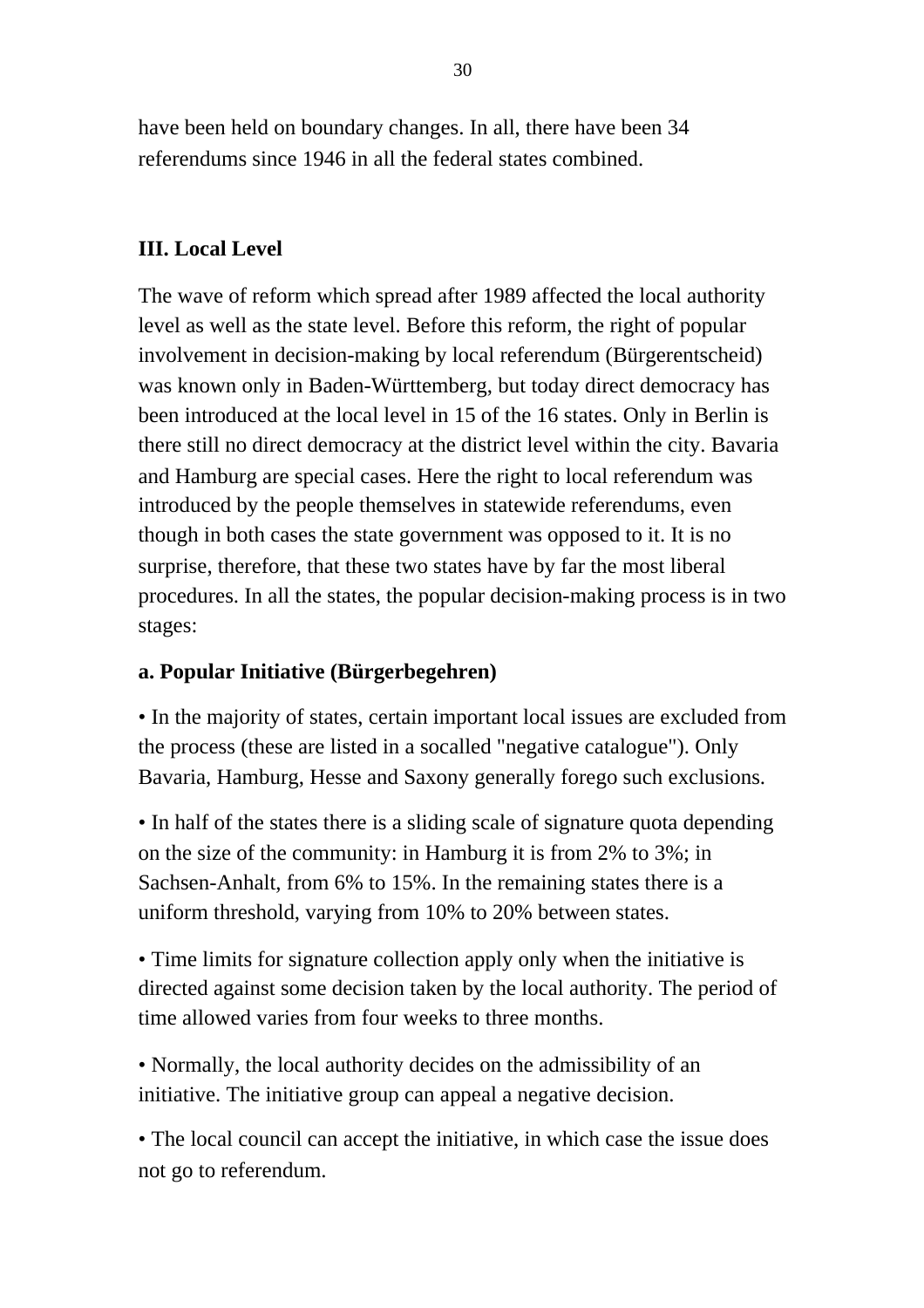#### **b. Citizens' Decision (Bürgerentscheid)**

• In almost all the federal states there is a participation quorum of between 20% and 30%. Initially, Bavaria had no quorum, but the state government (Landtag) introduced a sliding scale of between 10% and 20% depending on the size of the community. Only in Hamburg is a simple majority of the votes accepted without further qualifications or restrictions.

• When a local referendum has been successful, the majority of states impose an exclusion period of one to three years, during which the referendum result can be repealed, or allowed to lapse, only by a new referendum.

An average of about 200 local referendums are held in Germany every year. The most by far are in Bavaria, where there were more than 1,260 initiatives and 578 referendums in the first six years after I and R was instituted. This still means that each community in Bavaria has a referendum only, on average, once every 24 years. In the other federal states, where the hurdles are higher, local referendums are used less frequently. For example, in Lower Saxony there have been only 54 initiatives and 18 referendums, giving an average of only one referendum per community every 344 years.

## **IV. Trends**

There is a clear trend in Germany towards more direct democracy. However, the path towards a workable popular right to direct participation in decision-making is still long and arduous. The ruling SPD/Green coalition presented a bill on citizens' initiative and referendum to the Bundestag in the summer of 2002. However, the proposal did not obtain the required supermajority of two-thirds of votes in the parliament. The federal government elected in 1998, a coalition of the SPD, the citizens' rights party *Bündnis 90* and the Greens, had promised to introduce a national right to citizen participation in legislation. Three of the five parties represented in the Bundestag supported this intention, but without the support of the CDU, it could not obtain the two-thirds majority required in the Bundestag for constitutional change. There is still a chance that the initiative element of I and R, the right to force parliament to debate a topic chosen by the people, might be introduced. All parties in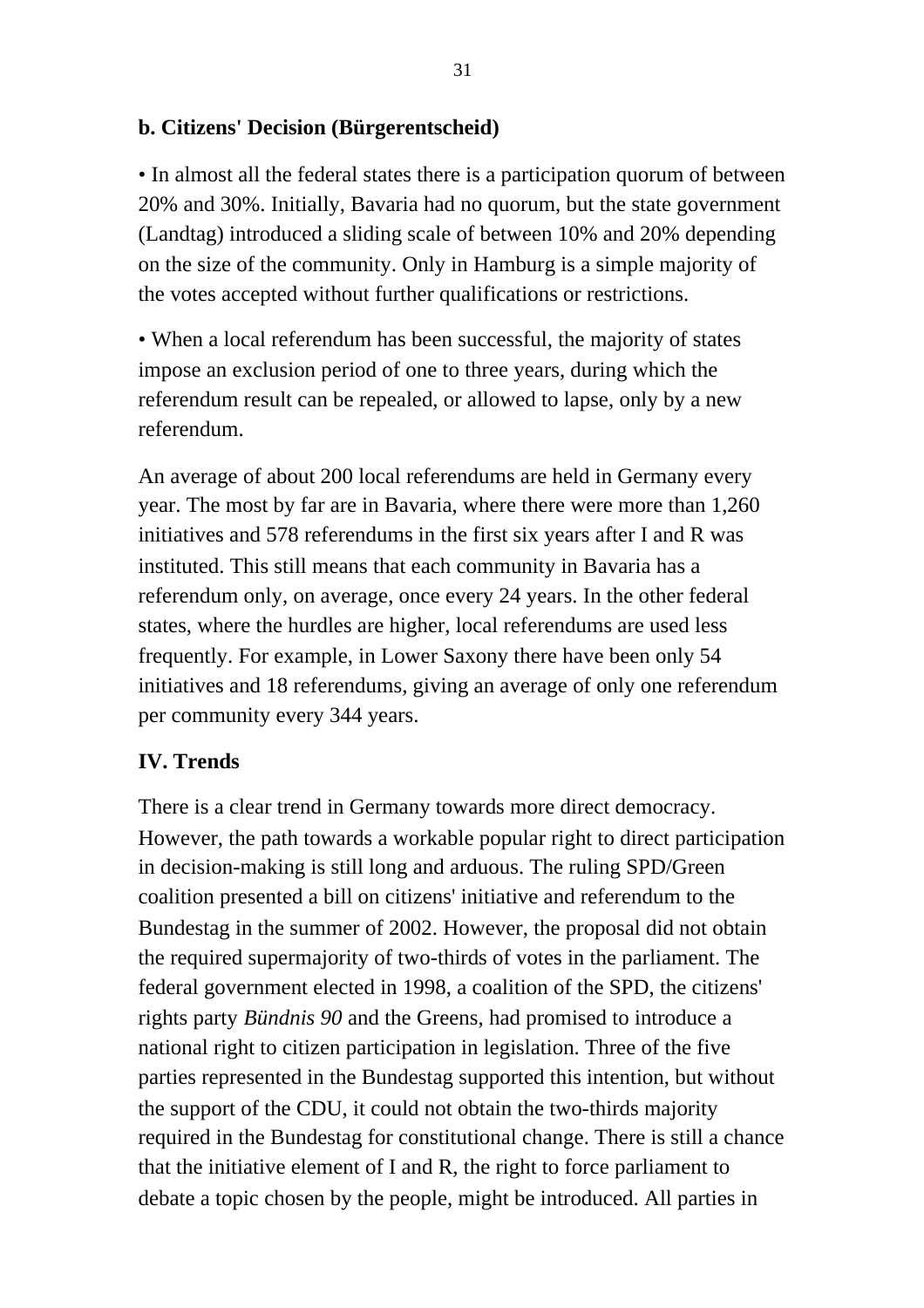the Bundestag promised that there would be a new attempt after the national elections in autumn 2002. This could be the first stage of a gradual introduction of direct democracy at the national level.

During the debate about a referendum on the new EU constitution, the Liberals and the Bavarian Christian Democrats proposed a single referendum law. However, the government coalition of Social democrats and Greens tried again to introduce the full right of initiative and referendum into the German constitution, and the Christian Democrats blocked everything.

# **a. Polls, Opinion polls show that between 70% and 85% of the public supports the idea of national referendum.**

In September 2001, Mehr Demokratie launched a national campaign under the slogan "Menschen für Volksabstimmung" ("People for Popular Referendum"). The campaign is supported by an alliance of 80 different organizations representing the environment, citizens' rights, trade unions, employers, churches, and social groups.

At the state and local authority levels, in particular as a result of the wave of reform beginning in the early '90s, there has been a dramatic increase in the number of popular initiatives. However, for the majority of initiatives at the federal state level, the experience has been sobering. Despite wide popular support, they have typically failed to reach the high quorums required by current law. As a result, some states have already seen a decrease in the numbers of initiatives.

# **b. Wave of Reforms, There is an urgent need to reform institutions for direct democracy in the federal states.**

After the initial successes of Mehr Demokratie in Bavaria and Hamburg, state governments and constitutional courts have blocked all subsequent popular initiatives to extend citizens' direct-democratic rights. The justification for blocking them is the usual, highly questionable assertion that extending the right of citizens to be directly involved in decisionmaking, including the drafting, passing and repealing of laws, would violate the norms of German democracy. Opponents of direct democracy claim that the current, unsatisfactory state of German direct democracy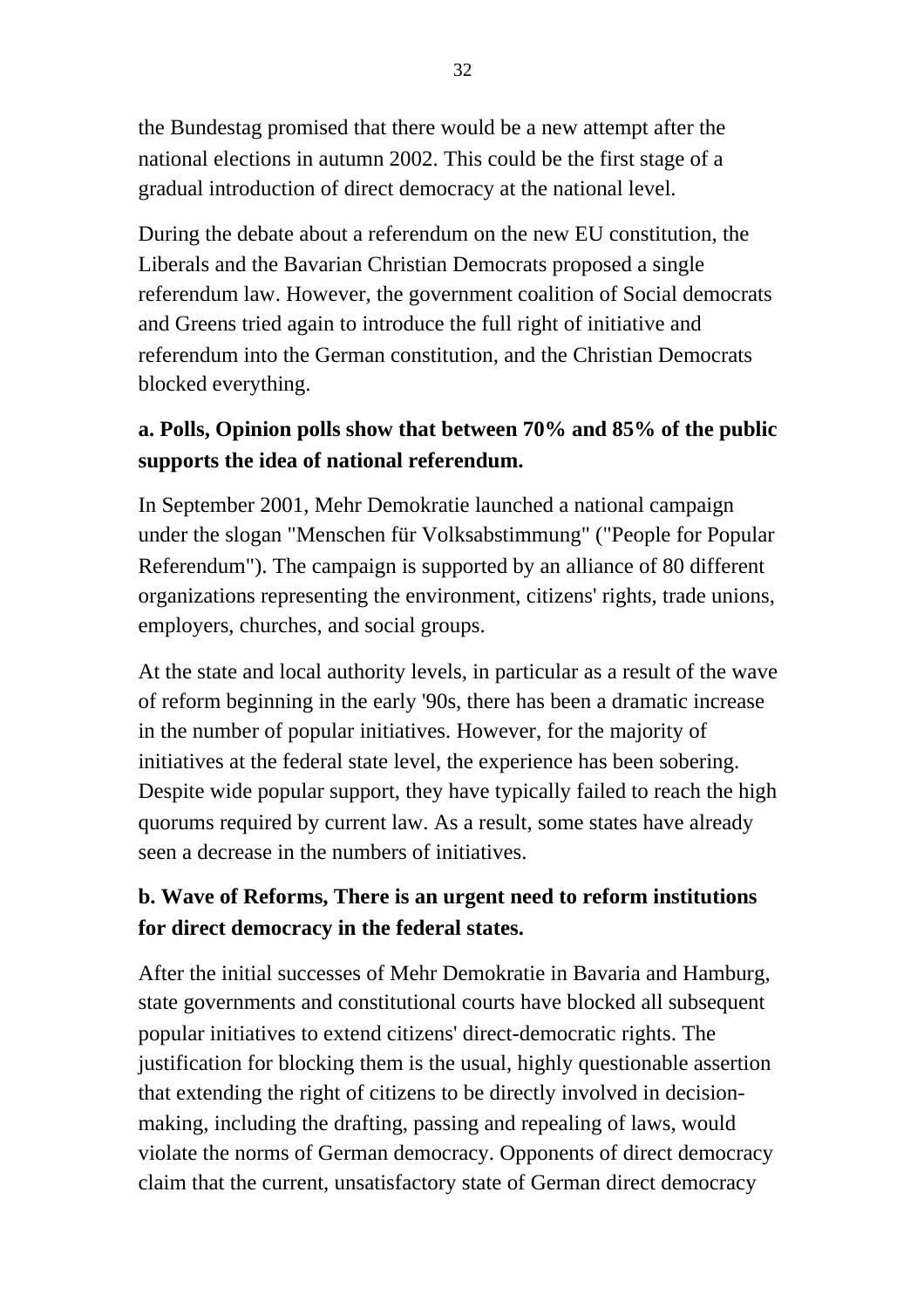represents the maximum that can be legally achieved. Such judgments reflect the enormous distrust of the people which still characterizes many in positions of power in Germany, especially within the political and legal elites. Despite this, state parliaments in Bremen, Hamburg, Nordrhein-Westfalen and Rheinland-Pfalz recently decided to lower the hurdles for direct democracy at the state and local levels, although their reforms have been fairly minor. Other states are also debating whether to simplify the rules for popular initiatives.

Main author: Ralph Kampwirth, with additional remarks by Otmar Jung

\*GERMANY

Population: 82,047,000

Area: 357,022 km2

Capital: Berlin

Official languages: German (91%), and in certain regions also Danish, Sorbian, Friesian

Religion: Protestant (34%), Roman Catholic (33%)

Political System: Federal Republic (since 1949), with 16 autonomous States (own constitution, parliament)

Constitution: 1949 (without referendum)

Membership: EU, NATO

GNP/Capita: \$25,350

Human Development Rank: 18

I and R practice: six nationwide before WWII (three referendums, three Hitler plebiscites), growing regional (54) and local (1000s) referendum experience.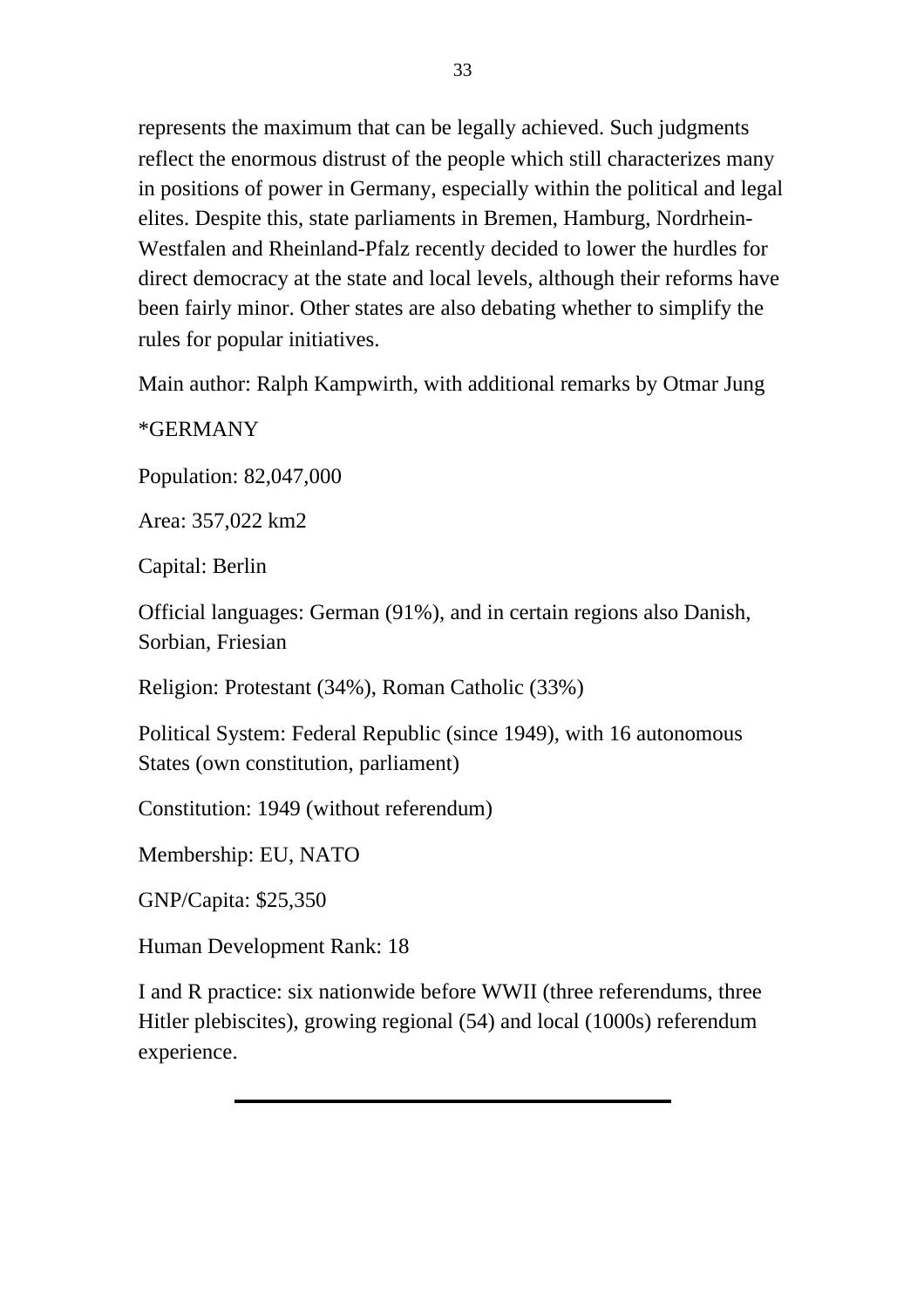# **Direct Democracy in The Netherlands**

#### **by Arjen Nijeboer**

Re-printed from:

Direct Democracy in Europe: A Comprehensive Reference Guide to the Initiative and Referendum Process in Europe. Edited by Bruno Kaufmann and M. Dane Waters. Carolina Academic Press, Durham, North Carolina. Sponsored by IRI Europe, Initiative and Referendum Institute Europe and IRI Initiative and Referendum Institute

The Netherlands is one of the only four countries worldwide that have never held a nationwide referendum.

At the local level, some hundred referendums have been held since 1912, most of them plebiscites. In the 1990s, many municipal constitutions were amended to allow for citizen-initiated referendums. The first was held in 1995 in the City of Leiden. However, high participation and approval quorums made it very difficult to get successful results.

At the national level, one party (D66) has made I and R a priority: the issue became part of the "lilac" coalition agreement in 1994, triggered a government crisis in 1999, and led to the Temporary Referendum Law in 2002. Under the current government, a two-thirds majority in parliament is necessary to introduce a binding referendum. But the rightist populist government has announced its intention to abolish all citizen-initiated referendums.

Some country statistics are at the end of this paper\*.

Types of Initiative and Referendum

The Netherlands is a centralist unitary state (93% of all taxes are raised at the national level). The provinces and especially the municipalities have considerable responsibilities and competences (provinces: environment, spatial planning, water, public utilities; municipalities: housing, health care, spatial planning, welfare, social and city renewal, traffic, police) but these are in the spirit of "co-rule" generally carried out within the framework of national rules. Some large municipalities (cities) have municipal governments with separate elected bodies.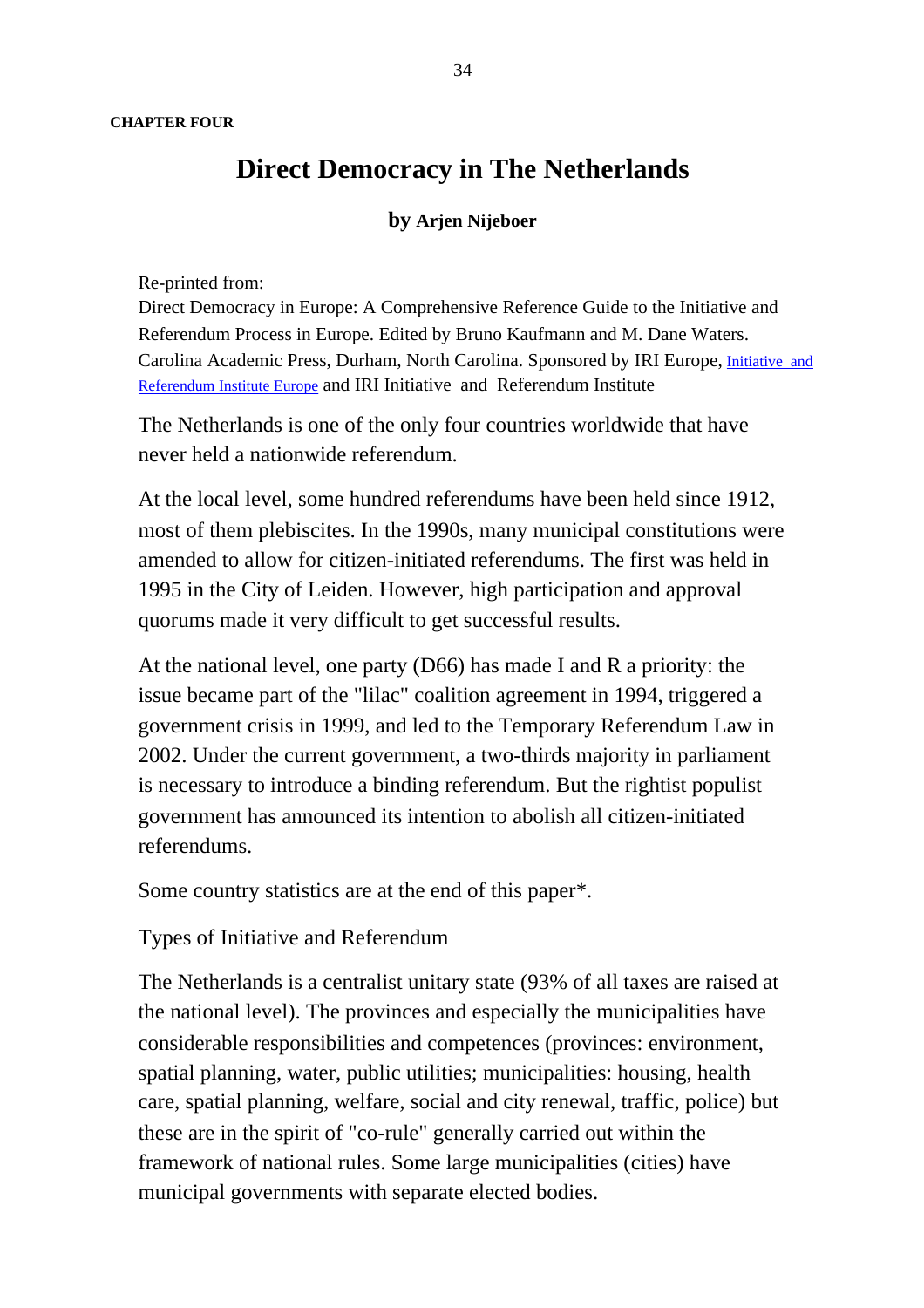The Kingdom of the Netherlands is composed of the Netherlands, the Dutch Antilles and Aruba (islands in the Caribbean).

#### I. National Level

On January 1, 2002, the *Tijdelijke Referendumwet* (Temporary Referendum Law; TRW) entered into force and introduced a citizeninitiated "consultative corrective referendum" (non-binding rejective referendum) at the national, provincial and municipal levels. It was intended to exist until the introduction of a binding version in the Constitution, but the new rightist-populist government announced that it would break with the I and R policy of the last two "lilac" governments and abolish all citizen-initiated referendums.

At the national level, laws are subject to referendum, as are treaties which are, within the Kingdom, only valid in the Netherlands, including revisions of laws and treaties. Excluded are constitutional changes, laws on the monarchy, the royal house, the budget (but not taxes), laws which are valid in the entire Kingdom, and laws which only serve to implement international decisions.

After the monarch signs a law which has been adopted by the parliament, or a treaty has been accepted, the Home Secretary announces within a week -- in the state newspaper (*Staatscourant*) -- whether the law can be the subject of a referendum. If it can be, a three-week period starts in which citizens can make an "initial request" for a referendum by delivering 40,000 signatures. When the Central Voting Bureau publicly announces that enough valid signatures have been delivered, a 6-week period begins in which citizens can make a "definitive request" by delivering 600,000 signatures.

Signatures must be entered on official forms by citizens in person at the municipal office of their municipality. (The mayor may indicate other places within his municipality.) During the definitive phase, citizens can also send their signatures on an official form by mail to their municipal office. The government may decide by executive measure that citizens can also give signatures electronically, but there is no sign that this will happen soon.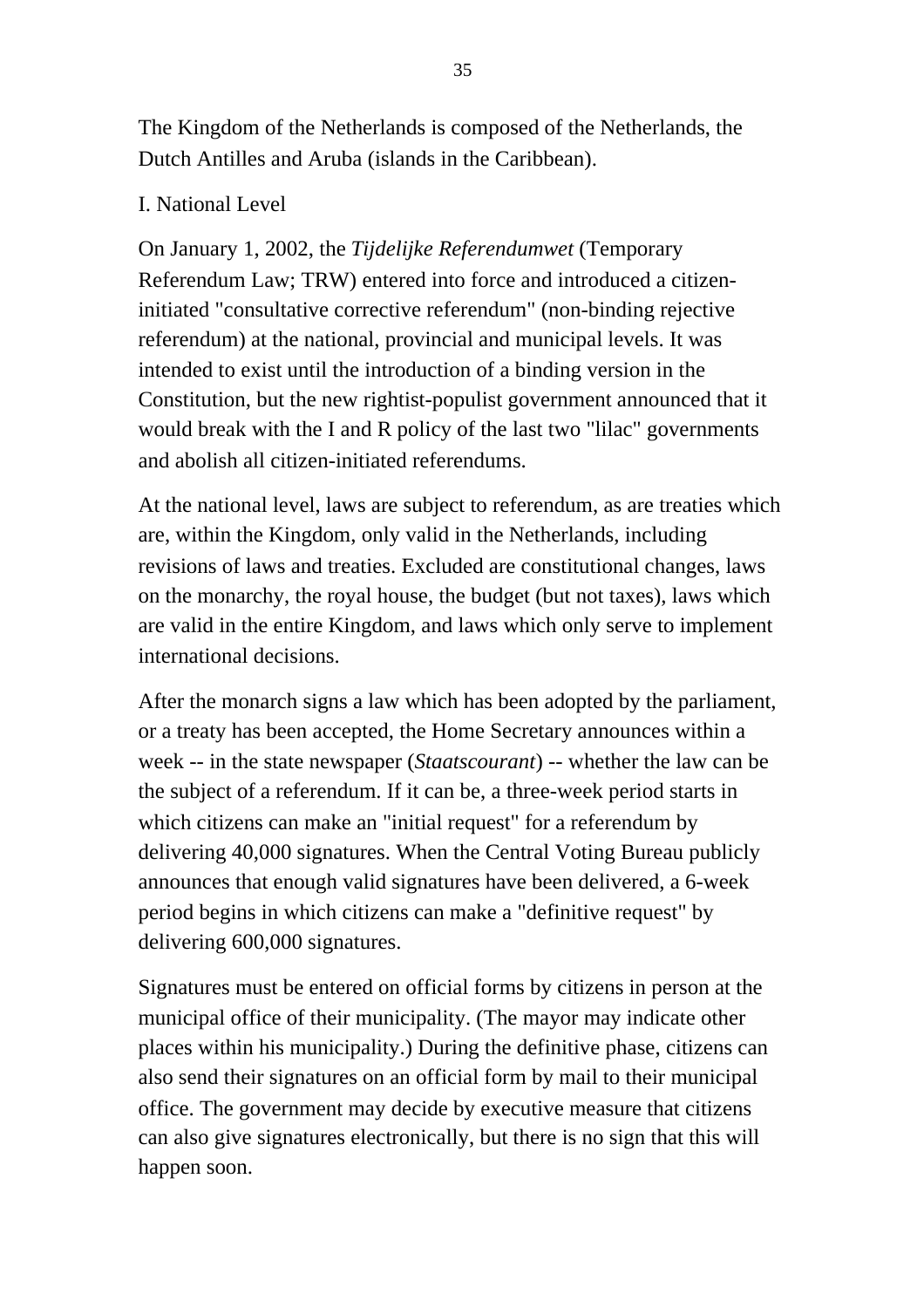Signatures are counted and considered valid or invalid by the voting bureaus, of which each municipality has at least one. They send the results to the provincial voting bureaus, which total the numbers in their provinces and send them to the national central voting bureau (the Election Council), which checks and totals the numbers given by the local and provincial voting bureaus.

If the prime voting bureau announces that enough valid signatures have been delivered, a date for the referendum is chosen no earlier than 50 days and no later than four months after the bureau's announcement. If an election takes place within this period, the referendum is held on the same day as the election. It is possible to hold more than one referendum on the same day.

The TRW does not say who will draft the question, although the context suggests the government, or which rules should be applied. The Prime Minister is responsible for writing a summary of the law or treaty, which will be mailed by the mayor to the address of each voter no later than two weeks before the referendum. The text of the law or treaty is freely available at each municipal office four weeks before the referendum.

There is an approval quorum: the outcome is only valid when a majority votes against the law, and when this majority comprises at least 30% of the electorate.

Citizens can challenge before the administrative court (*Raad van State*) the decision on whether a law or decision can be the subject of a referendum and decisions of the prime voting bureau of a political unit about the initial request, the definitive request, and the outcome of the vote. Citizens cannot challenge decisions of lower voting bureaus or the decision on the date of the referendum.

The freedom of lower government levels is greatly restricted: according to the rules of the TRW, provinces and municipalities can hold only rejective referendums on decisions of the provincial and municipal councils. Municipalities and provinces can hold referendums with their own specific requirements only on topics which are not dealt with by the TRW (either explicitly allowed or excluded) and on decisions of governmental institutions other than the provincial and municipal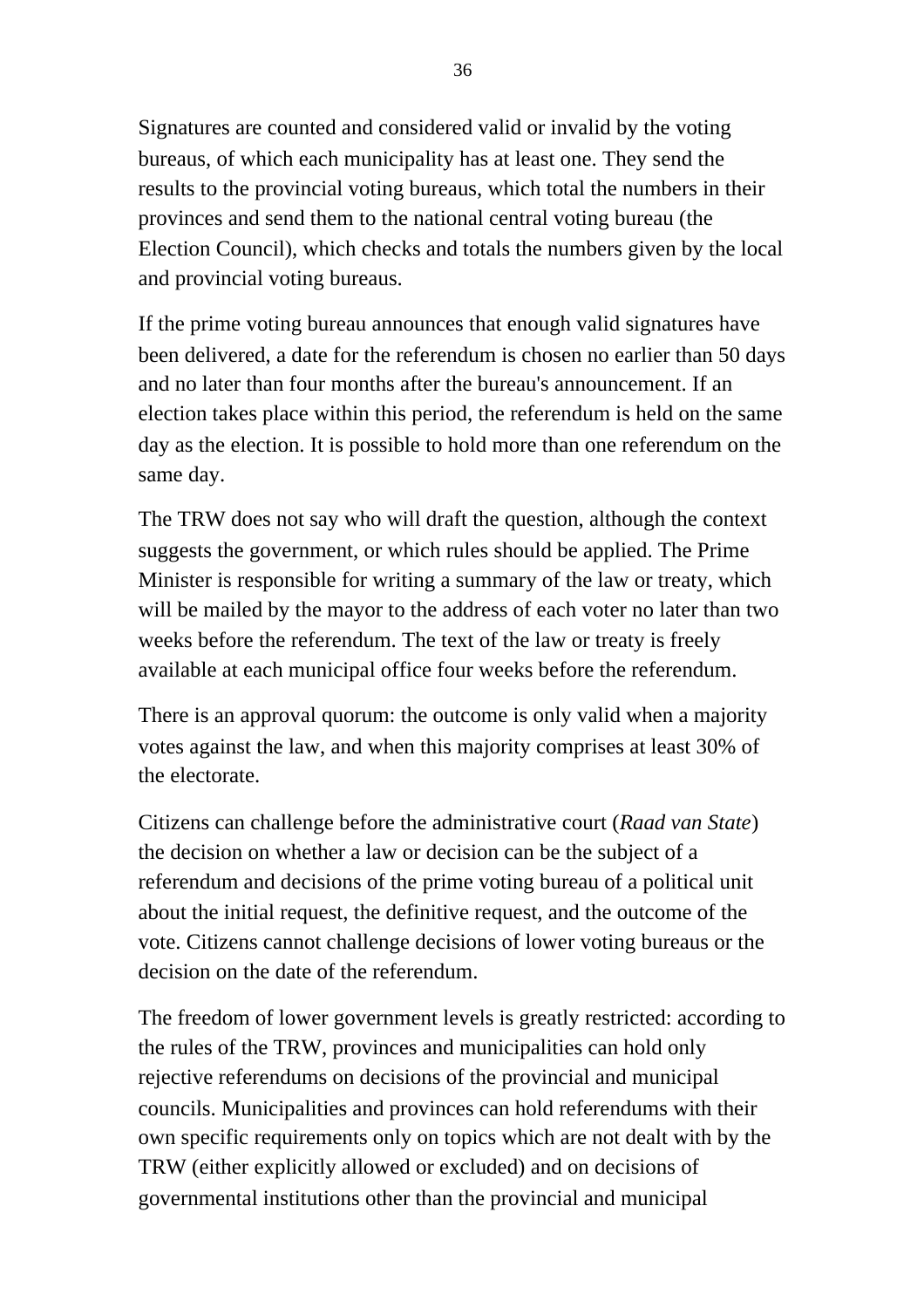#### councils.

Municipalities and provinces which had their own referendum bylaws on February 15, 2001, can keep them until the introduction of a binding rejective referendum in the constitution (planned for 2005). However, municipalities and provinces are entirely free to introduce (through a municipal or provincial bylaw) popular initiatives with self-made requirements, as well as government-initiated referendums (plebiscites). There is one exception: the Constitution prohibits binding referendums.

Municipalities and provinces can adopt bylaws which prohibit referendums about municipal and provincial taxes or the salaries of elected officials.

The TRW is valid until January 1, 2005, when, according to plan, a rejective referendum with the same requirements but with legally binding outcomes will have been adopted. However, the incoming rightistpopulist government (July 2002) announced that it would break with the I and R policy of the last two "lilac" governments and dismantle all forms of citizen-initiated referendums. Since the TRW and the Constitutional amendment also provide I and R rights at the provincial and municipal levels, their abolition would also mean a blow to I and R at the local level, although it would increase the freedom of local governments to install their own I and R bylaws.

#### II. Regional Level

The same rules exist as at the national level, with the following exceptions. Referendums can be held on decisions of the provincial parliaments if they form a "generally binding regulation"; on provincial decisions to take part in private organizations; on changes to the name of the province; and on arrangements in which several provinces, municipalities or water authorities take part. Referendums cannot be held on decisions which serve to execute international treaties or decisions of international organizations (or laws which have this purpose); on subjects outside the competence of the province; or on zoning plans.

The provincial parliament can decide by bylaw that no referendum can be held on provincial taxes or on the salaries and compensations of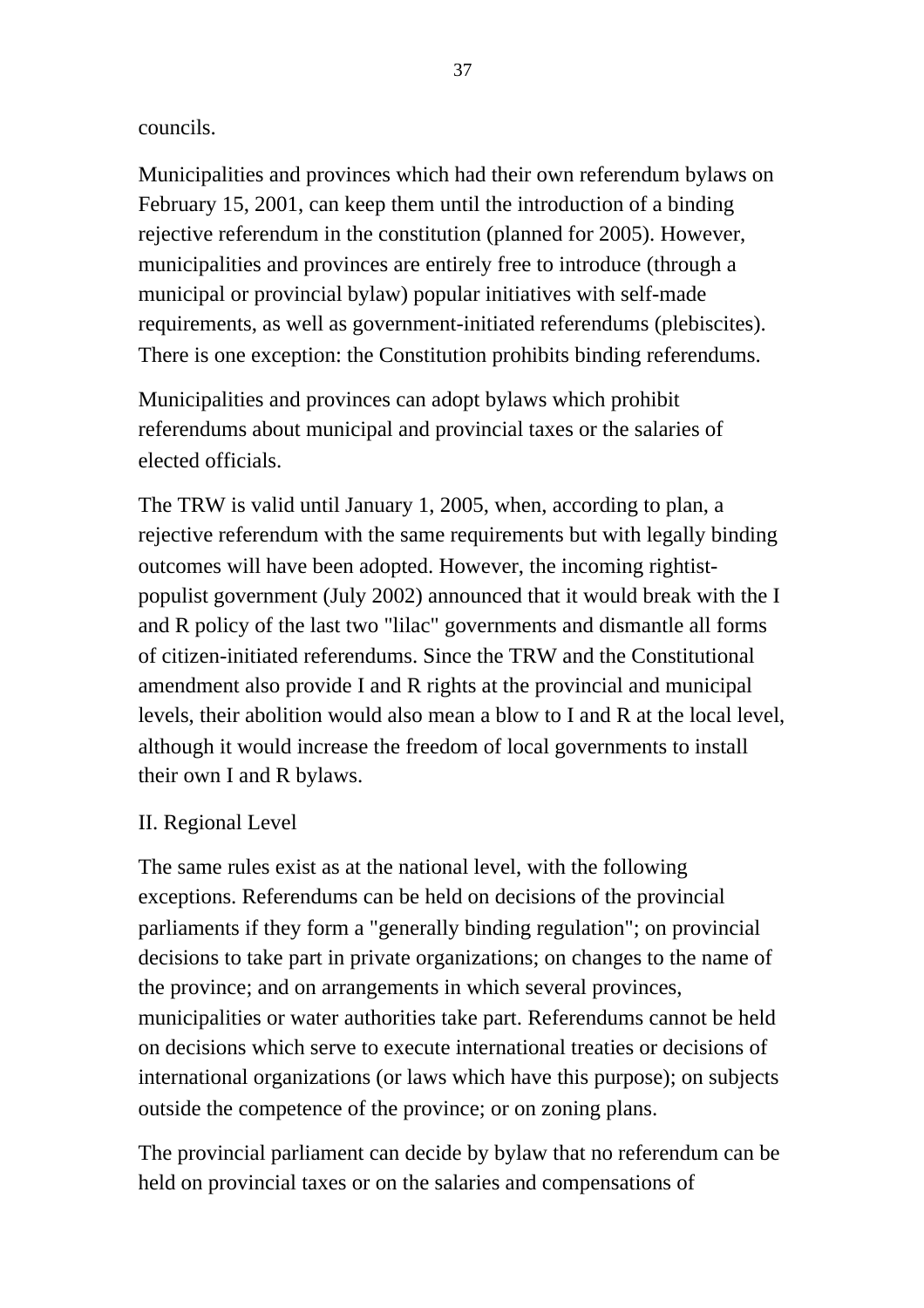politicians and officials. The Provincial Council acts on the same issues on the provincial level as the Administration does at the national level.

The signature quorum is 0.33 per cent of the electorate for the "initial request" and 5 per cent of the electorate for the "definitive request." The prime voting bureau of the province is responsible for checking the number of signatures and votes, and for determining the outcome of the vote.

Only the province of North Holland has had, since 1995, its own referendum bylaw, which provides a citizen-initiated rejective referendum with many excluded topics and a participation quorum of 50% of the turnout of the last provincial election.

## III. Local Level

The same requirements exist as at the national level: the Council of Mayor and Aldermen act on issues where, at the national level, the Administration acts. The topics about which referendums can and cannot be held are the same as at the provincial level; furthermore, referendums can be held on readjustments of municipal borders when all municipalities involved agree on them. The municipal council can decide by bylaw that no referendums can be held on municipal taxes and salaries or on compensations of politicians and officials.

At the municipal level, the signature quorums of the "initial request" and "definitive request" are respectively:

a) in municipalities with fewer than 20,001 voters, 1 per cent of the voters (minimum of 50 and maximum of 125) and 10 per cent of the voters (minimum of 200 and maximum of 1250);

b) in municipalities with 20,001 to 40,000 voters, 0.7 per cent of the voters (maximum of 200) and 7 per cent of the voters (maximum of 2250);

c) in municipalities with 40,001 to 100,000 voters, 0.5 per cent of the voters (maximum of 300) and 6 per cent of the voters (maximum of 5000);

d) in municipalities with more than 100,000 voters, 0.33 per cent of the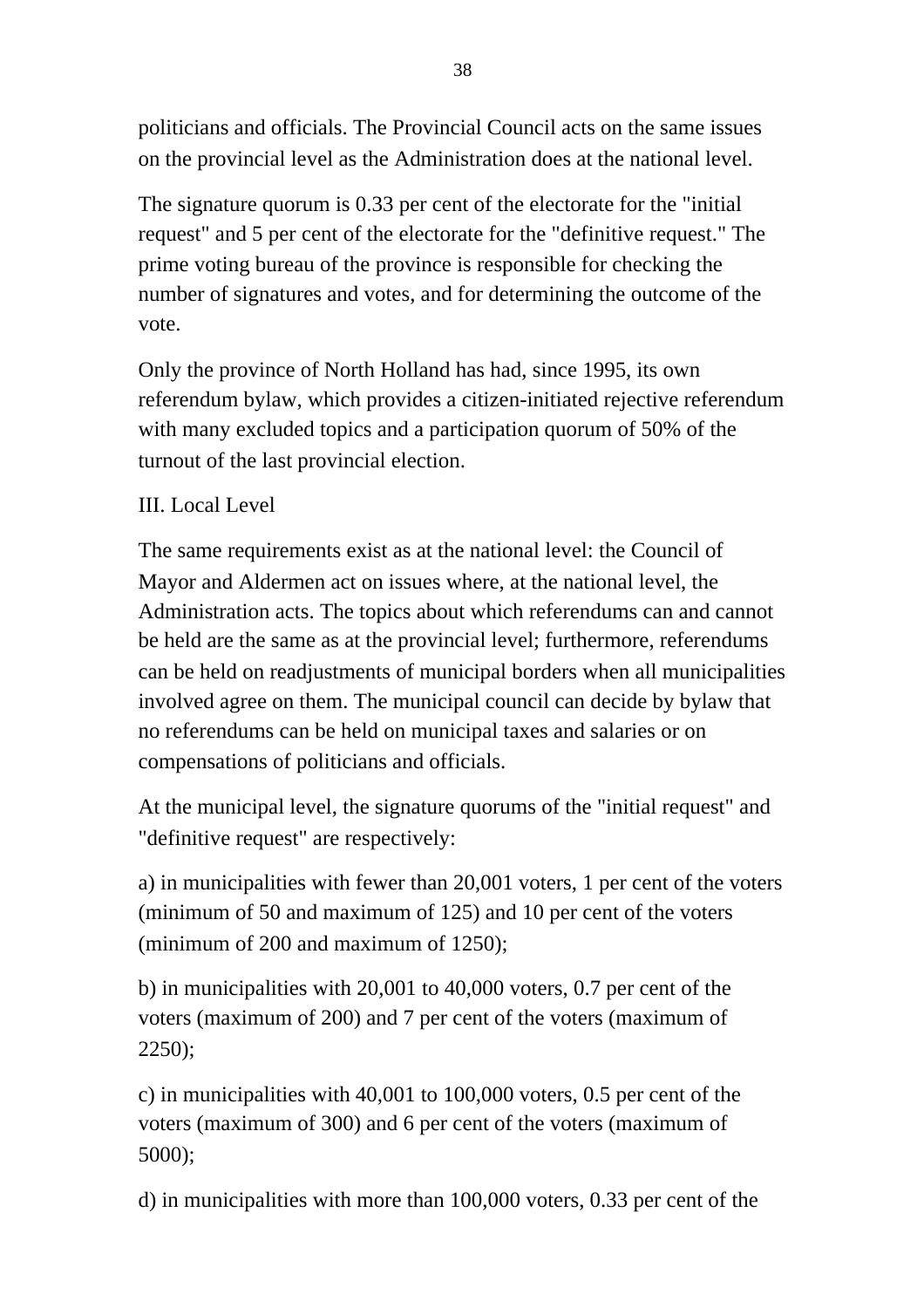voters and 5 per cent of the voters.

The prime voting bureau of the municipality is responsible for checking the number of signatures and votes, and for determining the outcome of the vote.

Of 537 municipalities, at least 61 introduced their own referendum bylaws between 1990 and the beginning of 2001.

These remain valid for now, as stated above. Most allow a governmentinitiated and/or citizen-initiated "consultative" referendum: a non-binding rejective referendum on a government decision which is held before the government formally makes the decision. Currently, only two municipalities (Nijmegen and Oosterhout) allow the popular initiative.

Requirements vary with each municipality, but most have a participation quorum – often lower than that specified in the Temporary Referendum Law – and most exclude topics on the budget, politicians' salaries, "vulnerable groups" (asylum seekers, prostitutes etc.), and "urgent decisions." Some cities (e.g. Amsterdam, Amersfoort) also allow referendums at the city district level.

## IV. Practical Guide

Additional rules are set in various executive documents. *A General Executive Measure* (*Tijdelijke Referendumbesluit*,

STB 2001 389) provides rules on many topics. *A Ministerial Arrangement* (*Tijdelijke Referendumregeling Modellen*, CW

2001/82245) sets, among other things, the form of a ballot question (the name of the law, followed by the options "for" and "against") and the form of signature-gathering petitions.

Several executive papers (*circulaires*) instruct municipal and provincial governments regarding the effects of the referendum process on their internal organization: CW 2001/82050 and 82554. There is *de facto* free signature-gathering for activists in the "definitive phase": they can obtain official forms from the municipal offices, copy them, ask citizens to sign, and send them in bulk back to the municipal offices. They cannot obtain forms from a provincial or national government.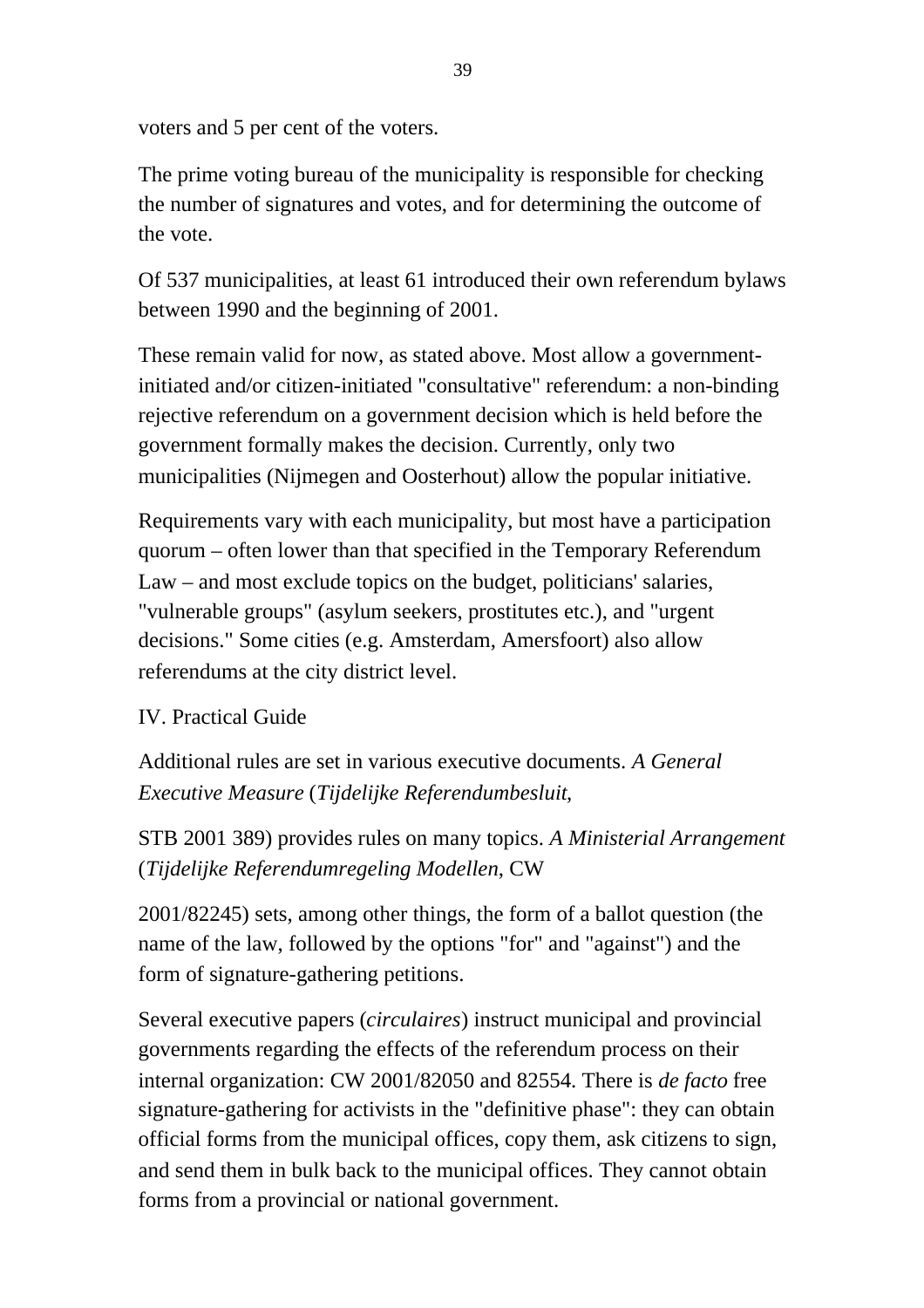There is no government support, financial or otherwise, for the citizen groups which request a referendum. The "referendum booklet," which is distributed to all households, consists solely of a formal summary of the law or decision.

However, at the local level there is a tradition that governments subsidize the initiating citizen committees.

On the website www.referendumwet.nl, the Home Office keeps lists of laws on which a referendum can be held and information on all referendum rules and requirements.

The full text of all I and R legislation, including all executive papers, can be downloaded (in Dutch only) from the Referendum Platform's website www.referendumplatform.nl.

## V. Trends

The Netherlands is one of only four countries worldwide that have never held a national referendum (cf. Butler and Ranney). Only at the municipal level have at least 101 rejective referendums been held from 1912 until December 2003.

Most of them were plebiscites.

Only in the 1990s were municipal bylaws adopted which gave rights to citizens to enforce (mostly rejective) referendums through a prescribed number of signatures; the first citizen-initiated referendum was held in 1995 in the city of Leiden. Of these 101 referendums, 51 were held on restructuring municipal borders, i.e. abolishing small municipalities.

Also popular were building plans (15 referendums), the reorganization of municipal government (11), and traffic and parking policy (6). Three referendums were held in the overseas territories on a change to their status within the Kingdom.

Because high participation quorums were often adopted many municipal referendums failed and many important subjects were excluded. The outcomes were not legally binding, This caused some cynicism among the political elite, which had falsely hoped that the widespread political malaise among the population would disappear once some referendums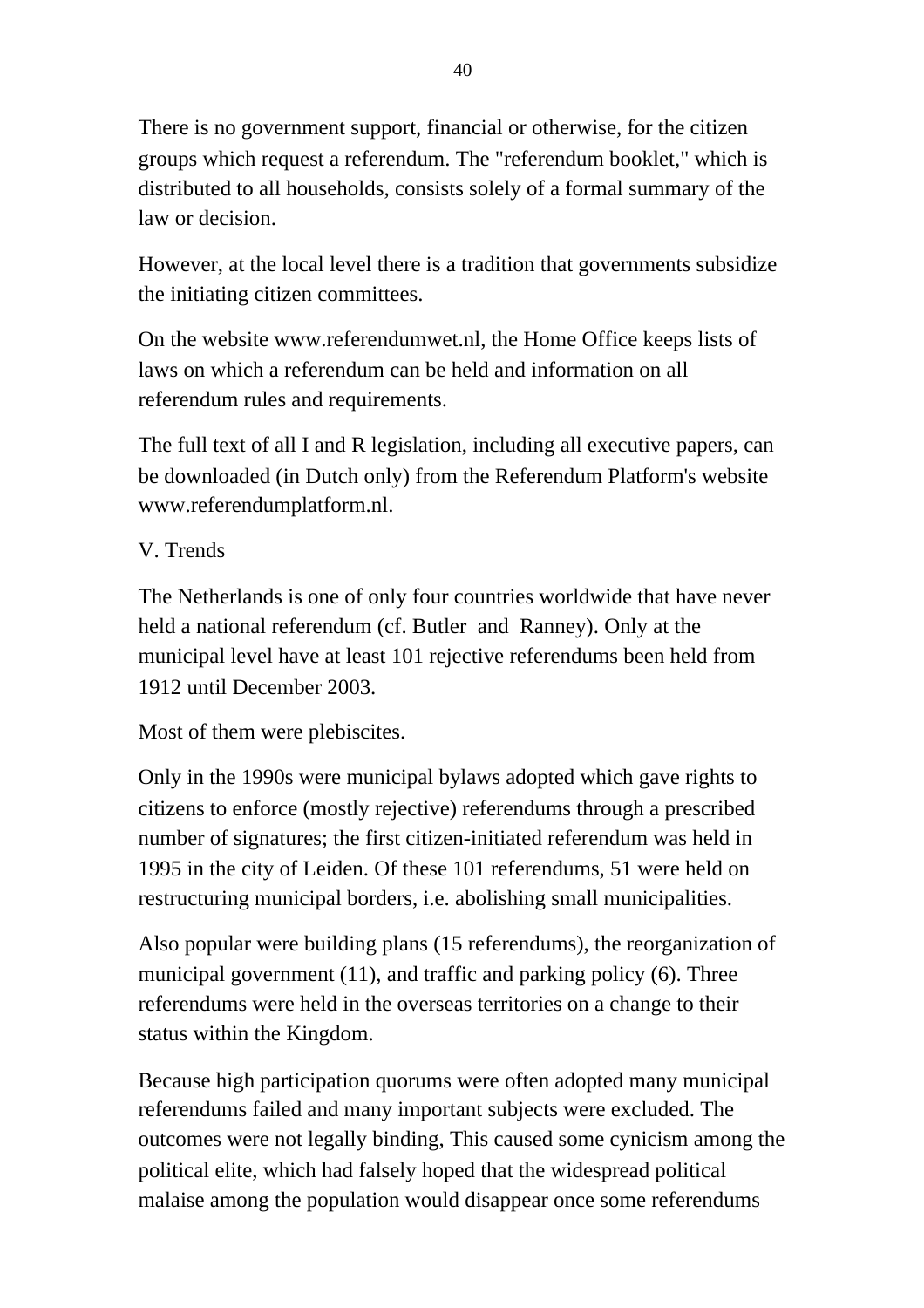had been held.

The debate about direct democracy dates from the end of the 19th century, when the Social Democratic League (since 1882) and the Social Democratic Workers Party (since 1895) demanded the introduction of "direct citizen lawmaking."

Since 1903, the Parliament has held seven debates on introducing the referendum or initiative, and five commissions have been set up to investigate I and R.

These efforts were generally blocked by the Christian democratic parties, which were at the centre of every government coalition from 1917 to 1994. In 1994, however, a coalition without the Christian democrats was formed with the pro-referendum party D66, which was able to make the inclusion of a binding rejective referendum part of their coalition agreement. Because of the binding outcome, a constitutional change (which needs a two-thirds majority) was deemed necessary.

Mainly because of resistance by the right-wing liberal coalition party VVD, the proposal was not far-reaching; nevertheless, during the final vote in the Senate in May 1999, a majority including one VVD senator voted against it. D66 caused a government crisis by angrily leaving the coalition. They returned after a promise by the VVD leaders that they would present the constitutional change to Parliament again and would support a non-binding version of this proposal by ordinary law in the meantime. This became the Temporary Referendum Law.

Under the original plan, the constitutional change would be adopted by 2005. But the new rightist-populist government that was formed after the turbulent elections of May 2002, in which maverick politician Pim Fortuyn was murdered, announced their intention to break with the I and R policy of the last two "lilac" governments and abolish all citizeninitiated referendums: a move which caused some cynicism among commentators and the public because the new government pays lip service to "political renewal" and "giving the country back to the citizens." Instead of referendums, then, the government may only hold an occasional plebiscite.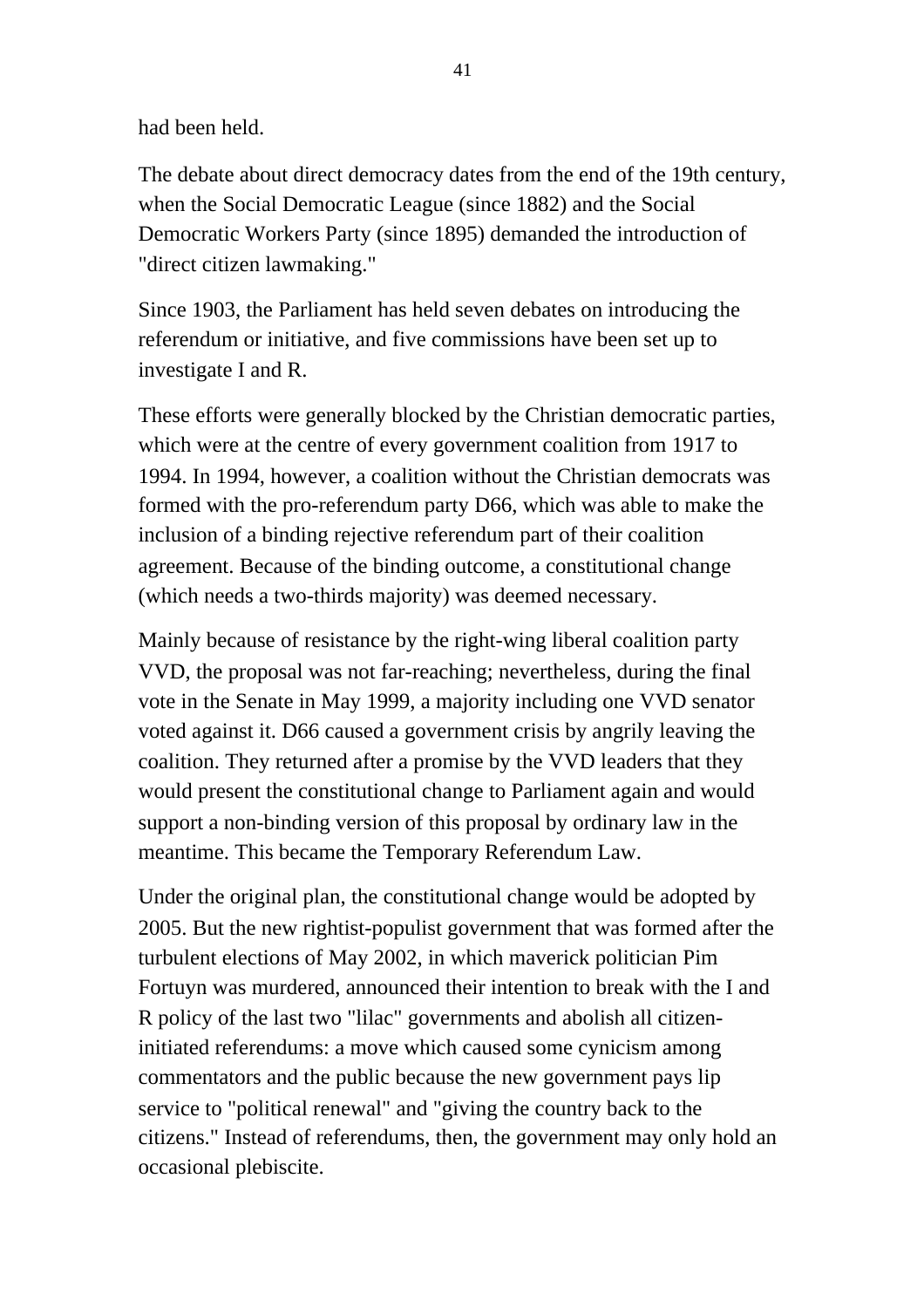The Dutch public supports I and R: 80% are in favor of "deciding directly on important issues, the so-called referendum"; 15% are against it, and 5% are undecided (SCP poll, 1998). A poll taken by NIPO in October 1995 found, however, that only 49% were in favor of the government proposal for a rejective referendum (10% were against and 40% undecided).

We know of only one poll on the difference between the referendum and the initiative, conducted among the Amsterdam population in 1992: if they had to choose between the rejective referendum and the initiative, 60% preferred the initiative, 20% the referendum, and 20% were undecided.

Most Dutch politicians are against I and R. The most "moderate" poll, a 1994 poll of the University of Leiden among local politicians, showed 36% in favor and 52% against the rejective referendum.

The debate centers very much on the rejective referendum; lately, however, interest in the initiative has grown. Currently, the parties which are in favor of the referendum?PvdA, D66, GroenLinks, and SP (the VVD, CDA, Christen-Unie and SGP are all opposed)?also moderately favor the initiative. Since the TRW leaves this area unregulated, a beginning could be made with the introduction of popular initiatives at the municipal and provincial levels. This would require the support of political parties.

At the same time, experience with the referendum can be gained through the TRW. Because of criticism of the high quorums, parliament will evaluate the practical effects of the TRW in 2004. Advocates of I and R hope this evaluation will lead to more democratic provisions in the constitutional amendment.

Main author: Arjen Nijeboer

Constitutional Requirements for Legislation

Chapter 8 (Revision of the Constitution):

Article 137: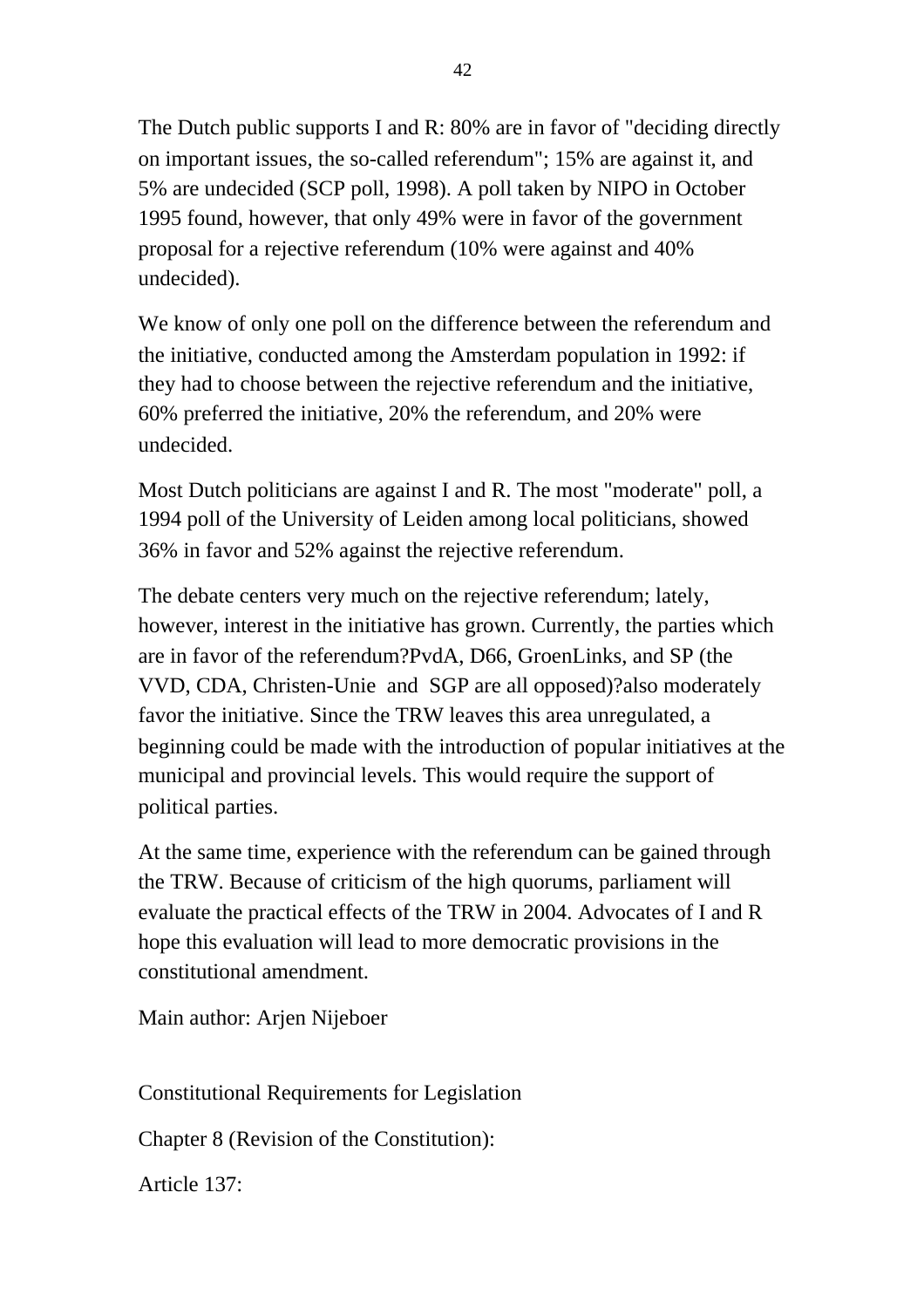(1) An Act of Parliament shall be passed stating that an amendment to the Constitution shall be considered in the form proposed.

(2) The Second Chamber may divide a Bill presented for this purpose into a number of separate Bills, either upon a proposal presented by or on behalf of the King or otherwise.

(3) The two Chambers of the Parliament shall be dissolved after the Act referred to in the first paragraph has been published.

(4) The newly elected Chambers shall consider the Bill, and it shall be passed only if at least two thirds of the votes cast are in favor.

(5) The Second Chamber may divide a Bill for the amendment of the Constitution into a number of separate Bills, either upon a proposal presented by or on behalf of the King or otherwise, if at least two thirds of the votes cast are in favor.

## Article 138:

(1) Before Bills to amend the Constitution which have been given a second reading have been ratified by the King, provisions may be introduced by Act of Parliament whereby: (a) the proposals adopted and the unchanged provisions of the Constitution are adjusted to each other as required; (b) the division into chapters, sections, and articles and the headings and numbering thereof are modified.

(2) A Bill containing provisions as referred to under Paragraph (1)(a) shall be passed by the two Chambers only if at least two thirds of the votes cast are in favor.

Article 139: Amendments to the Constitution passed by the Parliament and ratified by the King shall enter into force immediately after they have been published.

Article 140: Existing Acts of Parliament and other regulations and decrees which are in conflict with an amendment to the Constitution shall remain in force until provisions are made in accordance with the Constitution.

Article 141: The text of the revised Constitution shall be published by Royal Decree in which the chapters, sections and articles may be renumbered and references to them altered accordingly.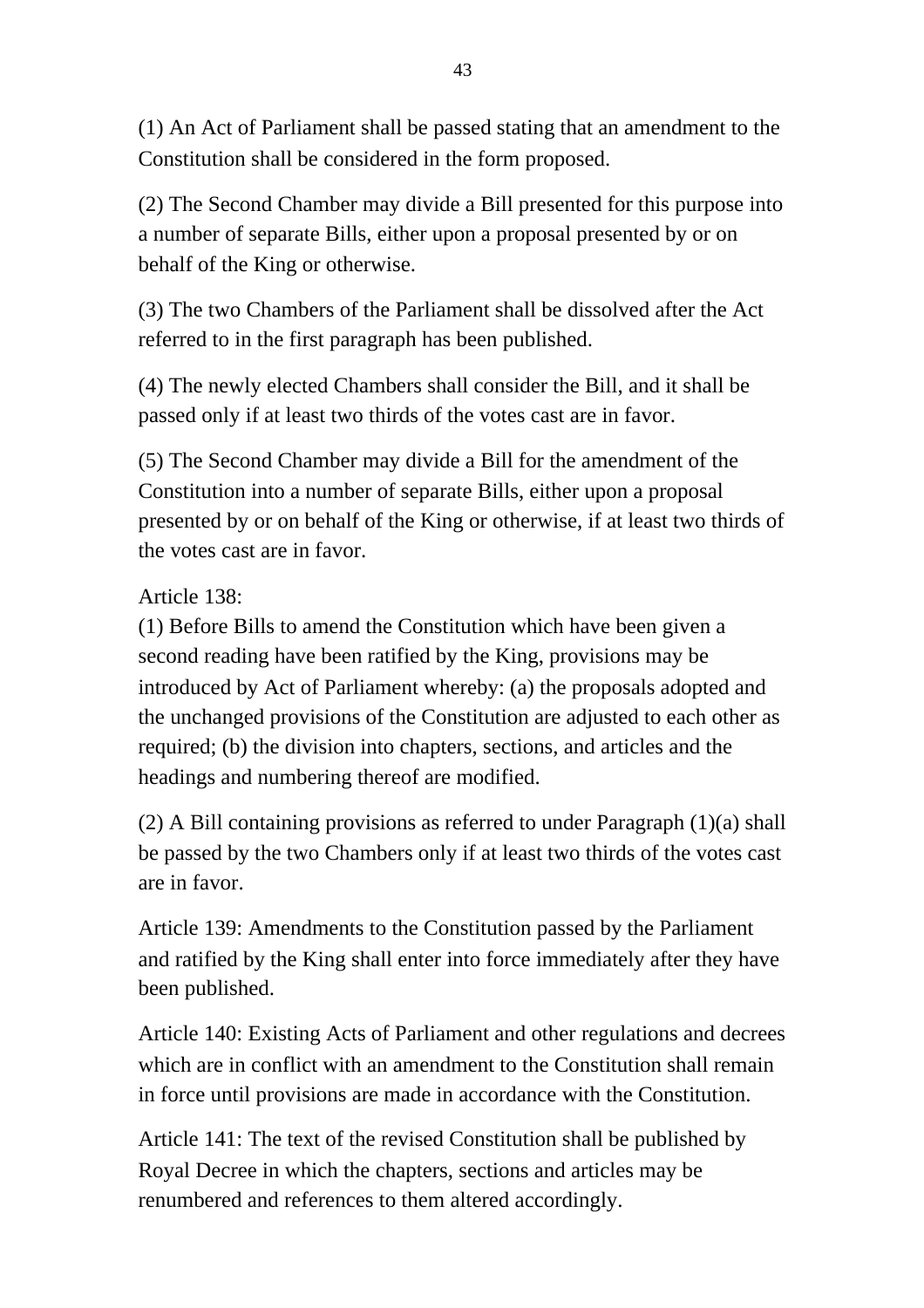Article 142: The Constitution may be brought into line with the Charter for the Kingdom of the Netherlands by Act of Parliament. Articles 139, 140 and 141 shall apply by analogy.

\*THE NETHERLANDS

Population: 16,000,000

Area: 41,526 km2

Capital: Amsterdam

Official languages: Dutch, Friesian (regional)

Religion: Roman Catholic (36%), Protestant (26%)

 Political System: Parliamentary monarchy (since 1848), with the overseas territories of Dutch Antilles and Aruba.

Constitution: February 17, 1983 (without referendum)

Membership: EU, NATO

GNP/Capita: \$227,190

Human Development Rank: 5

 I and R practice: No practice at national level, six regional referendums in the Antilles (1994-2000), 100 local referendums since 1912.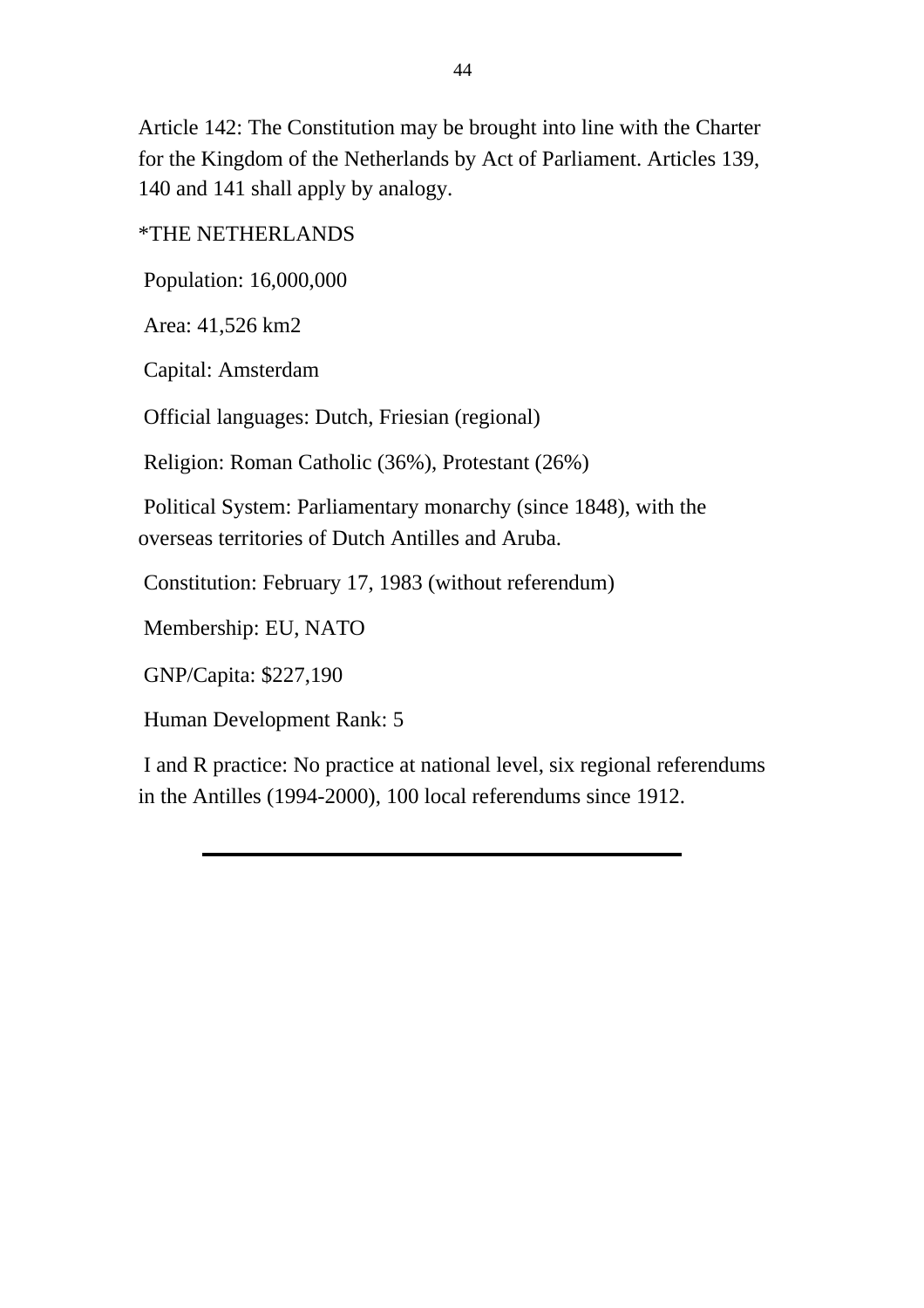# **Appendix**

Abstract of a lecture given at the Direct Democracy Conference, London 2004, organised by Citizens' Initiative and Referendum I&R <http://www.iniref.org/conf.html>

# **Report about direct democracy in action, Poland**

Radoslaw Gawlik, Wroclaw, member of board Zieloni 2004, president of Ecological Association "Eko-Union".

- I. History:
- 1. Country referenda during the times of the People's Republic of Poland:
	- a. System referendum in 1946 (3 questions):
		- abolition of the Senate for, 68%
		- consolidation of the agricultural reform and the nationalization of the economy – for, 77 %
		- moving the border to the rivers Odra and Nysa for, 91 % Attendance 85 %

 b. referendum dealing with the reforms in 1987, Walesa calls for a boycott, two questions:

- for the support of a radical economy reform for 44%
- for the support for Polish model of deep democratization of the political life – for 46 %

Voter participation claimed to be 67% ?

- 2. In Poland after the peaceful revolution in 1989:
	- a. enfranchisement referendum in 1996 attendance 33 %
	- b. constitutional referendum in 1997 attendance 43 %, 53 % of whom supported the new constitution
	- c. EU access referendum in 2003 attendance 59 %, among which 77 % supported the EU access!